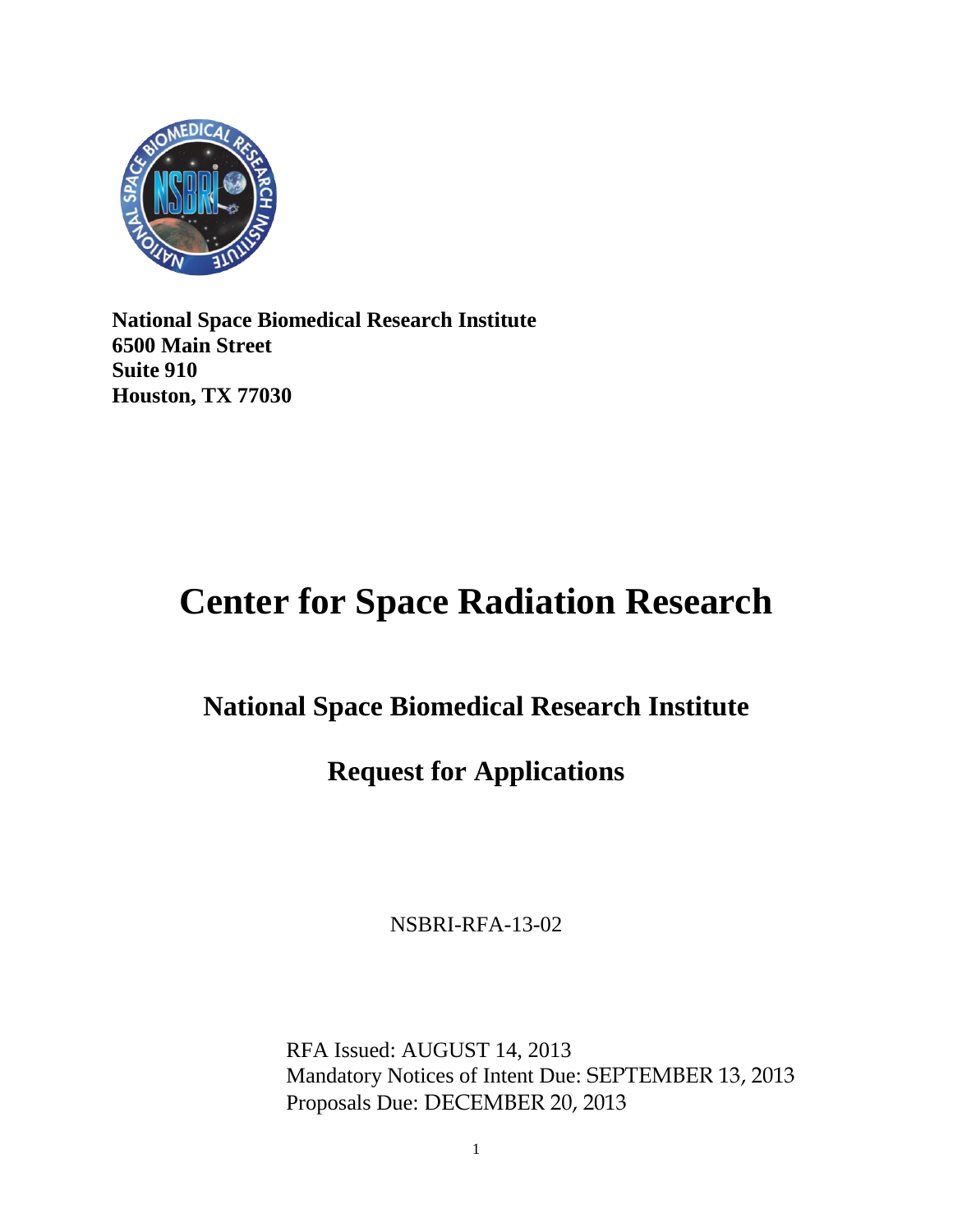## **Table of Contents**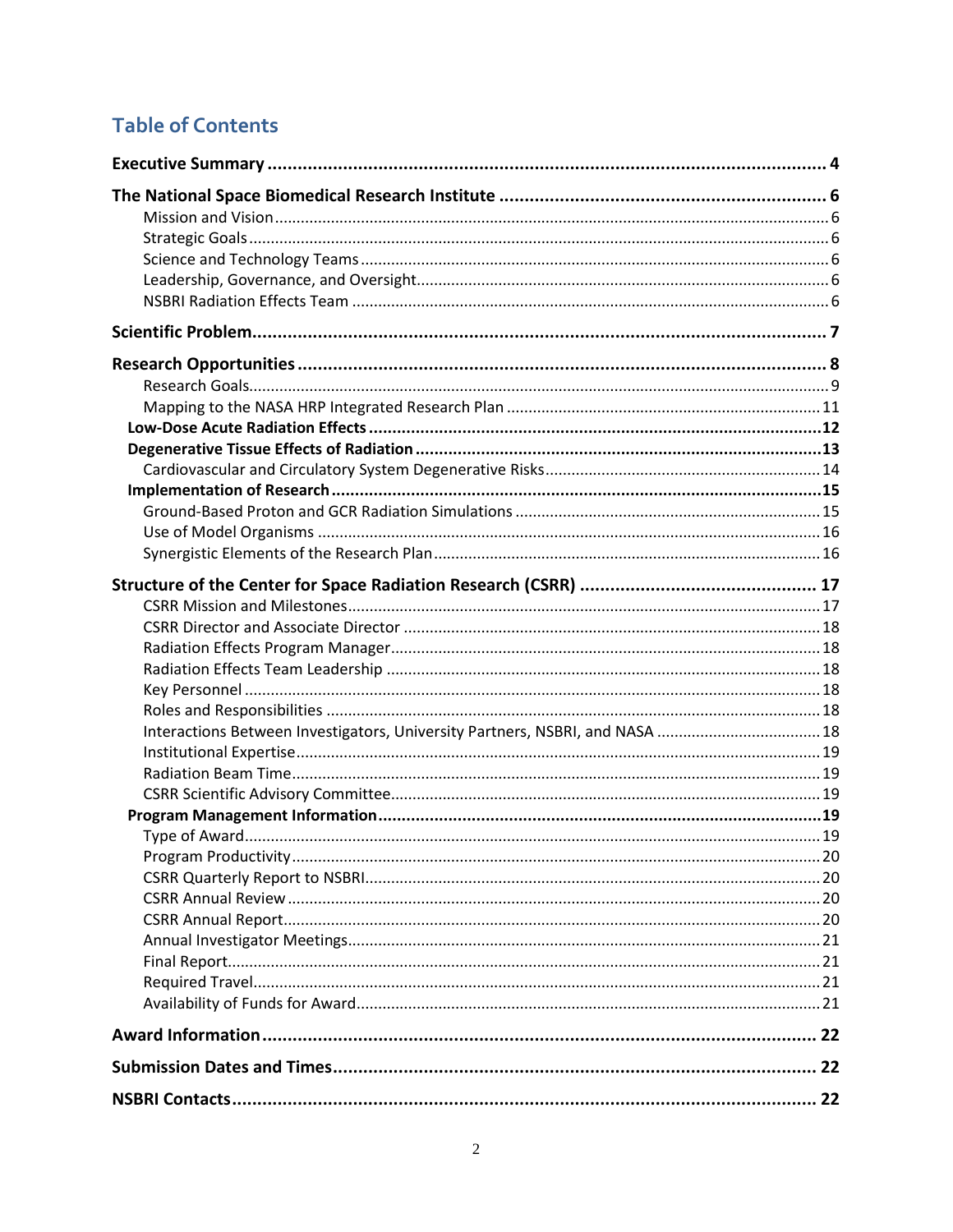| Appendix H: Center of Acute Radiation Research Results and Selected Publications  45 |  |
|--------------------------------------------------------------------------------------|--|
|                                                                                      |  |
|                                                                                      |  |
|                                                                                      |  |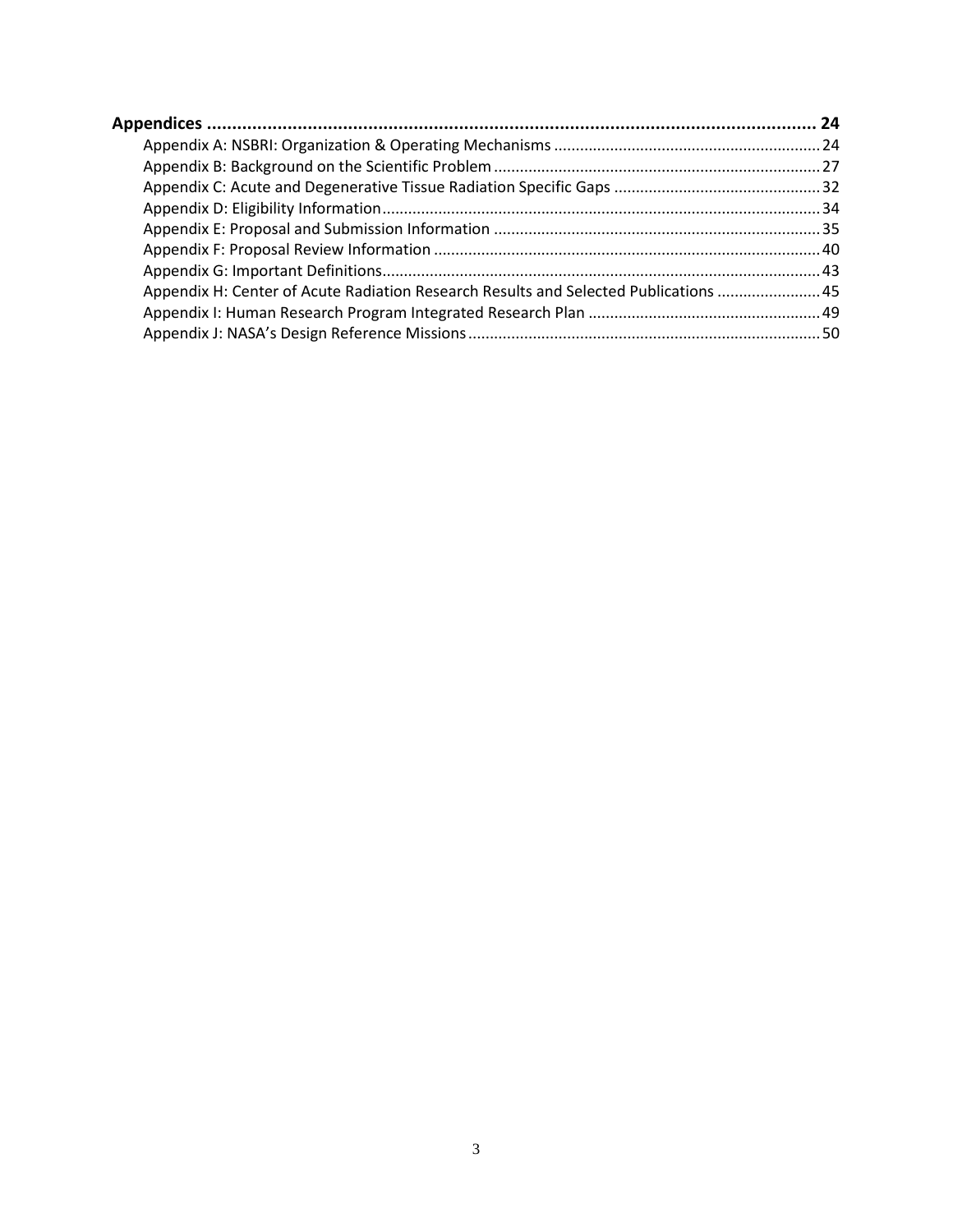### **Executive Summary**

This National Space Biomedical Research Institute (NSBRI) Request for Applications (RFA) solicits for proposals to establish a **Center for Space Radiation Research (CSRR)**. The CSRR will represent the principal focus of NSBRI's Radiation Effects (RE) Team and be a critical component of radiation research for the Human Research Program (HRP) of the National Aeronautics and Space Administration (NASA).

The CSRR will address the acute and degenerative tissue effects on living systems following exposures modeling space radiation beyond low Earth orbit (LEO). For the purposes of this RFA, acute health effects are defined as those that initially manifest within 4-72 hours and typically persist for 2-8 weeks following a high dose exposure to ionizing radiation that occurs over a short time period, such as during a solar particle event (SPE). With respect to this solicitation, degenerative tissue effects are defined as those that manifest within months to years following exposure to ionizing space radiation. Protons from SPEs, in combination with ionized nuclei that constitute galactic cosmic radiation (GCR), elicit the main radiation health risks in interplanetary space.

Acute radiation syndrome (ARS) and degenerative tissue effects due to radiation exposure have the potential to adversely impact long-duration human space exploration missions. Degenerative tissue diseases may occur in the cardiac, circulatory, digestive, ocular, and other systems. NASA considers the most serious degenerative tissue and health risks to be radiation effects on the cardiovascular and circulatory systems that occur on a similar timescale to cancer. Early degenerative tissue effects may however be detectable in a time period of months, in specific tissues or organs, following exposure to space radiation. Research is needed in this area, since the dose thresholds giving rise to associated physiological endpoints and the extent to which space radiation eventually leads to degenerative diseases are poorly understood. In particular, the highest priority is to establish whether health risks exist below threshold radiation does occurring near NASA's permissible exposure limits (PELs).

The CSRR will longitudinally characterize the acute and degenerative tissue effects of space-like radiation on living systems by combining the more established methodology of observing physiological endpoints with biomolecular read-outs, obtained via a systems biology approach. CSRR investigators will employ a combination of low linear energy transfer (LET) beams producing SPE-like proton radiation and high-LET heavy-ion exposures to accurately model the space environment beyond LEO. Radiation countermeasures that are commercially available or currently being developed for terrestrial applications will also be tested by CSRR investigators for efficacy to protect against the observed acute and degenerative tissue effects of space-like radiation.

The CSRR will contribute significantly to NASA's path to risk reduction for the acute radiation risk, as well as specifically target several important degenerative gaps pertaining to the effects of space radiation on the cardiovascular and circulatory systems, by implementing the following **three research goals**: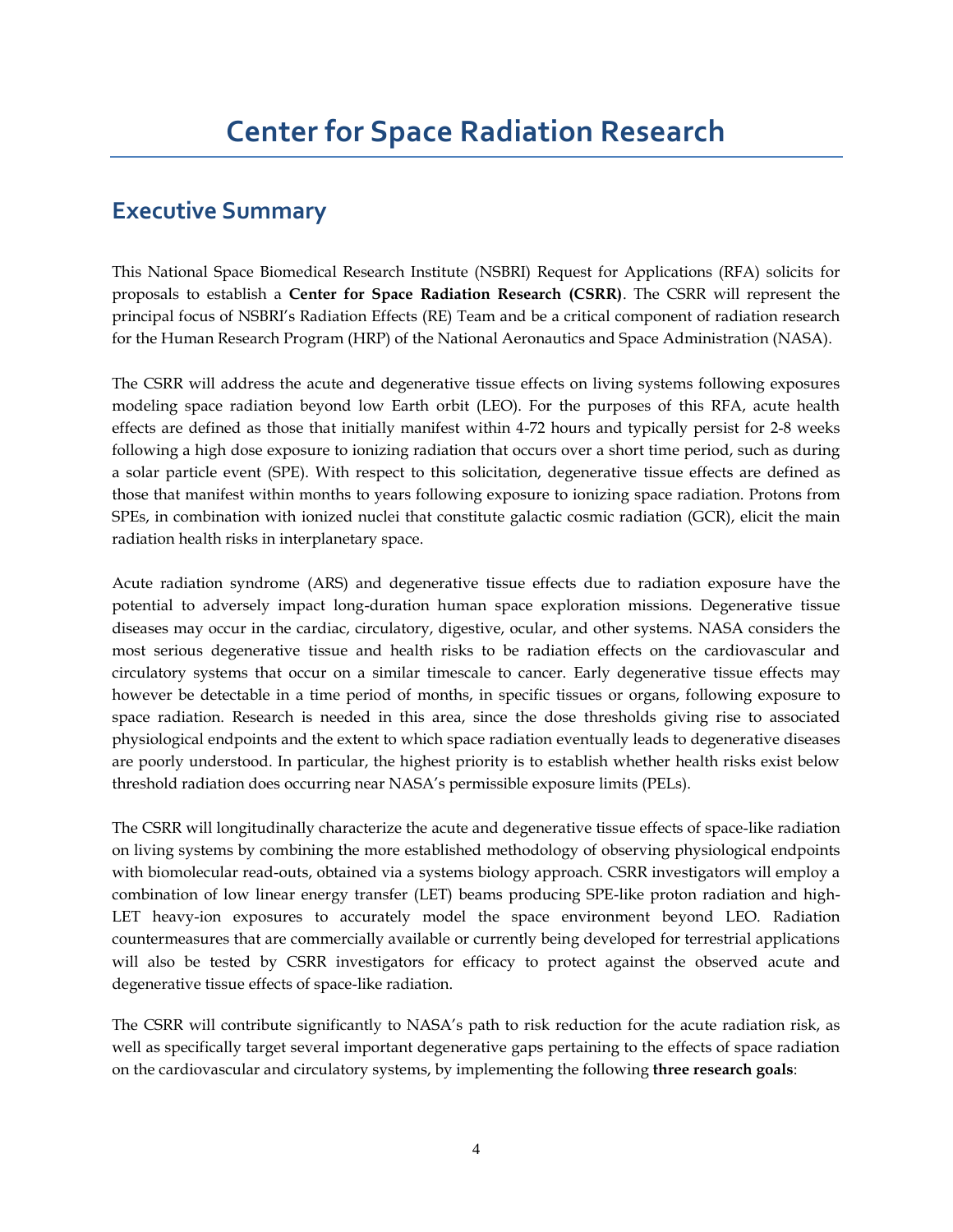- **Detailed physiological and biomolecular characterization of acute and degenerative tissue responses to space-like radiation doses that are mission relevant for future human spaceflight outside of LEO;**
- **Determination of relative biological effects (RBEs) as quantitative inputs to methods and models that calculate equivalent acute and degenerative tissue responses in humans following exposures to space radiation; and**
- **Testing the efficacy of established and experimental radiological countermeasures in appropriate animal models using relevant intermediate as well as late physiological endpoints and effects, e.g. inflammatory responses.**

The acute radiation studies, outcomes, and deliverables should be implemented at the level of the whole organism. The degenerative tissue responses should be focused on the structure, function and pathology of the cardiovascular and circulatory systems following exposure to mixed modality GCR-like and SPElike radiation.

Following analysis and annotation, the biomolecular data obtained by the CSRR should be deposited into a suitable publically accessible database such as GenBank [\(maintained by National Center For](http://www.ncbi.nlm.nih.gov/genbank/)  [Biotechnology Information; http://www.ncbi.nlm.nih.gov/genbank/\)](http://www.ncbi.nlm.nih.gov/genbank/) or geneLAB [\(being developed by](http://spacebiosciences.arc.nasa.gov/story/bioinformatics-space)  [NASA;](http://spacebiosciences.arc.nasa.gov/story/bioinformatics-space) [http://spacebiosciences.arc.nasa.gov/story/bioinformatics-space\)](http://spacebiosciences.arc.nasa.gov/story/bioinformatics-space), and linked to the physiological metadata. NSBRI anticipates that these correlated physiological and biomolecular datasets will establish a basis for future studies focused on developing radiation specific biomarkers and molecular assays.

**NSBRI intends to fund a single CSRR program grant with a total budget, including beam time and indirect costs, not to exceed \$2 million per year, with a completion date of no later than May 2017. Up to 20% of the budget can be allocated for acute radiation studies and no less than 80% of the budget allocated to pursue radiation research relevant to the manifestation of degenerative cardiovascular and circulatory system tissue effects following radiation exposures.**

Applications may be submitted as a single comprehensive proposal addressing both the acute and the degenerative tissue effects research opportunities. NSBRI will also consider separate focused proposals that address only the acute radiation effects or the degenerative tissue effects components of the CSRR, within the budget guidelines detailed above. The Institute will then work to integrate the research projects into one coherent program. Collaborations among institutions and other entities are highly encouraged in order to comprehensively address the important new radiation research to be performed by the CSRR.

**Applications are to be submitted using NSPIRES, [\(http://nspires.nasaprs.com\)](http://nspires.nasaprs.com/). The deadline for application submittal is 5 P.M. Central Time on December 20, 2013. Researchers intending to submit a full proposal are required to submit a Notice of Intent by 5 P.M. Central Time on September 13, 2013.**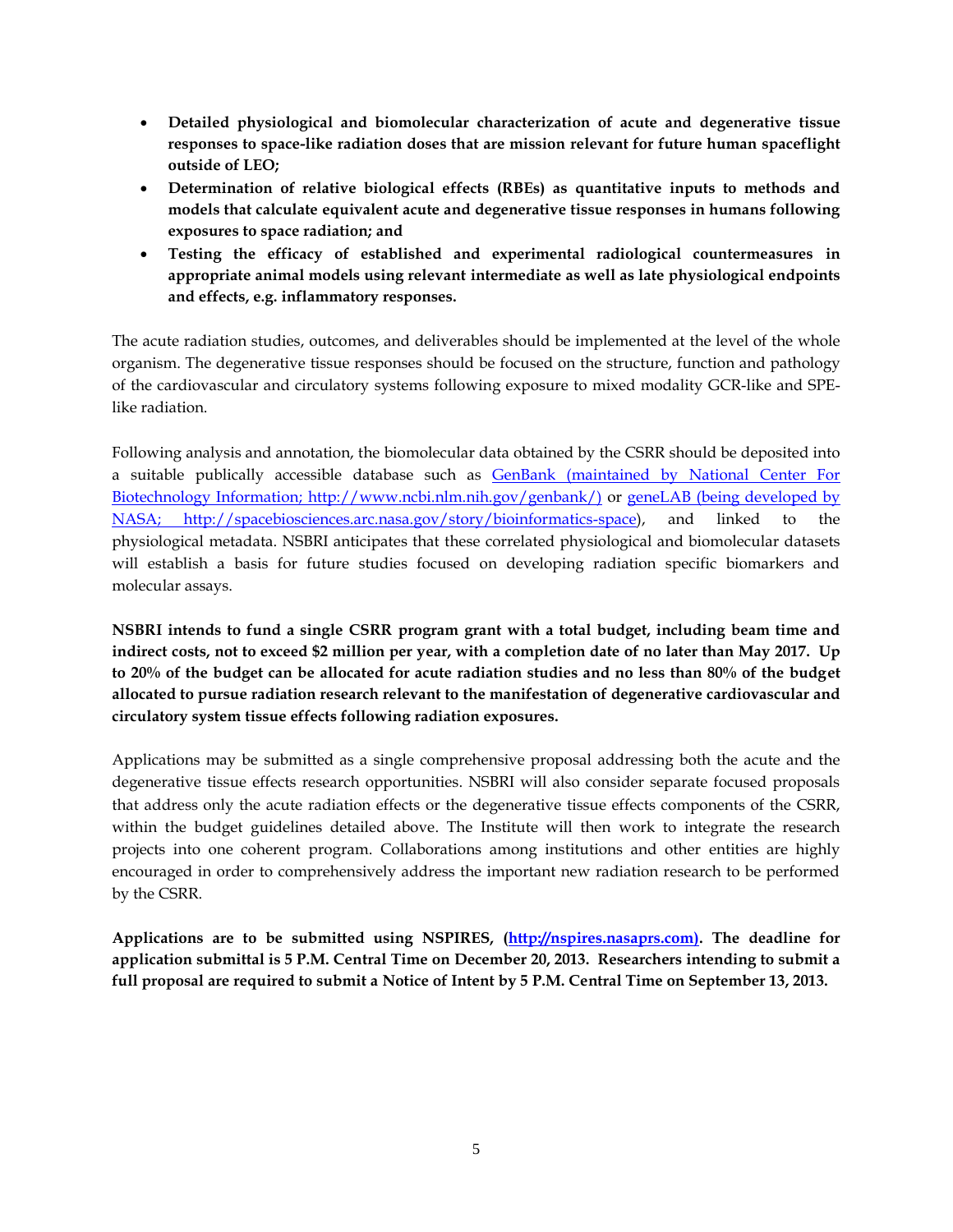### **The National Space Biomedical Research Institute**

### **Mission and Vision**

NSBRI was established through an open competition by NASA in 1997, and was awarded a 20-year cooperative agreement. The Institute's mission is to lead a national effort to conduct the integrated, critical path, biomedical research necessary to support the long-term human presence, development, and exploration of space. The terrestrial component of NSBRI's mission is to enhance life on Earth by applying the resulting advances in human knowledge and technology.

NSBRI's vision is to be a world leader in translational space biomedical research, and is committed to achieving its mission using innovative science, technology, career development, and management strategies - having high impact for all stakeholders. The Institute is focused on developing safe and effective countermeasures and technologies that substantially reduce significant health risks associated with human space travel. These discoveries not only ensure crew health, but they also improve life on Earth.

NSBRI is achieving its mission while inspiring the next generation of space life scientists by engaging a diverse, open community of outstanding scientists, engineers, clinicians, and educators to collaborate on peer-reviewed projects in integrated teams, and by using the resources available through leading institutions. The Institute strives to be the focal point of, and a major resource for, NASA-sponsored space biomedical research and career development in the United States. Through international cooperation and collaboration, NSBRI also aims to serve as a leading space biomedical institute among space-faring nations.

#### **Strategic Goals**

NSBRI has a published [strategic plan](http://www.nsbri.org/default/About/NSBRI_strategic_plan.pdf) [\(http://www.nsbri.org/default/About/NSBRI\\_strategic\\_plan.pdf\)](http://www.nsbri.org/default/About/NSBRI_strategic_plan.pdf) and the Institute has a strong track record of adapting to change and in leading new initiatives in highpriority areas. Additional details describing NSBRI's strategic goals are available in Appendix A: NSBRI: Organization and Operating Mechanisms.

### **Science and Technology Teams**

The current NSBRI scientific research program consists of more than 45 science and technology projects organized into seven research teams: Cardiovascular Alterations, Human Factors and Performance, Musculoskeletal Alterations, Neurobehavioral and Psychosocial Factors, Radiation Effects, Sensorimotor Adaptation, and Smart Medical Systems and Technology. Additional details describing the focus and tasking for each of the seven research teams is provided in Appendix A: NSBRI Organization and Operating Mechanisms.

#### **Leadership, Governance, and Oversight**

NSBRI is governed by a consortium of 12 institutions as detailed in Appendix A: NSBRI – Organization and Operating Mechanisms. The Institute's Headquarters are located in Houston, Texas. Consortium membership is not a requirement for research program participation.

### **NSBRI Radiation Effects Team**

The [NSBRI RE](http://www.nsbri.org/SCIENCE-and-TECHNOLOGY/Radiation-Effects/) Team, [\(http://www.nsbri.org/SCIENCE-and-TECHNOLOGY/Radiation-Effects/\)](http://www.nsbri.org/SCIENCE-and-TECHNOLOGY/Radiation-Effects/) focuses on the development of a scientifically based integrated approach to understanding and mitigating the acute risks associated with radiation exposure to astronauts. Acute risks are of particular concern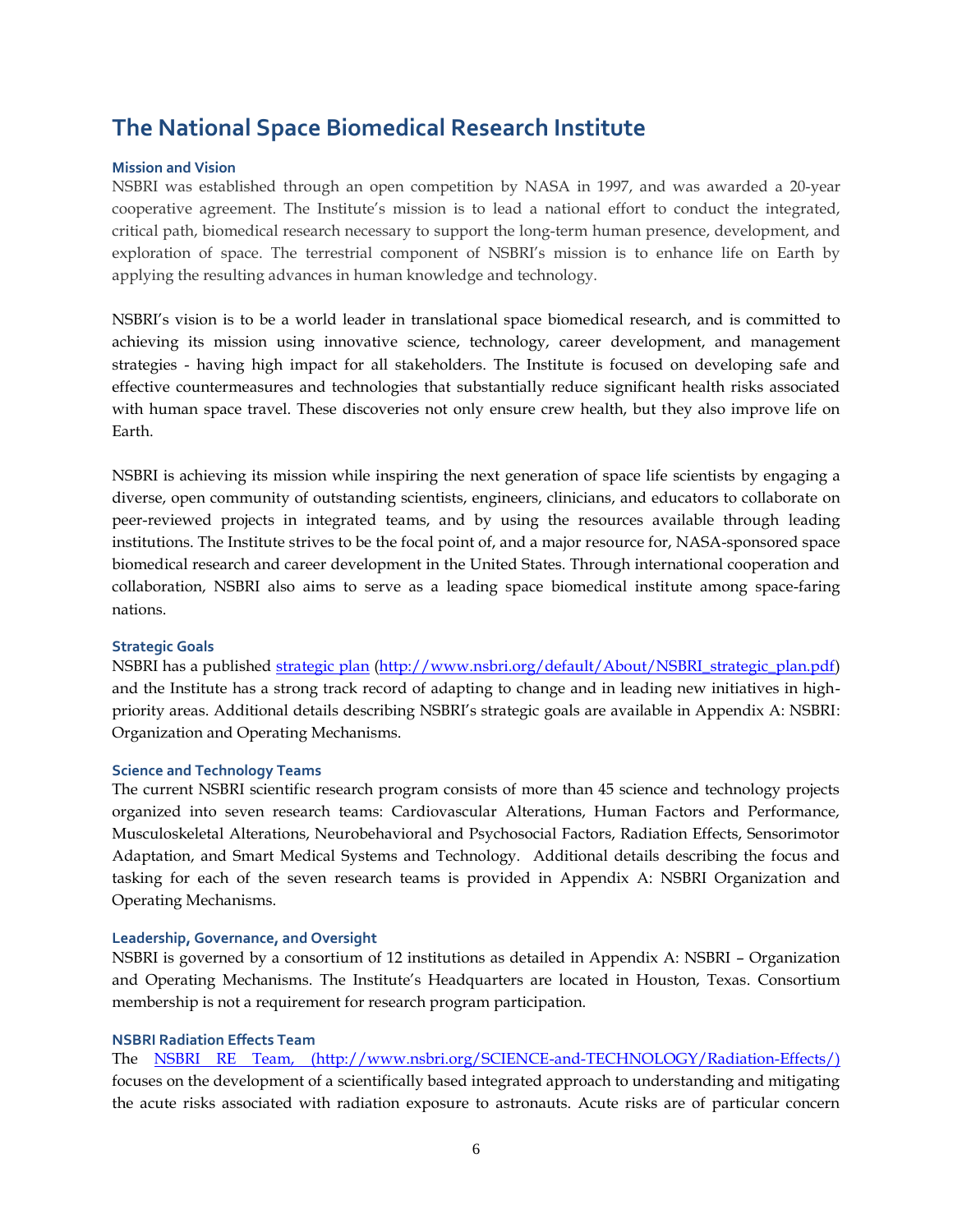during interplanetary transit and extravehicular activities (EVAs) on the lunar, asteroid, or Martian surfaces because of the rapid onset of SPEs. The RE Team is working on multiple projects assessing the impact to crew health following exposure to SPEs, quantifying these risks, and developing methods to prevent and treat ARS. These effects include utilizing multiple animal models to characterize the response of the immune, hematologic, gastrointestinal, and epidermal systems to ionizing radiation. Advanced dosimetry methods and technologies are also being developed and refined to more accurately quantify the acute radiation risk and test methods to protect astronauts.

The RE Team is providing countermeasures and other deliverables consistent with human health and performance standards and is aligned with the NASA HRP Integrated Research Plan (IRP), HRP goals, and Design Reference Missions (DRMs). Deliverables provided include risk assessments, methodologies, and recommendations for radiation mitigation in support of long-duration exploration missions. The NSBRI Center of Acute Radiation Research (CARR) is implementing these objectives. Investigators are encouraged to review summaries of the research currently funded by the NASA Space Radiation Program Element as well as the NSBRI RE Team by accessing the NASA Task Book [\(https://taskbook.nasaprs.com\)](https://taskbook.nasaprs.com/) and performing an advanced search by checking "Radiation Health."

### **Scientific Problem**

The National Council on Radiation Protection and Measurement (NCRP) Report 153 published in 2006 states in part: "Current space radiation guidelines pertain only to missions in LEO and are not considered relevant for missions beyond LEO. The acceptable levels of risk for space exploration beyond LEO have not been defined at this time and need to be dealt with before sending manned missions to colonize the moon or to deep space, such as a mission to Mars."

This same report also describes the pernicious radiation environment found outside of LEO. Most ionizing particles found in interplanetary space are from the solar wind, which produces a fluence of low-LET radiation. Unpredictable and intermittent SPEs can produce large plasma clouds containing highly energetic protons and relatively few heavy ions. High-LET GCR ions originate from outside our solar system and contain mostly highly energetic protons and alpha particles with a small component of high atomic number and high energy, (HZE) nuclei moving at relativistic speeds and energies. HZE ions are so penetrating that shielding can only partially reduce intravehicular doses. For current space missions in LEO, shielding provided by the Earth's magnetic field attenuates the major effects of SPE and GCR radiation. The risks of space radiation will however become much more onerous as future spaceflight missions to a near Earth object (NEO) or Mars requires extended transit beyond the protection of the Earth's magnetosphere.

The unpredictable nature of SPEs has the potential to cause a rapid deterioration of the intravehicular and extravehicular radiation environments. Astronauts on future long duration space missions outside of LEO could be exposed to multiple SPEs of unpredictable magnitude and dose that may exacerbate biological effects from the concurrent protracted GCR radiation exposure. Ground-based research on model organisms seeking to accurately mimic the space radiation environment should therefore appropriately combine exposures from both proton and heavy-ion sources.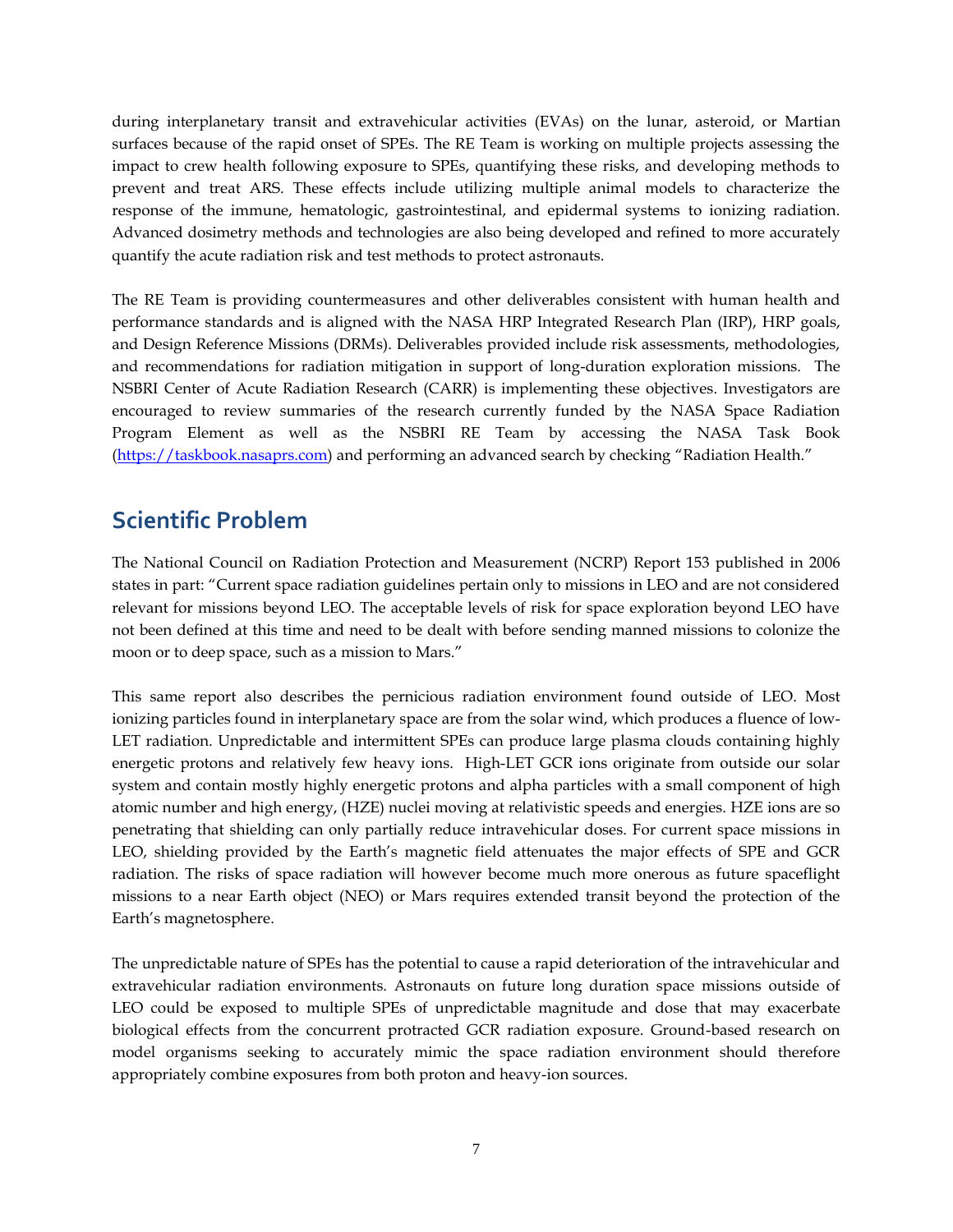There are currently no biophysical models that can forecast the degenerative tissue risks for the range of particles and energies of ionizing radiation found in space. The dose response and dose-rate modifiers for specific effects are still unknown and there is a significant lack of appropriate epidemiological data. Moreover, the high-LET radiation found in the GCR spectrum can directly or indirectly damage biomolecules (e.g., proteins, DNA, lipids), as well as organelles and cellular structures. The resultant radiation-induced increase in oxidative stress levels has been shown to exacerbate some degenerative tissue changes that are normally associated with aging (e.g., cardiovascular disease and cataract formation) and alter tissue microenvironments (e.g., bone). In addition, it is thought that certain aspects of spaceflight (e.g., microgravity) as well as the artificial and confined environment may also accentuate degenerative tissue responses. No studies to date have properly assessed the possibility of synergistic effects between high-LET radiation and the space environment.

There is a need to identify relevant mechanisms and intermediate, progressive physiological indicators of degenerative tissue effects, and any adaptive responses, that are specific to a protracted, low-dose exposure to GCR and concurrent SPE radiation. Little, if any, research has been performed to correlate observed genetic and epigenetic damage associated with degenerative radiation-induced tissue effects at the low doses expected for space exploration missions. It therefore remains to be seen if experiments utilizing new and more powerful –omics technologies (e.g., genomics, transcriptomics, proteomics, and metabolomics) that probe genomic instability and delayed mutagenesis, when coupled with careful phenotypic observations, can help in more precisely quantifying the risks of space radiation induced diseases.

Additional information regarding the scientific background can be found in Appendix B: Background on the Scientific Problem, as well as in NCRP report number 153 and the 2008 National Research Council (NRC) report "Managing Space Radiation Risk in the New Era of Space Exploration".

### **Research Opportunities**

The goals of the CSRR are as follows:

(1) Detailed physiological and biomolecular characterization of acute and degenerative tissue responses to space-like radiation doses that are mission relevant for future human spaceflight outside of LEO;

(2) Determination of RBEs as quantitative inputs to methods and models that calculate equivalent acute and degenerative tissue responses in humans following exposures to space radiation; and

(3) Testing the efficacy of established and experimental radiological countermeasures in appropriate animal models using relevant intermediate as well as late physiological endpoints and effects, e.g. inflammatory responses.

Correlated phenotype-genotype datasets will be deposited into a mineable, annotated publically accessible database such as GenBank or geneLAB. This work will lay the foundation for future validation of one or more biomarkers or biomarker panels exhibiting sensitivity and specificity to different types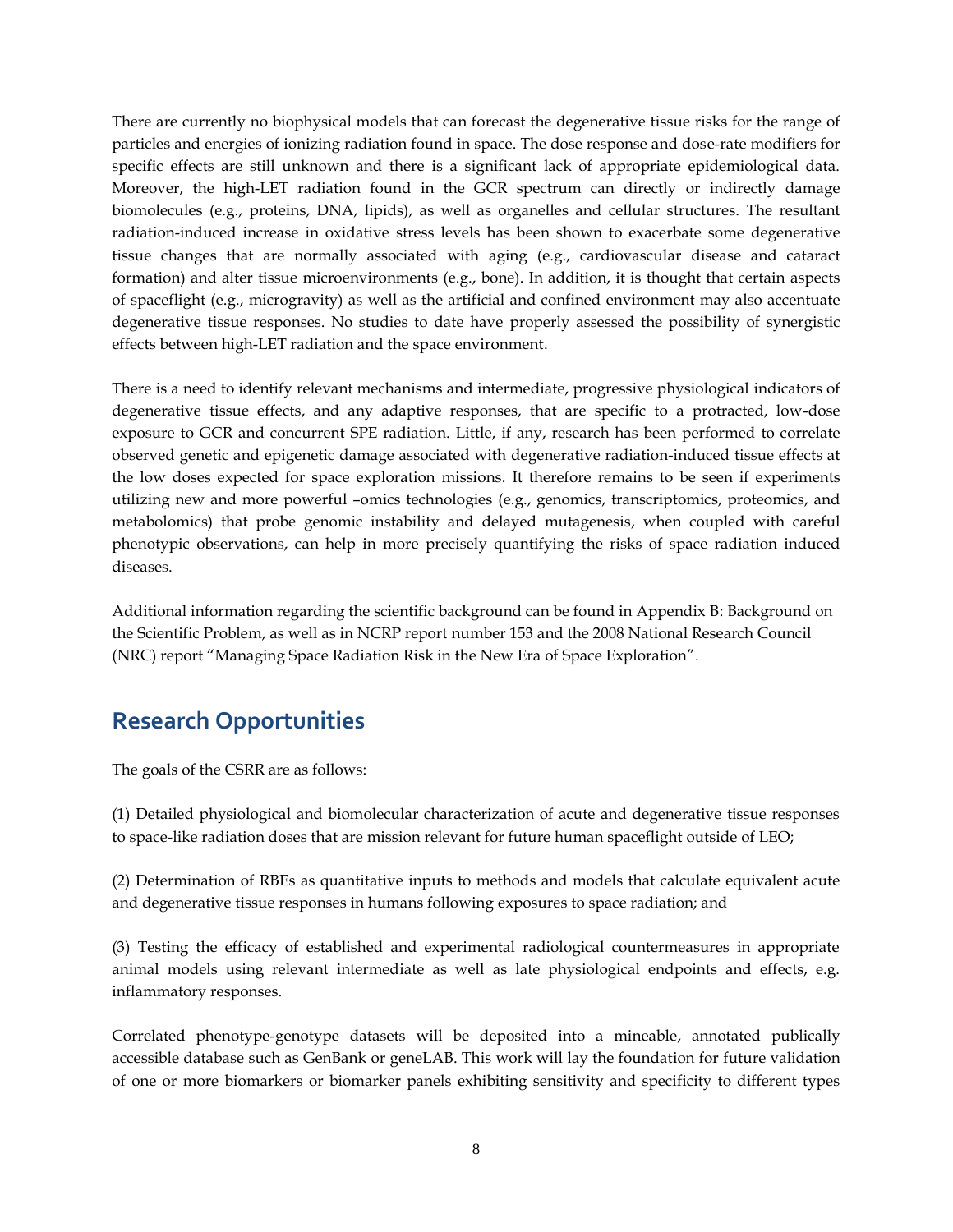and levels of space-like radiation. Each of these research goals is described in more detail below in the context of both the low dose acute and degenerative tissue effects scopes of work.

### **Research Goals**

**Goal 1:** Detailed physiological and biomolecular characterization of acute and degenerative tissue responses to space-like radiation doses that are mission relevant for future human spaceflight outside of LEO.

### Low Dose Acute Radiation Effects

Applicants should utilize low-dose SPE-like radiation exposures (0.2 – 2.0 Gy skin dose) to investigate acute physiological responses and measure concomitant bimolecular responses in suitable animal models. These experiments should be carefully designed to observe less pronounced physiological and biomolecular acute radiation responses, than those already reported at higher doses.

### Degenerative Tissue Effects Of Radiation

To investigate the degenerative tissue effects of radiation on the cardiovascular and circulatory system, physiological endpoints should be obtained in multiple animal models. The progression of degenerative cardiovascular and circulatory diseases should be longitudinally monitored over time courses representing the human equivalent of several years. Animals should be used that emulate the current age range of astronaut crewmembers (i.e., typically 40 – 60 human years).

Investigators studying the degenerative tissue effects of radiation on cardiovascular and circulatory systems have typically utilized endpoints such as atherosclerosis and cardiomyopathy. Based on current epidemiological data, definitive physiological endpoints for the cardiovascular and circulatory systems are not yet well established for early degenerative tissue effects that may be detected several months after radiation exposure. Newly observed responses to space-like radiation that manifest at early time-points should be considered as putative intermediate cardiovascular or circulatory system physiological endpoints. Such intermediate physiological events can be used as early indicators of disease, thereby potentially conferring prognostic utility.

The CSRR should aim to couple the more traditional intermediate and late physiological endpoint observations (e.g., atherosclerosis and cardiomyopathy) that are now well-accepted and validated in radiobiology research, with –omics data collected via a systems biology approach. These –omics datasets and physiological metadata should be overlaid, analyzed, and displayed in a way that allows for phenotype to be associated with genotype.

In order to efficiently and thoroughly characterize the biomolecular effects of space-like ionizing radiation, it will be important and necessary for investigators to employ an integrated –omics approach. This will involve the collection of data from biological samples at multiple levels of the central dogma (i.e. DNA, RNA, and protein) – and potentially beyond (i.e. bacteriome or metagenome, epigenome, and metabalome). Tissues, biofluids and biomolecules must be carefully archived in biorepositories to ensure that other investigators can request, acquire and conduct future experiments with these bio-specimens.

The radiobiology studies must also be fully integrated with radiation physics. Key radiation parameters such as particle energy, ion species, lineal energy, etc. must be carefully captured for all experiments and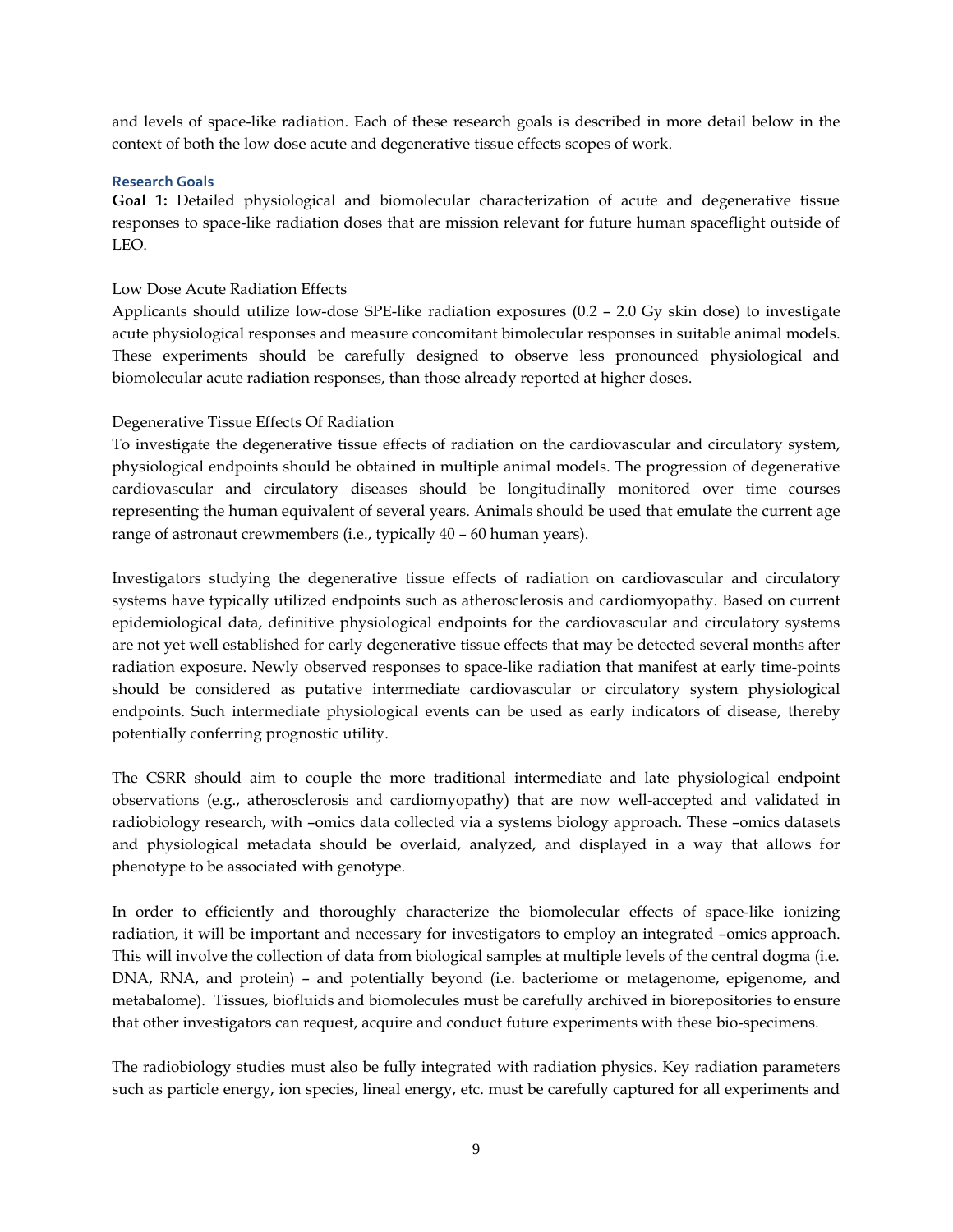correlated with physiological and biomolecular data.

### **Goal 2: Determination of RBEs as quantitative inputs to methods and models that calculate equivalent acute and degenerative tissue responses in humans following exposures to space radiation; and**

### Low Dose Acute Radiation Effects

The CSRR will improve biodosimetry techniques by scaling low radiation doses across the multiple animal species utilized during the course of this NSBRI program grant. Combined physiological and biomolecular data collected from model organism studies will be analyzed to determine RBEs. This RBE data will be used to further inform and improve the veracity of NASA's radiation risk models, e.g. the acute radiation risk and baryon transport code (BRYNTRN) organ dose projection, usually referred to as the ARRBOD model. These RBE data will therefore assist in calibrating dose thresholds for the occurrence of acute radiation effects in humans, to within known and reasonable confidence intervals, and better assessing risk for human spaceflight outside of LEO.

### Degenerative Tissue Effects of Radiation

An appropriate combination of physiological observations and biomolecular readouts embodying the degenerative tissue effects of ionizing radiation on the cardiovascular and circulatory systems should be used to calculate RBEs. Such RBE data should be obtained for GCR particles, as well as mixed modality GCR plus SPE radiation. The RBE data should be amenable for downstream analysis using suitable existing or newly developed methods or models that translate animal measurements to equivalent health effects expected in astronaut crewmembers.

### **Goal 3: Testing the efficacy of established and experimental radiological countermeasures in appropriate animal models using relevant intermediate as well as late physiological endpoints and effects, e.g. inflammatory responses.**

### Low Dose Acute Radiation Effects

Pharmaceutical or biopharmaceutical radiological countermeasures, including anti-emetics, antiinflammatories, antioxidants, and other drugs are expected to provide risk reduction for SPE radiation delivered at low-dose and low dose-rate. Existing candidate countermeasures, or those in development, (particularly those on the path to clinical approval by the FDA) may be administered to animal models prior to, or following acute exposure(s) to space-like ionizing radiation. Physiological responses should again be closely tracked, to determine any temporal changes in intermediate and late endpoints. Any observed changes in the timing of physiological endpoints will offer important insights into the efficacy of tested radiological countermeasures.

### Degenerative Tissue Effects of Radiation

Currently, a paucity of validated pharmaceutical countermeasures exist that can be deployed in response to space radiation exposures. Moreover, the effectiveness of these pharmaceutical countermeasures at low to moderate total radiation dose-rates, and particularly at time-points of months or years following initial exposure, remains unclear. The additive effects of the relentless, but more predictable GCR exposure, as well as multiple SPE exposures during long-duration missions may exacerbate degenerative tissue effects and influence the effectiveness of pharmacological countermeasures. Countermeasures for long-duration space exploration missions that mitigate the degenerative tissue effects of radiation must preserve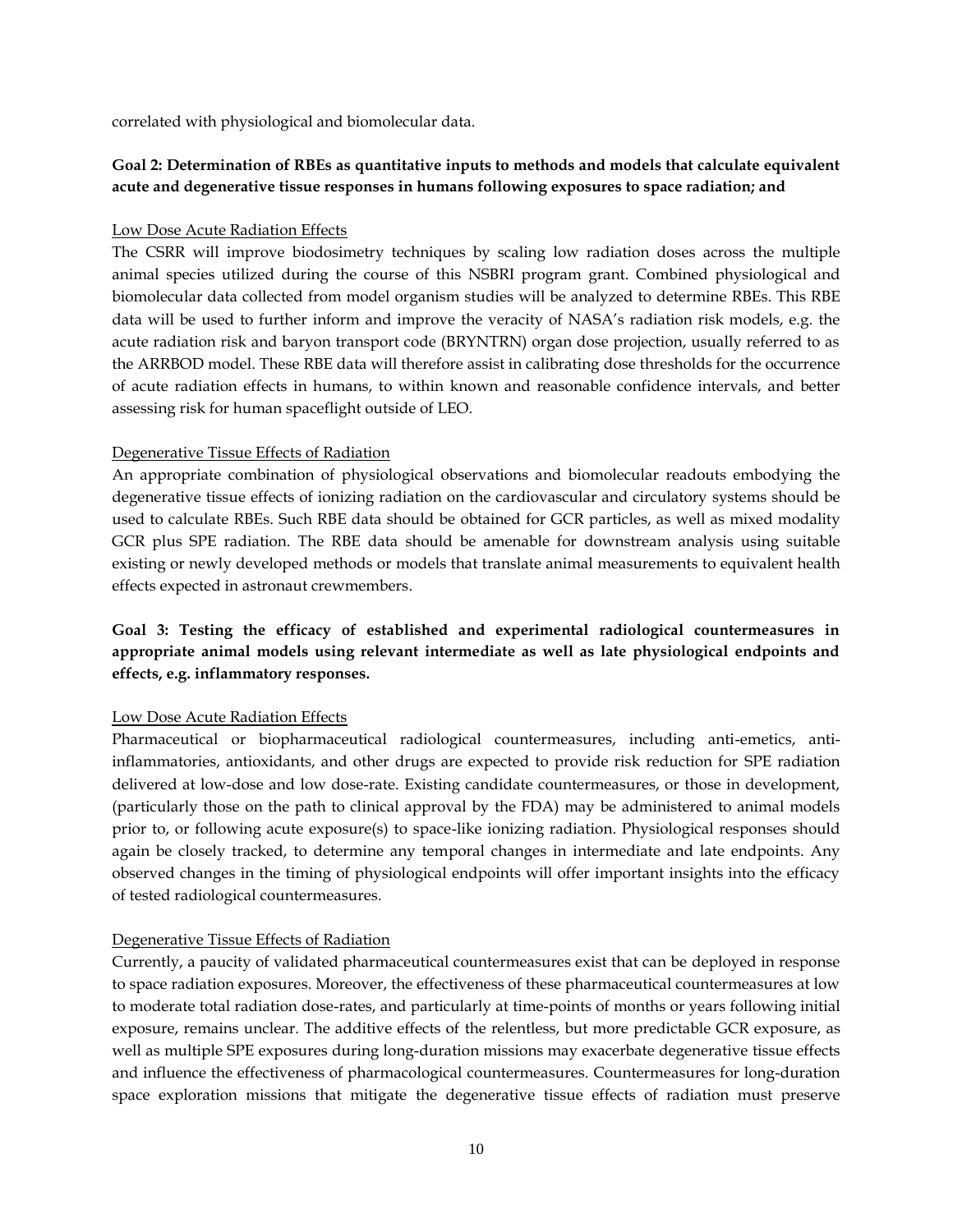astronaut health, have minimal toxicity, and must not compromise immune system responses to future health challenges.

Following administration of countermeasures, the intermediate and late physiological endpoints that delineate the progression of degenerative cardiovascular and circulatory system diseases should be closely tracked. Any observed changes in the timing of these physiological endpoints will offer important insights into the efficacy of tested radiological countermeasures.

### **Enabling Future Biomarker and Molecular Assay Research**

This applied program will provide the combination of scientific data and rigorous, validated methods that may eventually permit the future discovery and validation of biomarkers that are specific and sensitive signatures of space-like radiation. These biomarkers may subsequently lead to the development of molecular assays that can be used to measure the quality and quantity of space radiation absorbed by astronaut crewmembers.

With carefully correlated physiological endpoint and biomolecular data in hand it is probable that future research efforts can succeed in pinpointing discrete biomarkers or biomarker panels that are specific to dose, dose-rate, or radiation modality. These radiation biomarkers or "radiomarkers" may exist as somatic DNA lesions, post-translational modifications to proteins or altered levels of protein expression, changes in messenger RNA (mRNA) or non-coding RNA (ncRNA) concentrations, unique epigenetic motifs, or altered metabolite concentrations.

In other fields of biomedical research, following sufficient testing and validation, biomarker measurements have graduated to become broadly adopted molecular assays, and eventually molecular diagnostics. Such molecular assays potentially represent a paradigm shift for radiobiologists, as they theoretically permit precise "early time" biomolecular read-outs that are organ specific or whole body signatures of the effects of space-like radiation.

### **Mapping to the NASA HRP Integrated Research Plan**

These acute and degenerative tissue effects of radiation studies will address critical gaps detailed in the IRP – [Revision D,](http://humanresearchroadmap.nasa.gov/evidence/IRP%20Rev%20D.pdf) [\(http://humanresearchroadmap.nasa.gov/evidence/IRP%20Rev%20D.pdf\)](http://humanresearchroadmap.nasa.gov/evidence/IRP%20Rev%20D.pdf), as updated by NASA's HRP. Specifically, the IRP states in part: "Recently, several epidemiological studies, including results from the atomic bomb survivors and nuclear reactor workers, have identified an increased risk of stroke and coronary heart disease (CHD) for low-LET radiation at doses comparable to those of a Mars mission, or a lunar mission incurring a large SPE. Because the risk of heart disease is a recent finding, preliminary studies in these areas are seeking to establish possible distinctions, in mechanisms for this risk, between protons, HZE nuclei and gamma rays."

In addition to this cardiovascular linkage, this work to elucidate the acute and degenerative tissue responses to space radiation at fundamental physiological and biomolecular levels will likely have enumerable and possibly unanticipated important touch-points to existing work in the areas of neurobehavioral and psychosocial factors, musculoskeletal alterations, and sensorimotor adaptation. These touch points are the subject of [degenerative gap 7](http://humanresearchroadmap.nasa.gov/Gaps/?i=383)

[\(http://humanresearchroadmap.nasa.gov/Gaps/?i=383\)](http://humanresearchroadmap.nasa.gov/Gaps/?i=383), i.e. ["Are there significant synergistic effects](http://humanresearchroadmap.nasa.gov/Gaps/?i=383)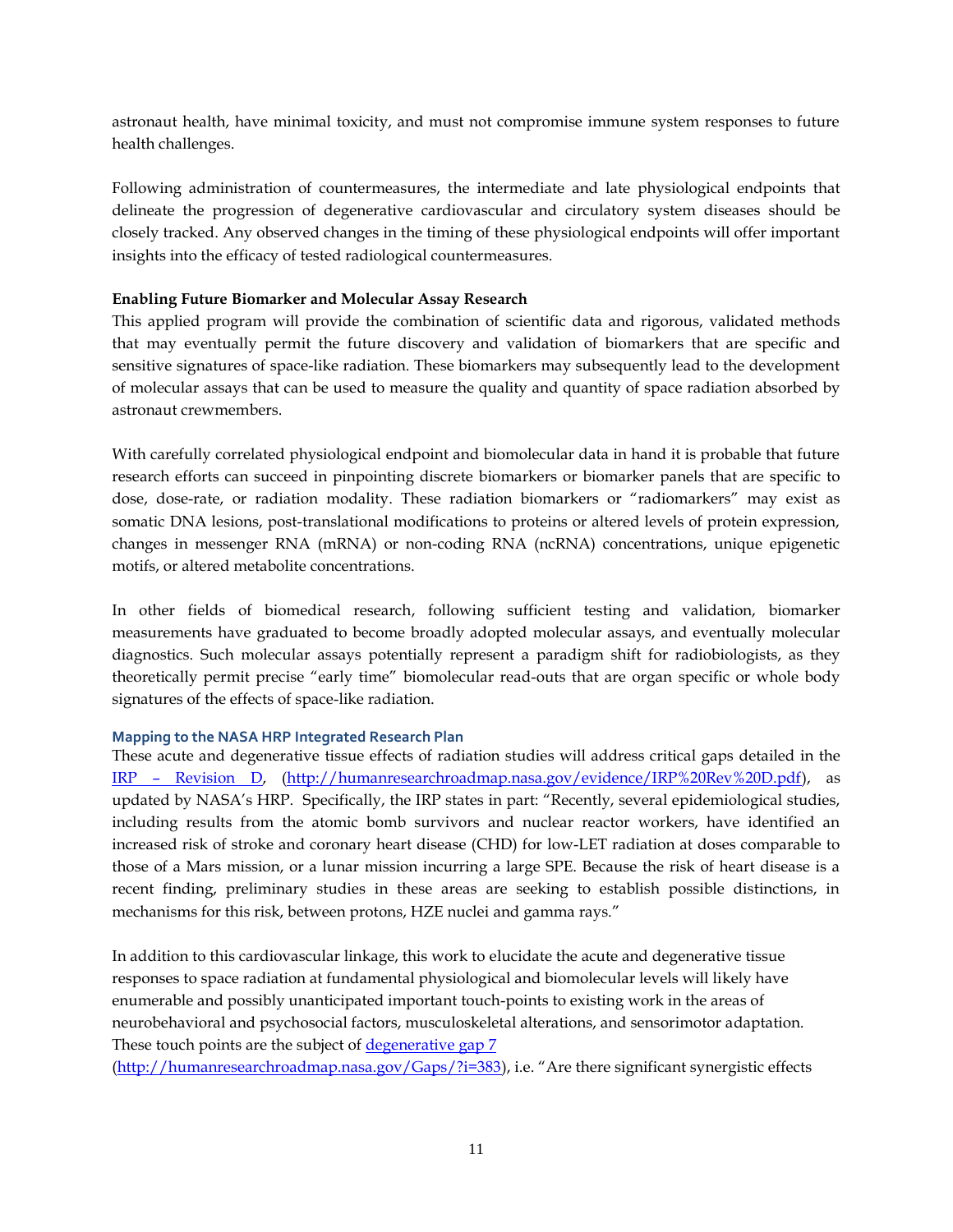[from other spaceflight factors \(microgravity, stress, altered circadian rhythms, changes in immune](http://humanresearchroadmap.nasa.gov/Gaps/?i=383)  responses, etc.) [that modify the degenerative risk from space radiation?](http://humanresearchroadmap.nasa.gov/Gaps/?i=383)"

The work of the CSRR will address the acute radiation risk, as well as specifically target several important degenerative gaps pertaining to the effects of space radiation on the cardiovascular and circulatory systems, that are detailed in the relevant sections below. Accordingly this RFA addresses the associated set of research and technology gaps listed in Appendix C: Acute and Degenerative Tissue Radiation Specific Gaps.

The research of the CSRR will also update and significantly add to the existing body of scientific knowledge that is currently detailed in two NASA evidence reports, namely:

- "Risk of Acute Radiation Syndromes Due to Solar Particle Events, [\(http://humanresearchroadmap.nasa.gov/evidence/reports/ARS.pdf\)](http://humanresearchroadmap.nasa.gov/evidence/reports/ARS.pdf); and
- "Risk of Degenerative Tissue or Other Health Effects from Radiation Exposure", [\(http://humanresearchroadmap.nasa.gov/evidence/reports/Degen.pdf\)](http://humanresearchroadmap.nasa.gov/evidence/reports/Degen.pdf).

Research proposals should address either the low-dose acute radiation effects focused opportunity or the degenerative tissue effects of radiation focused opportunity, or both focus areas, as described below. Successful applicants will join the CSRR as part of NSBRI's effort to mitigate the risks associated with the acute and degenerative tissue effects of radiation that face astronauts as they embark upon long-duration space exploration missions.

### **Low-Dose Acute Radiation Effects**

Exposure to a SPE radiation dose continues to pose a critical and acute health risk to astronaut crews by enhancing the negative effects of damaged tissues and can have a serious impact on all biomedical aspects of space exploration. NSBRI has accepted the leadership role in researching the multi-system and detailed biomolecular responses in crewmembers following an acute exposure to SPE radiation.

Important considerations impacting future exploration class space missions are the short and longer-term health effects of space radiation on crewmembers. Many unanswered questions still remain regarding the impact of acute radiation exposures on various sensitive and vulnerable internal organs, viewed at both a gross physiological or phenotypic level, as well as through the more granular prism of supporting biomolecular data. Given genetic variability, uncertainties exist in individual physiological and biomolecular responses regarding the thresholds and dependency on dose-rates, (especially near the threshold dose), following a full body exposure to low-dose SPE radiation.

Proposals responsive to this RFA should address all of the areas described below:

- Employing realistic models of nominal and maximal SPE fluence rate, and using appropriate SPE-like surrogate radiation species, quantify the dose-rate dependence, RBE values, and time to on-set for the following acute radiation effects that can potentially affect mission operations: depletion of the blood forming organs (BFOs), hematopoietic perturbations, skin injury, immune system decrements, and underlying concomitant biomolecular (i.e. DNA, RNA, protein, metabolites) alterations.
- Hematopoietic endpoints must include white blood cell, red blood cell, lymphocyte, neutrophil, and platelet counts.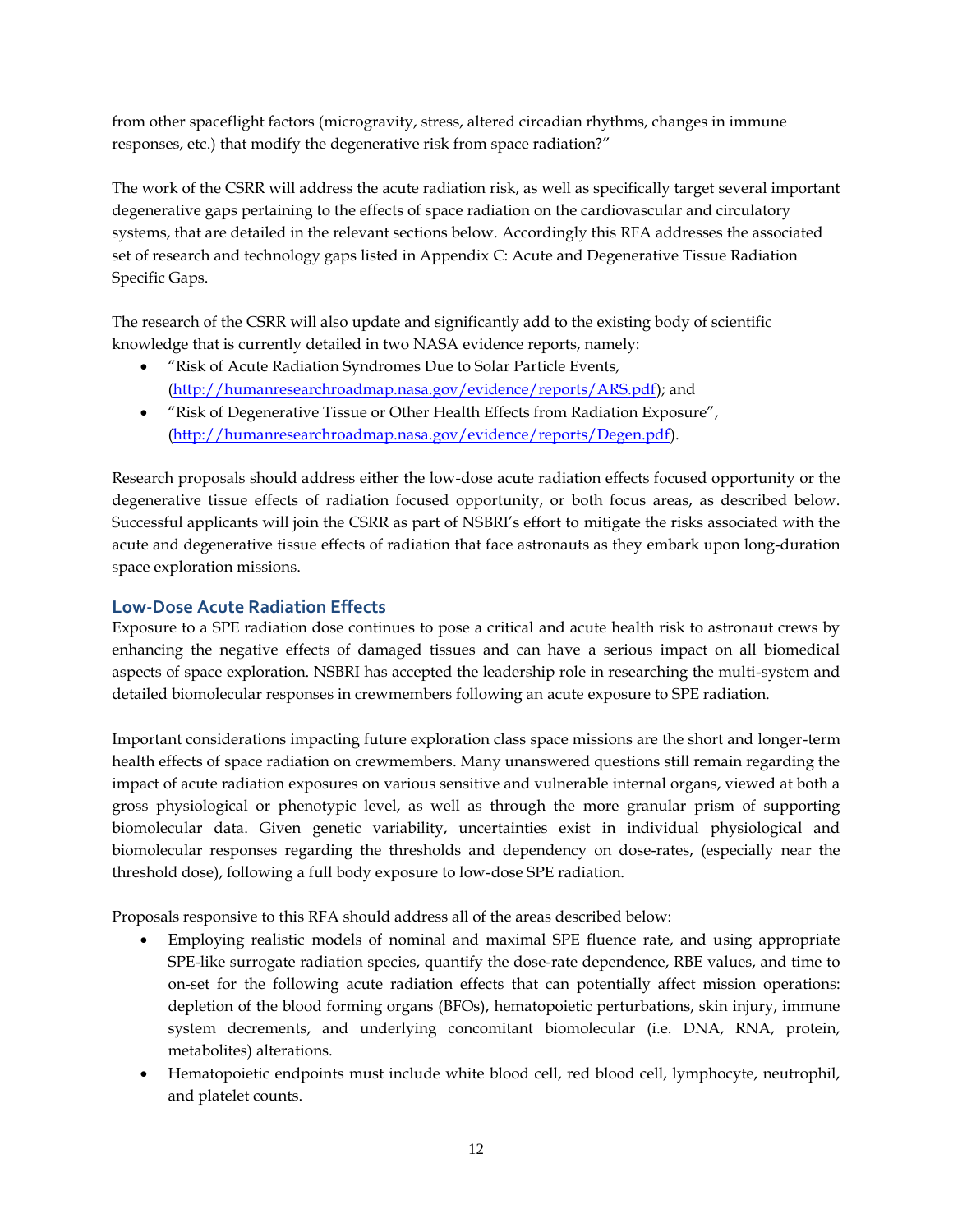- Research teams must also simulate the combination of exposure to microgravity, (i.e., via unloading experiments) and space radiation on depletion of the BFOs, hematopoietic cell loss, skin injury, immune functions, and underlying biomolecular alterations.
- Proposals should use low SPE-like doses (i.e. 0.2 Gy 2.0 Gy skin dose; no more than 1.0 Gy deep dose) using the appropriate mammalian animal models. Doses should be progressively titrated to lower values over the range of 2.0 Gy – 0.2 Gy, as a key aspect of the experimental schema.
- The combined physiological and biomolecular datasets should be analyzed to generate RBEs. Such RBE values must be of high veracity and suitable for further refining NASA's radiation models, e.g. ARRBOD, used to estimate equivalent doses that will elicit acute radiation effects in human crew members.
- Radiobiology studies must be fully integrated with radiation physics. Key radiation parameters such as particle energy, ion species, and lineal energy should be captured for all experiments and correlated with physiological and biomolecular data.
- Existing countermeasures, as well as those in the late stages of clinical development, should be tested for efficacy in mitigating the acute effects of SPE-like radiation. This testing should involve administering countermeasures following exposure to ionizing radiation and subsequent monitoring of (presumably) revised times to onset for the manifestation of physiological endpoints and accompanying biomolecular read-outs.

Proposals should also describe in detail which concomitant –omics data will be captured, along with physiological (especially hematopoietic) endpoints. In this regard, careful consideration should be given to characterizing DNA/RNA damage and observing novel genetic variants as a result of SPE-like radiation, as well as altered proteinaceous content (i.e. changed protein expression levels, altered amino acid sequence, the occurrence of post-translational modifications, atypical secondary or tertiary protein structure) and metabolite levels.

### **Degenerative Tissue Effects of Radiation**

Models of the space environment outside of LEO have predicted that astronaut crews can receive a total body dose of approximately 1-2 mSv per day in interplanetary space and approximately 0.5 - 1 mSv each day on the surface of Mars, due to GCR radiation. These doses will increase as a result of each SPE encountered throughout the course of the mission. Future long-duration missions outside of LEO could encounter large SPE doses and a total mission dose in excess of 1.0 Sv.

There is only a small probability that radiation from SPEs will reach high enough doses to cause degenerative tissue effects if appropriate and effective operational procedures and radiation shielding are in place. However, it remains unclear whether low-dose (< 0.5 Gy) exposures influence the same biological pathways that have been shown to be involved in disease progression following moderate to high-dose SPE radiation exposures. Likewise, very little information is available on the role of individual susceptibilities and the possible synergistic effects from GCR when combined with other space flight factors. It will be essential to obtain this knowledge to successfully mitigate degenerative tissue risks for astronauts on missions outside of LEO.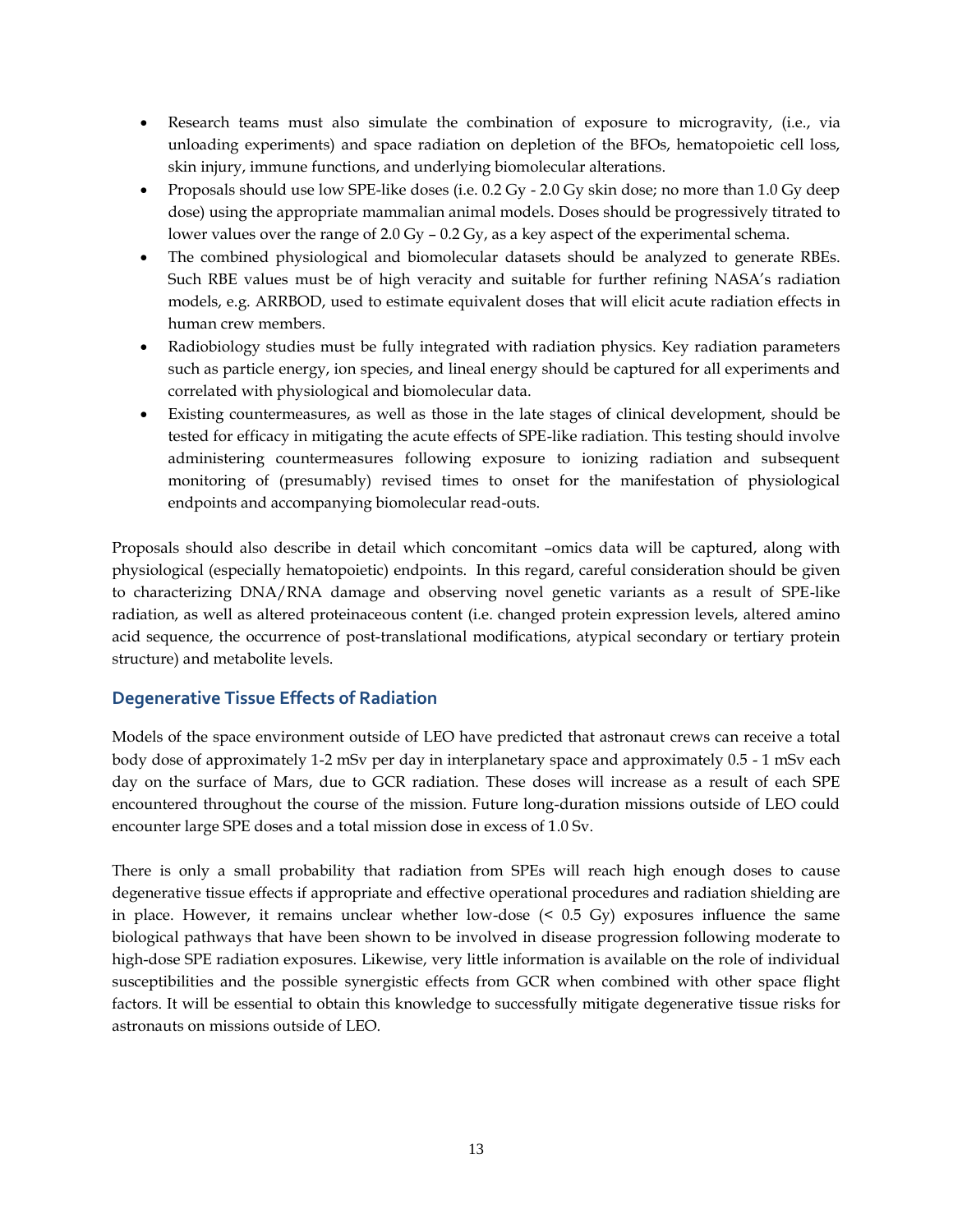Proposals should target the degenerative tissue effects that can deleteriously perturb astronaut health during and after the mission. Proposers should consider realistic mission scenarios for the space radiation environment that account for:

- The accumulated GCR dose at specific time points (e.g., during transit to Mars or NEO, over the period of the surface stay, and during subsequent return to Earth) and how moderate to large SPEs (e.g. such as those events that occurred in August 1972 or September 1989) can affect repair mechanisms initiated in response to the relentless GCR radiation.
- Multiple SPEs (such as those observed in August, September and October 1989), combined with accumulated GCR dose at specific time points (e.g., during transit to Mars or NEO, over the period of a surface stay, and during subsequent return to Earth).
- Crew vulnerability to SPEs because of reduced vehicle shielding during interplanetary transits.
- Habitat and indigenous shielding during a lunar, Mars, or NEO surface stay.

Proposals should describe in detail how the planned research studies to examine the degenerative tissue effects of radiation will address the degenerative gaps, (see Appendix C) in the context of NASA's DRMs.

### **Cardiovascular and Circulatory System Degenerative Risks**

Life span studies of atomic bomb survivors who received high dose-rate, moderate doses of radiation (<2.0 Gy) when 40 years old or less, have shown a significant dose-response relationship for developing hypertension, stroke, and heart attack. The development of radiation-related health effects has been recorded though continuous longitudinal health studies. Respondents to this RFA should address all of the following tasks:

- Quantify and characterize dose and dose-rate dependent intermediate and late physiological endpoints to assess radiation induced cardiovascular and circulatory system risks using appropriate animal models and radiation modalities that simulate the interplanetary medium. This task should include establishing dose thresholds for a progressive sequence of cardiovascular and circulatory system health effects that may lead to serious conditions including atherosclerosis and cardiomyopathy.
- In order to accurately quantify and tease apart the individual contributions of GCR and SPE radiation to degenerative tissue effects, investigators should employ two different radiation modalities as follows: (1) GCR-like; and (2) GCR-like plus SPE radiation.
- In parallel with characterizing the intermediate and late physiological endpoints, obtain, analyze, overlay, and integrate relevant cardiovascular and circulatory system biomolecular profiles (DNA, RNA, protein, metabolite, metagenome, etc.) for doses, dose-rates, and time-points germane to long-duration exploration space missions.
- Radiobiology studies must be fully integrated with radiation physics. Key radiation parameters such as particle energy, ion species, and lineal energy should be captured for all experiments and correlated with physiological and biomolecular data.
- Initial quantification, followed by careful verification and validation of RBEs for both radiation modalities, viz. (1) GCR-like; and (2) GCR-like plus SPE-like radiation. These RBE values must be accurate inputs to models capable of inferring radiation doses that would generate observable degenerative tissue effects in human crewmembers.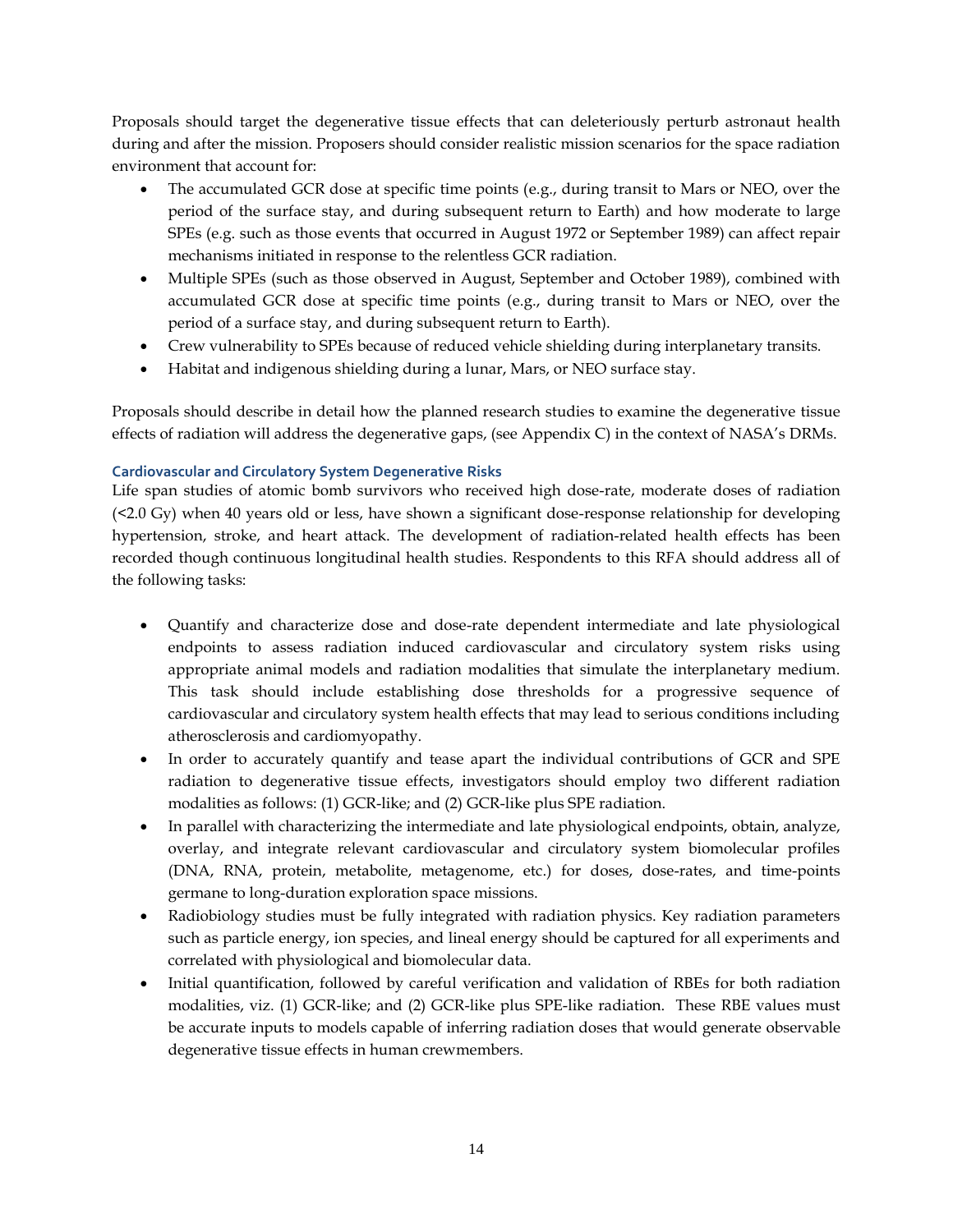Using an appropriate set of intermediate and late physiological read-outs, assess the potential role of standard-of-care or novel mitigators of degenerative radiation injury on cardiovascular and circulatory system diseases.

In order to be considered fully responsive to this RFA, proposals must target significant progress, leading to gap closure, of the cardiovascular and circulatory system elements embedded within Degenerative Gaps 1 through 6, as prescribed below:

- Degen 1: How can tissue specific risk models be developed for the major degenerative tissue [risks, including heart, circulatory, endocrine, digestive, lens and other tissue systems in order to](http://humanresearchroadmap.nasa.gov/Gaps/?i=373)  [estimate GCR and SPE risks for degenerative diseases?](http://humanresearchroadmap.nasa.gov/Gaps/?i=373)
- Degen [2: What are the mechanisms of degenerative tissues risks in the heart, circulatory,](http://humanresearchroadmap.nasa.gov/Gaps/?i=374)  [endocrine, digestive, lens and other tissue systems? What surrogate endpoints do they suggest?](http://humanresearchroadmap.nasa.gov/Gaps/?i=374)
- Degen [3: What are the progression rates and latency periods for degenerative risks, and how do](http://humanresearchroadmap.nasa.gov/Gaps/?i=377)  [progression rates depend on age, gender, radiation type, or other physiological or environmental](http://humanresearchroadmap.nasa.gov/Gaps/?i=377)  [factors?](http://humanresearchroadmap.nasa.gov/Gaps/?i=377)
- Degen [4: How does individual susceptibility including hereditary pre-disposition alter](http://humanresearchroadmap.nasa.gov/Gaps/?i=379)  [degenerative tissue risks? Does individual susceptibility modify possible threshold doses for](http://humanresearchroadmap.nasa.gov/Gaps/?i=379)  [these risks in a significant way?](http://humanresearchroadmap.nasa.gov/Gaps/?i=379)
- Degen [5: What quantitative procedures or theoretical models are needed to extrapolate](http://humanresearchroadmap.nasa.gov/Gaps/?i=381)  [molecular, cellular, or animal results to predict degenerative tissue risks in astronauts? How can](http://humanresearchroadmap.nasa.gov/Gaps/?i=381)  [human epidemiology data best support these procedures or models?](http://humanresearchroadmap.nasa.gov/Gaps/?i=381)
- Degen 6: What are the most effective biomedical or dietary countermeasures to degenerative [tissue risks? By what mechanisms are the countermeasures likely to work? Are these CMs](http://humanresearchroadmap.nasa.gov/Gaps/?i=382)  [additive, synergistic, or antagonistic to other Risks?](http://humanresearchroadmap.nasa.gov/Gaps/?i=382)

### **Implementation of Research**

### **Ground-Based Proton and GCR Radiation Simulations**

Research proposals are expected to utilize beams of charged particles available at research and clinical heavy-ion accelerators capable of producing mixed-energy SPE-like dose distributions. Proposers must submit documentation detailing access, cost, animal model utilization, and support of the facility physics and beam scientist(s) with proposals. Hospital-based Clinical Proton Therapy Centers may also have sufficient capabilities to generate SPE-like radiation. Guarantee of access, capability of producing monoenergetic and mixed energy SPE-like dose distributions, and animal support capabilities must be submitted with supporting documentation from the center's science and beam physics staff.

The NASA Space Radiation Laboratory at Brookhaven (NSRL) must be used to provide the heavy ion radiation exposures required to model GCR exposures. Jointly managed by the U.S. Department of Energy's Office of Science and NASA's Johnson Space Center, the NSRL facility employs beams of heavy ions extracted from Brookhaven's Booster accelerator, the preeminent facility in the United States for performing radiobiology studies. NSRL also features its own beam line dedicated to radiobiology research, as well as providing state-of-the-art specimen-preparation areas. Information regarding beam ion species, energy, planning, and execution of experiments at NSRL can be found at: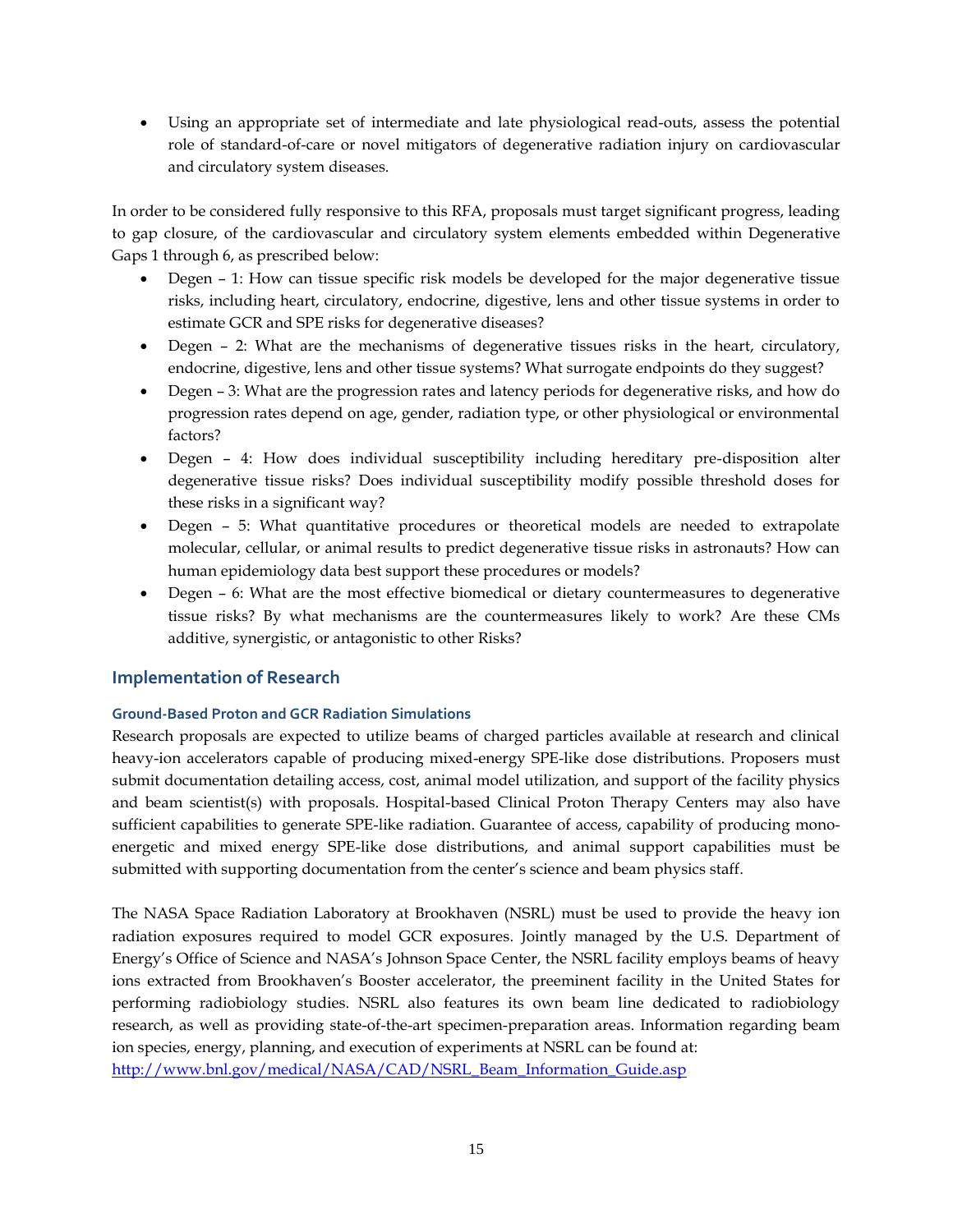Teams applying for the low dose acute radiation effects focused research opportunity, the degenerative tissue effects of radiation focused research opportunity, or both research opportunities should place emphasis on maximizing CSRR resources and sharing beam time access. Awards will support research that takes into account the impact on multi-system toxicity due to SPEs with differing energy profiles (e.g., soft versus hard SPE spectra) when added to the more predictable flux of GCR particles. Merit will be placed on those proposals targeted at understanding if and how the unique SPE dose distribution can change the dose limits for internal BFOs. Respondents to this RFA should also propose plans for determining if and how other spaceflight environment stressors, (e.g. microgravity) can alter dosetoxicity profiles, including the effect on biomolecules, especially DNA, RNA, proteins, and metabolites.

#### **Use of Model Organisms**

Radiobiology studies that are responsive to this solicitation should utilize mammalian model organisms that are susceptible to ionizing radiation and develop the relevant intermediate and late endpoints via mechanisms that are physiologically and pathologically similar to humans. Animal experiments employing an integrated "systems biology" approach are likely to generate highly informative data. Researchers should use the model system(s) most appropriate for their research goal(s) and are encouraged to take full advantage of functionally characterized transgenic and mutant species as well as comparative biology approaches (e.g., oxidative stress to mimic radiation effects) that enhance the research scope. Model organisms (animals), as well as possible countermeasure strategies, should permit surveillance of the low dose acute and degenerative tissue effects of space-like radiation, and may be distinct from those employed to study cancer and central nervous system (CNS) radiation risks.

Proposals responding to the degenerative tissue effects opportunity must address the health risks using model organisms and meaningful intermediate and late surrogate linked phenotypic and biomolecular endpoints. These findings in model organisms should be used to generate RBEs as inputs to appropriate radiation models that are capable of calculating the equivalent biomedical effects expected to occur in humans following exposure to SPEs when overlaid on the solar cycle modulated flux of GCR radiation. Experiments involving multiple model organisms will likely be necessary for full analysis of observed physiological and biomolecular effects, the efficacy of countermeasure agent(s), and the calculation of RBE's - facilitating extrapolation to a response in humans and, by extension, to astronaut crews. As part of the proposal submission process, assurance of compliance with applicable federal regulations regarding animal care and use is required.

Investigators should also thoughtfully develop and implement comparative genomics strategies to examine the effects of ionizing radiation on homologous genes and the same or similar biological pathways in a plurality of model organisms and living systems, with the goal of ultimately translating the key findings to humans. In particular, it is anticipated that the genomes of organisms may be affected inhomogenously by space radiation, and in fact that radiation induced genetic "hot spots" may be observed. These genetic "hot spots," if conserved across organisms, will form a starting point for deeper experimental probing and offer exciting possible opportunities for diagnostic and therapeutic interventions.

### **Synergistic Elements of the Research Plan**

Proposers must include a Research Plan containing the following synergistic elements: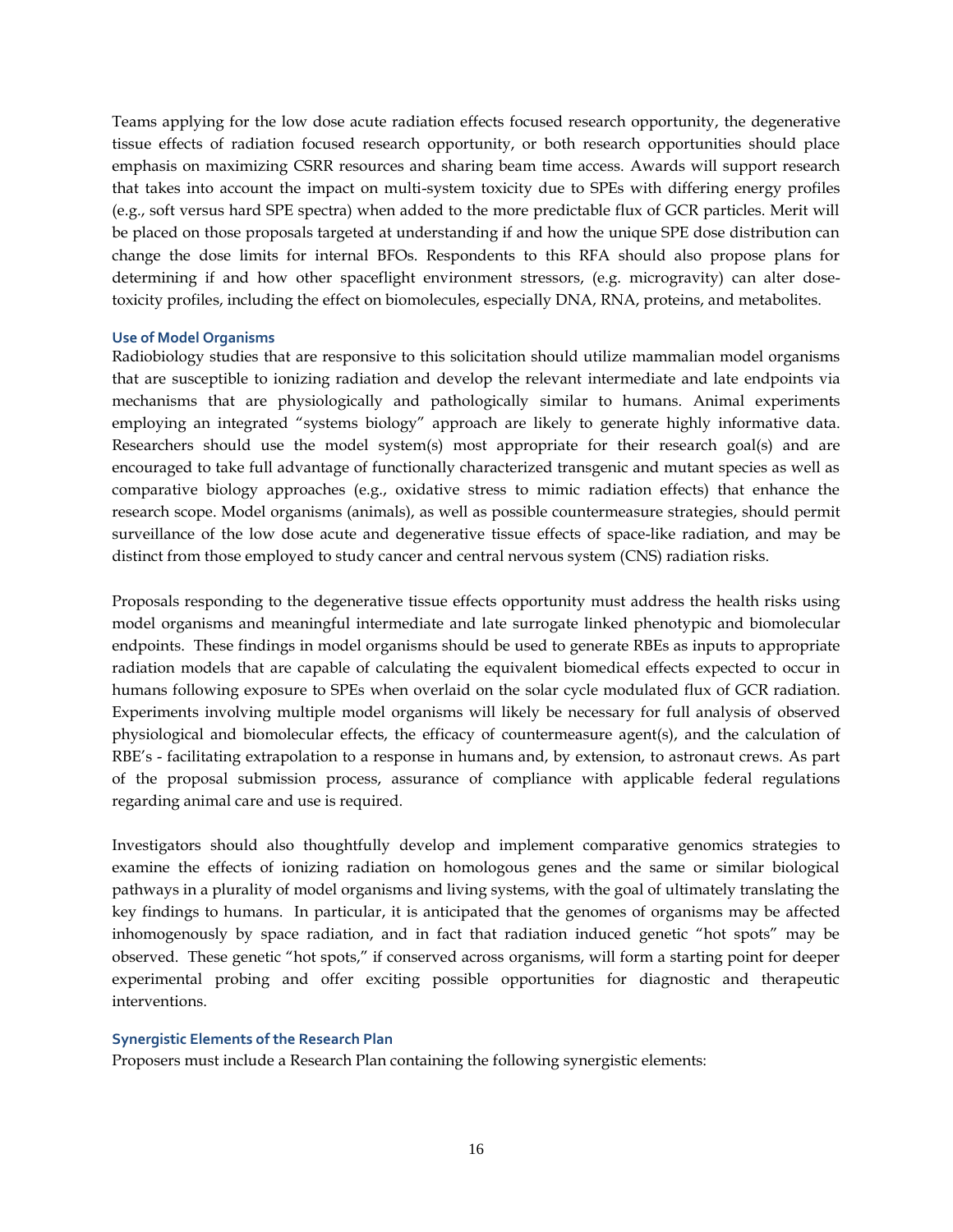- a) An integrated strategy to conduct experiments at laboratories or facilities that can generate protons of relevant SPE-like doses and energy distributions.
- b) A clear strategy, including timelines, to utilize Brookhaven National Laboratory for simulating GCR radiation.
- c) A comprehensive plan to share biological samples (including DNA, RNA, proteinaceous samples and metabolites) among all CSRR team members, and safely archive bio-specimens for future use.
- d) A comprehensive strategy to integrate with other areas/proposer(s) that are undertaking research that have touch-points with space radiation.
- e) How the proposed studies could synergistically link space radiation research with initiatives currently being undertaken by other U.S. research institutes that are also conducting radiation research (e.g., enhancement of radiation therapy, treatment of radiation related injuries, interfacing radiation countermeasures with clinical oncology). In particular merit will be given to proposals that leverage existing or future terrestrial radiobiology programs that are supported by other government agencies, foundations or funding entities.
- f) A description of how promising radiological countermeasures being developed by companies supported by the Biomedical Advanced Research and Development Authority (BARDA) will be leveraged.
- g) Details of how and where the –omics biomolecular data generated as a result of CSRR research activities will be deposited and made available to other researchers in a timely fashion, and how this data will be tangibly linked to the physiological metadata.

### **Structure of the Center for Space Radiation Research (CSRR)**

The CSRR will be comprised of a team of investigators who have complementary interdisciplinary skills and work in a coordinated, team-spirited fashion, to solve a highly focused and inter-related set of radiation research questions. The CSRR will constitute the major program occurring within NSBRI's RE Team. Each proposing team must identify a Principal Investigator (PI) with demonstrated scientific area expertise in radiobiology or a closely related field, also possessing administrative leadership qualities, and who, if their proposal is selected, will be capable of serving as the CSRR Director.

The proposal should detail a coherent management structure architected to accomplish the goals of the CSRR and be consistent with the research goals of NSBRI's RE team. The qualifications, roles, and responsibilities of Co-Investigators (Co-Is) and key personnel must be clearly defined in the proposal, and may not be substituted or removed without the approval of NSBRI leadership. The expertise of key personnel should match the areas of emphasis detailed in this RFA. The home laboratories of CSRR team members may be geographically contiguous or dispersed, provided that CSRR team members have strong operating mechanisms for communicating, coordinating, and working productively together.

#### **CSRR Mission and Milestones**

The CSRR is being established to advance fundamental and applied knowledge in radiobiological and biomedical sciences and technology, with the ultimate goal of enabling safer human spaceflight and longduration exploration missions. The CSRR team will utilize a multidisciplinary research strategy spanning expertise in biology, physics, immunology, medicine, and the rapidly emerging –omics disciplines, to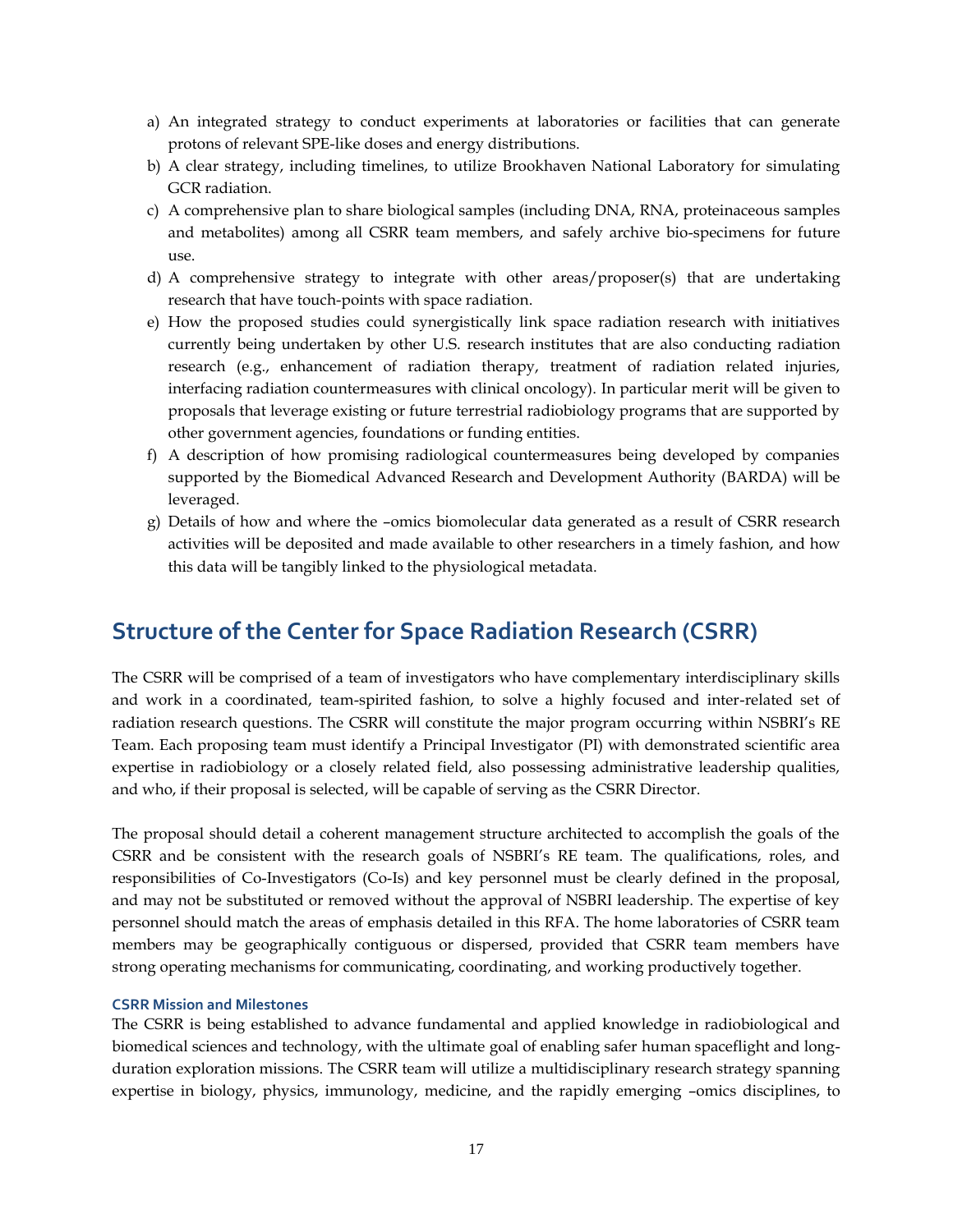accurately model and characterize at physiological and molecular levels how organ systems are perturbed by, and respond to, simulated space radiation.

#### **CSRR Director and Associate Director**

The Principal Investigator awarded this program grant will be appointed as the Director of the CSRR and will act as the primary point of contact between the CSRR team and NSBRI. The CSRR Director may recommend one of her/his Co-Investigators to be appointed as CSRR Associate Director, and this nomination should be initially provided to the NSBRI Associate Director.

#### **Radiation Effects Program Manager**

The Radiation Effects Program Manager, (REPM) will be a scientist identified within the NSBRI Science Office who will act as the "tactical", or day-to-day point of contact between the CSRR team and NSBRI headquarters. The CSRR Director and Associate Director are requested and required to coordinate scheduling and utilization of NSRL resources through the REPM. CSRR investigators will work with the REPM to ensure models, experiment dosimetry, beam energies, and ion spectra are programmatically relevant to both NSBRI's and NASA's missions.

### **Radiation Effects Team Leadership**

The Director and Associate Director of the CSRR will serve as the Team Leader and Associate Team Leader, respectively, for the RE Team. Team Leaders and Associate Team Leaders play a pivotal role in leading the NSBRI research teams, guiding the Institute's programs and helping to ensure the ultimate success of the Institute. Team leadership is guided by the Institute's strategic plan and by NASA's HRP needs and requirements, and play an important role in facilitating productive interactions between NASA investigators and those in the biomedical community at large. Team leadership is charged with adding value to their teams by enabling appropriate inter- and intra-team synergies to advance the mission of NSBRI and its partnership with NASA.

Each Principal Investigator must sign a written agreement and a commitment to carry out these team leadership responsibilities in the event that their proposal is selected and funded.

#### **Key Personnel**

The management structure must be minimal and consistent with financial and programmatic accountability, and should not impose onerous costs or processes on the investigators or the Institute. Procedures to allocate resources and adjudicate differences of opinion need to be clearly defined and agreed upon by all participants.

#### **Roles and Responsibilities**

In order to achieve the research goals of the CSRR, the roles and responsibilities of the CSRR Director, Associate Director, Co-Investigators, and research leads must be clearly defined. The proposal must include a description of these roles and responsibilities and interactions between partnering institutions. A description of the processes for the transfer of resources and other partnering agreements between the participating institutions must be included in the proposal.

#### **Interactions Between Investigators, University Partners, NSBRI, and NASA**

Beam access, biological sample sharing (including the sharing of nucleic acids, proteins, metabolites, and biofluids) and data sharing arrangements among Co-Investigators and research groups, (at the same institution and between different institutions) is required and must be clearly explained. Evidence of appropriate approvals from each institution must be included in the proposal. The proposal must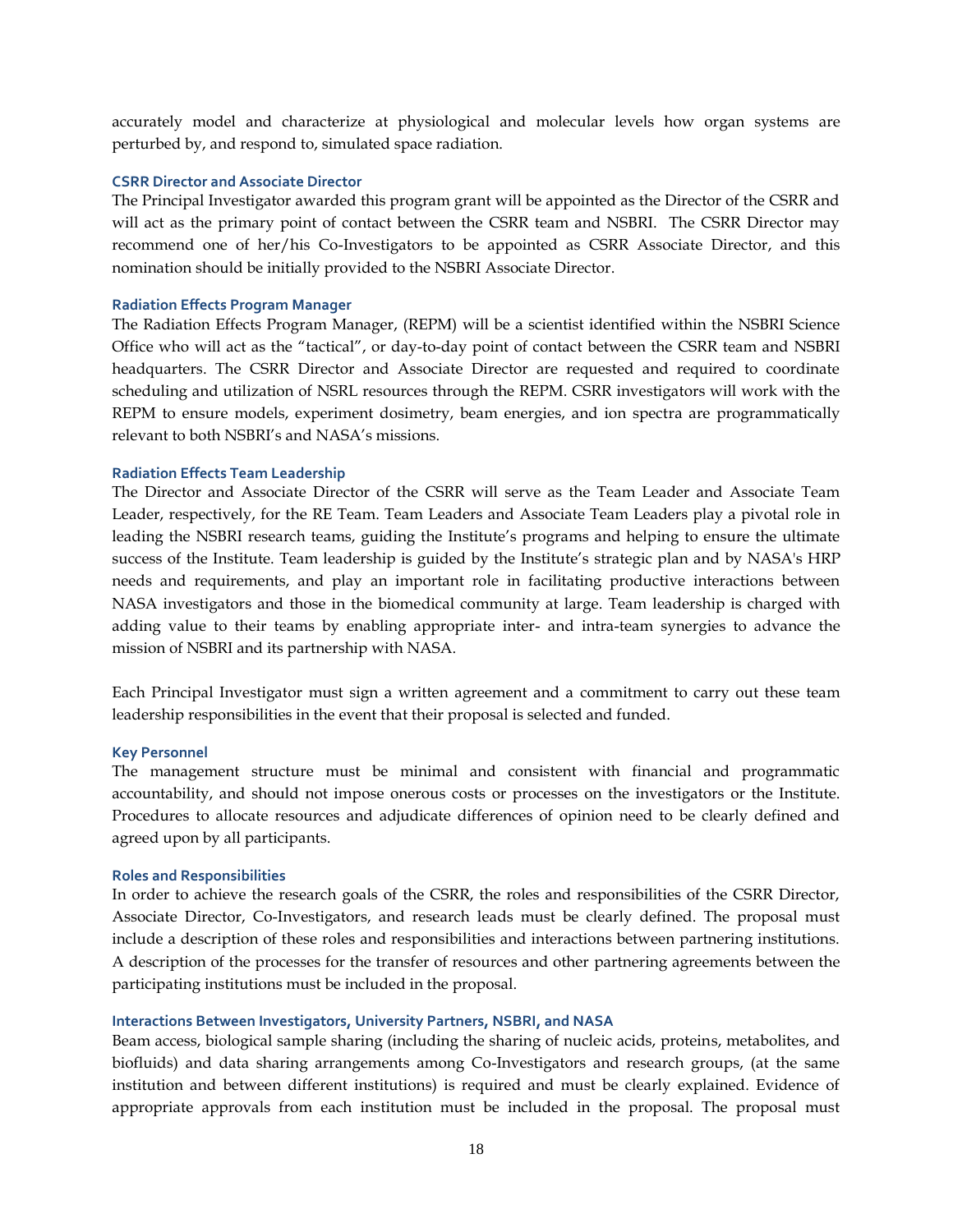indicate how the CSRR will maintain awareness of NSBRI's and NASA's needs in the technical areas described in this RFA and maintain communication with the appropriate team leads, discipline leads, and managers at both NSBRI and NASA.

### **Institutional Expertise**

The participating institutions must have committed personnel and facilities to accommodate the research needs of the CSRR. There should be a plan for coordination of research activities, resources, and sample storage and sharing**.** The participating institutions must have faculty with the expertise to undertake this multidisciplinary CSRR project. The proposal should outline how the complementary expertise of the faculty will result in a team effort that will address the research needs of the CSRR and generate high quality outcomes.

### **Radiation Beam Time**

Research proposals are expected to utilize beams of charged protons and other appropriate ionizing species that will simulate SPEs that are available at research and clinical proton accelerators. Proposals should detail: ionized species, energies, dose, dose rate, and estimated hours of annual beam time. Investigators should note their preference of radiation facilities to conduct their studies. A separate budget providing estimated beam costs should also be submitted. NSRL must be used to provide the heavy ion radiation exposures required to model GCR radiation.

### **CSRR Scientific Advisory Committee**

NSBRI will establish a Scientific Advisory Committee (SAC) to assist and support the CSRR Director, CSRR Associate Director, and NSBRI headquarters management to ensure that:

- The internal activities and external interactions of the CSRR are coordinated.
- Funds are allocated and used to properly fulfill the objectives of the CSRR.
- Advice on productivity and effectiveness of the CSRR is provided to the CSRR Director.
- Appropriate interactions take place to ensure information exchange and technology transfer among scientists, engineers, and administrators, as well as with other public and private institutions deemed important to the team's research goals.

The CSRR SAC will include members with appropriate scientific, operational, and management expertise. The composition of this committee will be at the discretion of the NSBRI Director. The committee will meet annually to evaluate the progress of the CSRR.

### **Program Management Information**

### **Type of Award**

The mechanism for funding the CSRR will be via a single program grant or two discrete research opportunity grants, with funding allocations to participating investigators based on the submitted budget. Once the awards are made, NSBRI may elect to fund participating institutions directly. Budgets will then be required from each participating institution within 30 days of the award selection.

The CSRR Director and Associate Director, with the advice and consent of the NSBRI Science Office and SAC, may make changes to this budget. CSRR research grants will be funded by NSBRI one year at a time. The funding is to last for a maximum of three years and the total of indirect and direct costs comprising the entire work of the CSRR may not exceed \$2 million per year. The CSRR Director and Associate Director are expected to work closely with the appropriate technical and management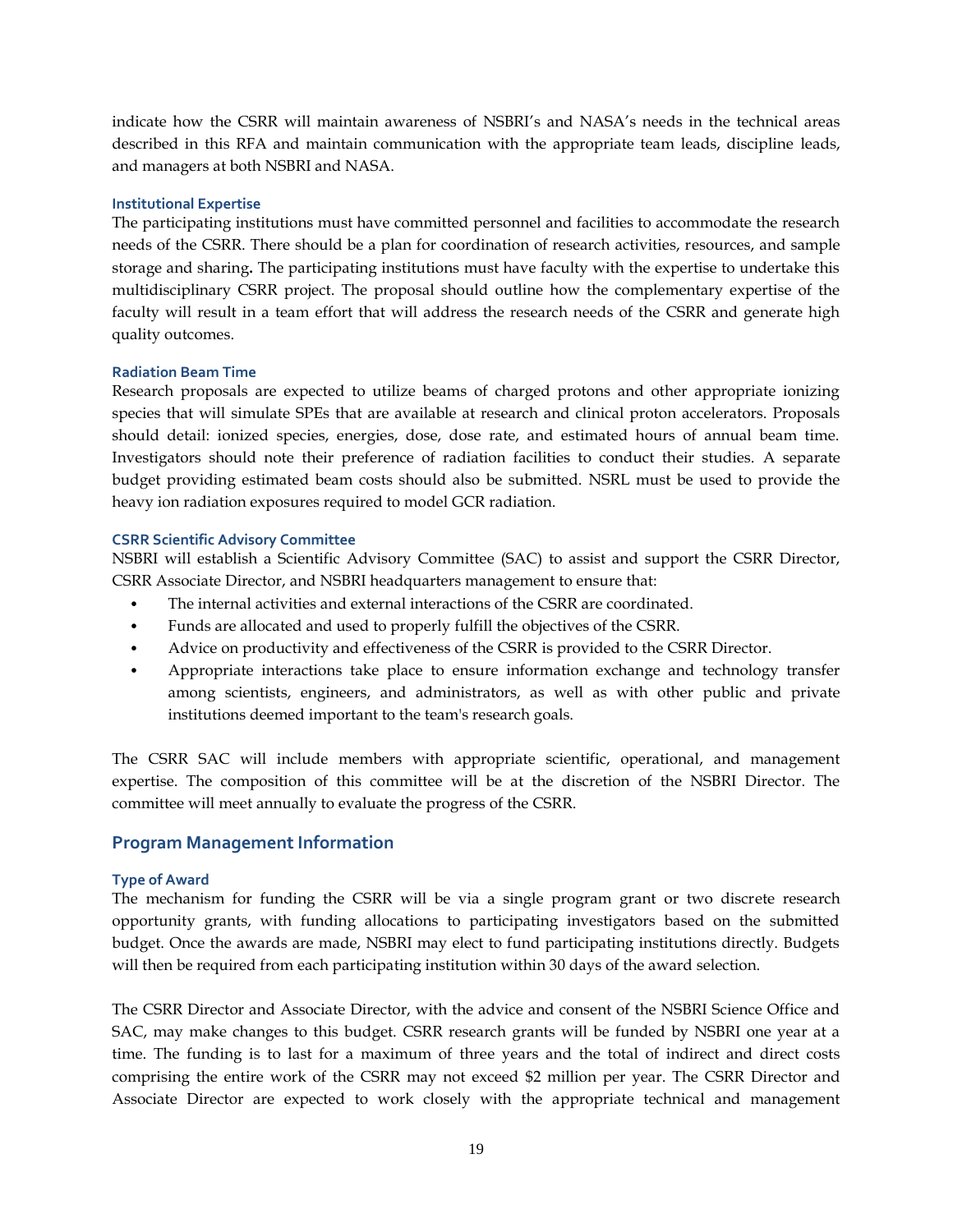representatives from NSBRI and NASA in order to assure continued success and programmatic relevance. NSBRI will conduct yearly reviews of CSRR progress, as described below.

### **Program Productivity**

As a vital measure of productivity, results from CSRR research should be submitted to peer-reviewed journals as the work progresses. Only those published papers that acknowledge NSBRI support and identify the CSRR grant, as a funding source will be considered as resulting from research of the CSRR and used to evaluate its productivity. Another especially critical aspect of program productivity that the CSRR must closely track and report on is the reduction of the acute and degenerative tissue radiation risks, and how the research is quantitatively and qualitatively closing the gaps associated with these important risks.

### **CSRR Quarterly Report to NSBRI**

Every three months the CSRR Director and Associate Director will provide an update on research findings and the progress made toward the specific aims described in the proposal to the NSBRI Science Office. The reporting will be done via webinar and may include discipline scientists from NASA's Space Program Radiation Element, (SPRE) and the NASA JSC Radiation Health Office.

### **CSRR Annual Review**

The CSRR Director, Associate Director, Co-Investigators, and selected team members (by agreement with NSBRI management) will attend an annual review at the NSBRI Consolidated Research Facility, (CRF) in Houston, Texas. The CSRR team will present an overview of their progress and discuss appropriate revisions to the CSRR scientific plans with the SAC and NSBRI management. Additional external and internal scientific experts may be invited to participate in the evaluation of CSRR research progress.

The review is intended to be both scientific and programmatic, and to provide an open exchange of opinions without the constraints and visibility of public presentations at a formal meeting or workshop. The review purpose is to enable NSBRI, the SAC, and the participating scientists to arrive at a clear assessment of progress and make recommendations, if needed, to the CSRR Director and Associate Director.

### **CSRR Annual Report**

The CSRR Director shall provide a written annual report to NSBRI before the anniversary of the start of each one year of increment annual funding, detailing progress including a list of scientific publications, presentations at scientific meetings, and personnel actions. This information will consist primarily of:

- An abstract;
- A bibliographic list of scientific publications, presentations at scientific meetings, patents, patent applications, and invention disclosures;
- Copies of publications;
- A description of progress, including a comparison with the originally proposed work schedule; and
- A description of how progress is reducing the acute and degenerative tissue radiation risks and quantitatively and qualitatively closing associated gaps.

The annual report must include information on each research project conducted by the CSRR team members. It must also include the following information for the entire CSRR: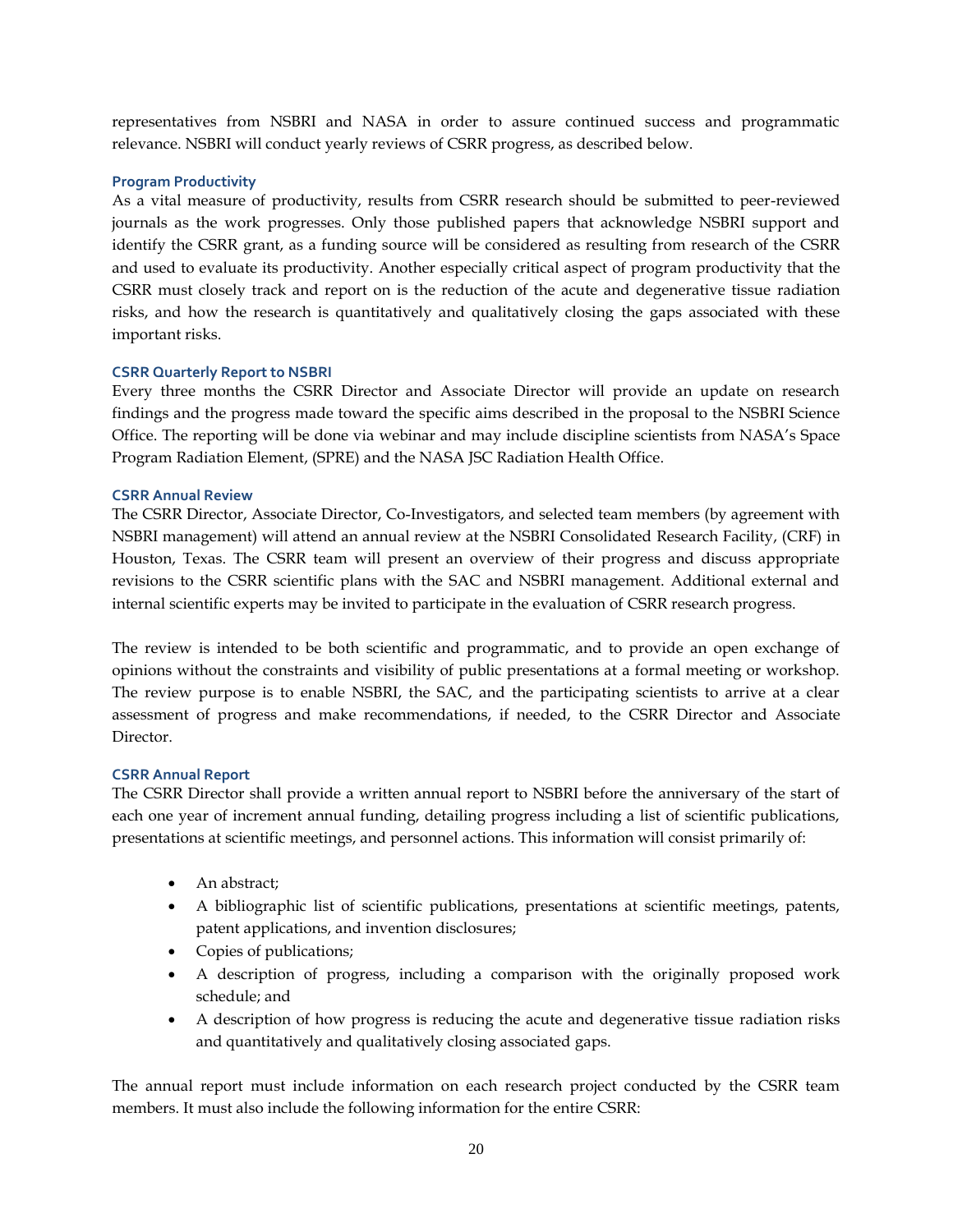- A report on interactions and collaborations with groups outside of CSRR;
- A plan for the next 12 months;
- Status information on the CSRR management and financial conditions, itemized for each team; and
- Details of any personnel changes and partnerships.

### **Annual Investigator Meetings**

All scientific participants in the CSRR are required to attend and present current research results at the NASA HRP Investigators' Workshop and the NASA Space Radiation Investigators' Workshops which are both held annually. The CSRR Director and Associate Director are also required to submit abstracts for presentation and attend the annual meeting of the Radiation Research Society.

### **Final Report**

A final report must be provided to the NSBRI Director and Associate Director at the end of the funding period. The report should include a detailed listing of all peer reviewed publications, patents, patent applications, invention disclosures, and:

- A summary of CSRR team research activities;
- A statement of each specific research objective;
- Significance of the work;
- Background;
- Overall progress made during the grant period;
- Narrative discussion of technical approaches, including problems encountered;
- Accomplishments related to the various approaches;
- Appendix with bibliography and copies of all publications, presentations made at scientific conferences, patents, patent applications and reports;
- Any publications or other public materials containing data; and
- A description of how the acute and degenerative tissue radiation risks have been reduced and a detailed quantitative and qualitative account of associated gap closure.

### **Required Travel**

Proposals must include travel funds for the following:

- Experiments to be performed at charged particle beam accelerators;
- NASA's Annual Space Radiation Investigators' Workshop;
- The annual NASA HRP Investigators' Workshop;
- The annual CSRR review; and
- Presentations at the annual meetings of relevant professional societies.

### **Availability of Funds for Award**

NSBRI's obligation to make awards is contingent upon the availability of the appropriated funds from which payment can be made and the receipt of proposals that are deemed acceptable for award under this solicitation.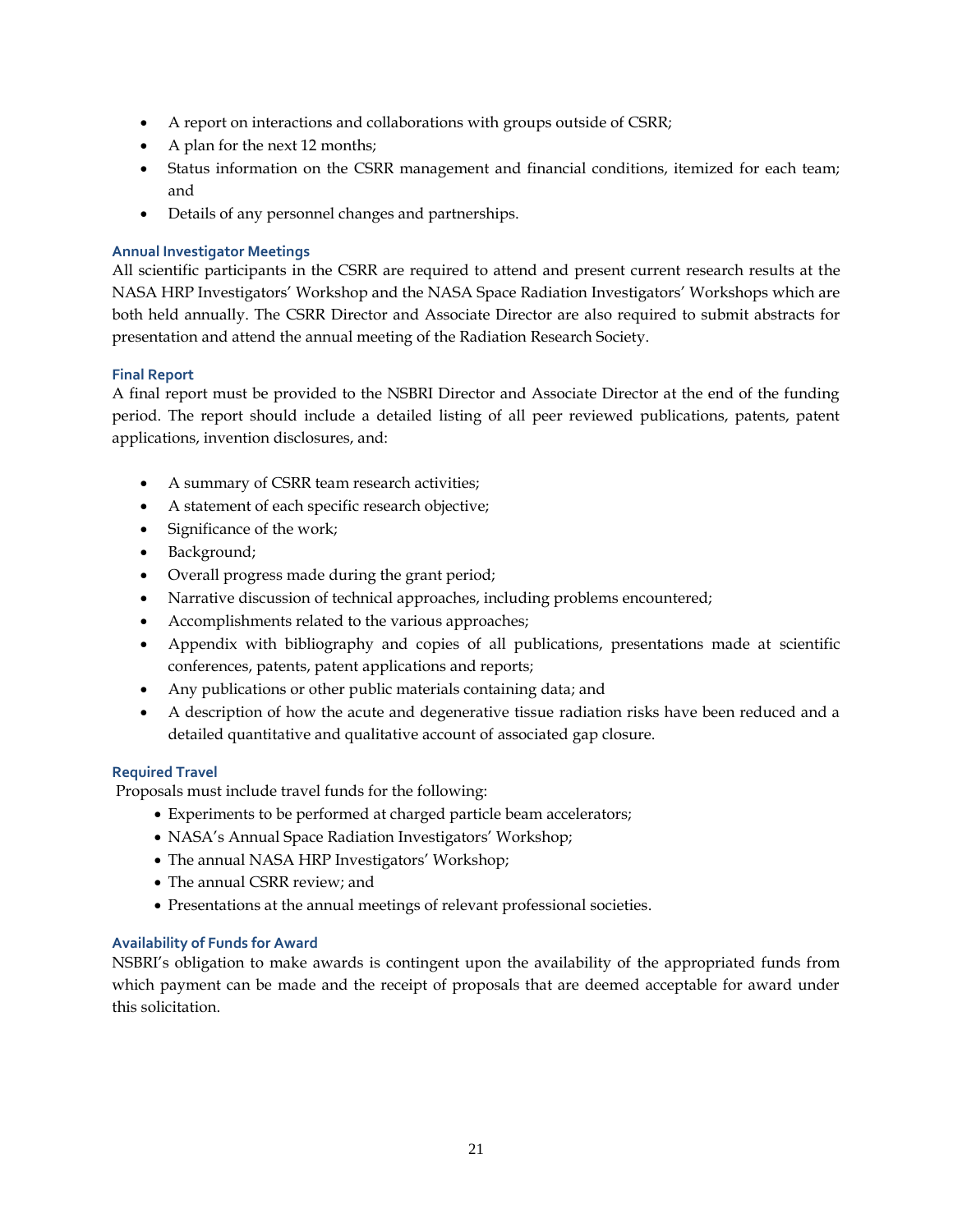### **Award Information**

Selected proposals will be funded as research grants in one-year increments for activities lasting until no later than May 2017. The anticipated start date for proposals selected in response to this RFA is no earlier than March 2014. The funding duration will depend on proposal requirements, review panel recommendations, and continuing progress of the activity. All proposals will be evaluated for overall merit by an independent peer-review panel, and also assessed by the NSBRI Science Office for relevance and proposed cost.

The total annual cost (direct and indirect costs) cannot exceed \$2 million. NSBRI reserves the right to return proposals, without review, that exceed \$2 million per year.

NSBRI will make funding allocations in one-year increments based on the submitted budget, available funds and project review. All NSBRI award recipients will be reimbursed on expenses incurred in the performance period. NSBRI may withhold payment of any expenditure that appears questionable, or for which additional information or support is required. Annual renewals are contingent on meeting all NSBRI Investigator Requirements including NASA-NSBRI customer-supplier agreements where appropriate.

NSBRI may, in certain cases, elect to fund only a portion of a proposed effort. In this case, the applicant will be given the opportunity to accept or decline such partial funding. The initial selection will be announced no earlier than February 2014 and the grant awarded in a reasonable timeframe thereafter.

### **Submission Dates and Times**

Solicitation Announcement Identifier: **NSBRI-RFA-13-02** Notices of Intent Due: **September 13, 2013** Proposals Due: **December 20, 2013** Estimated Selection Announcement: **February 2014**

## **NSBRI Contacts**

Selection Official: NSBRI Director

Additional NSBRI Team and Research Emphases information is available from: Jeff Chancellor Scientist National Space Biomedical Research Institute Bioscience Research Collaborative 6500 Main St., Suite 910 Houston, TX 77030 Telephone: 713-798-7412 Fax: 713-798-7413 Email: jeff.chancellor@bcm.edu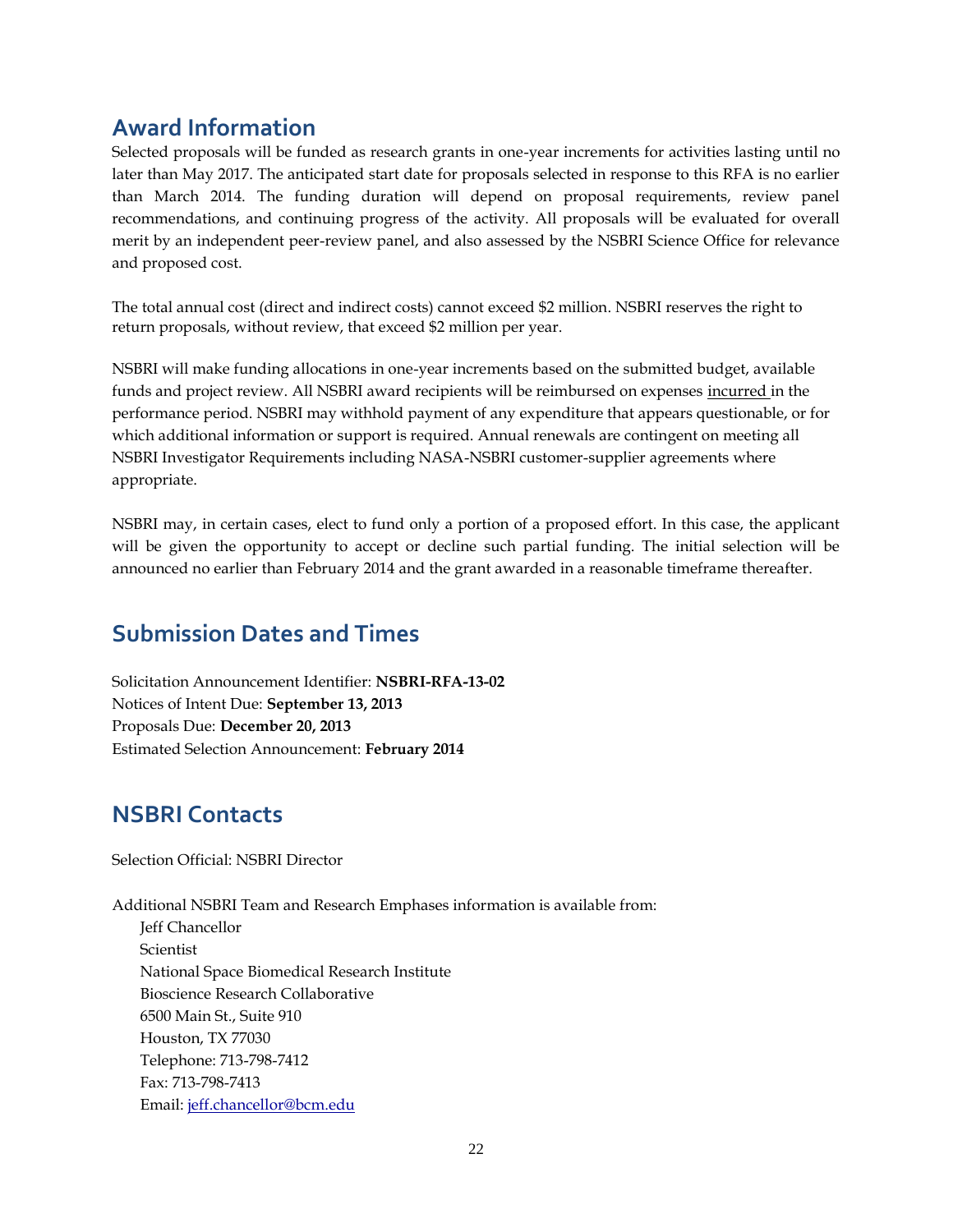Additional information on the proposal submission process is available from: **NSPIRES** Phone: 202-479-9376, Monday through Friday, 8 a.m. to 6 p.m. Eastern Time. Email: nspires-help@nasaprs.com

**Frequently Asked Questions:** Available through the Proposal Online Help site at http://nspires.nasaprs.com/external/help.do.

Tutorials of NSPIRES: Available at http://nspires.nasaprs.com/tutorials/index.html.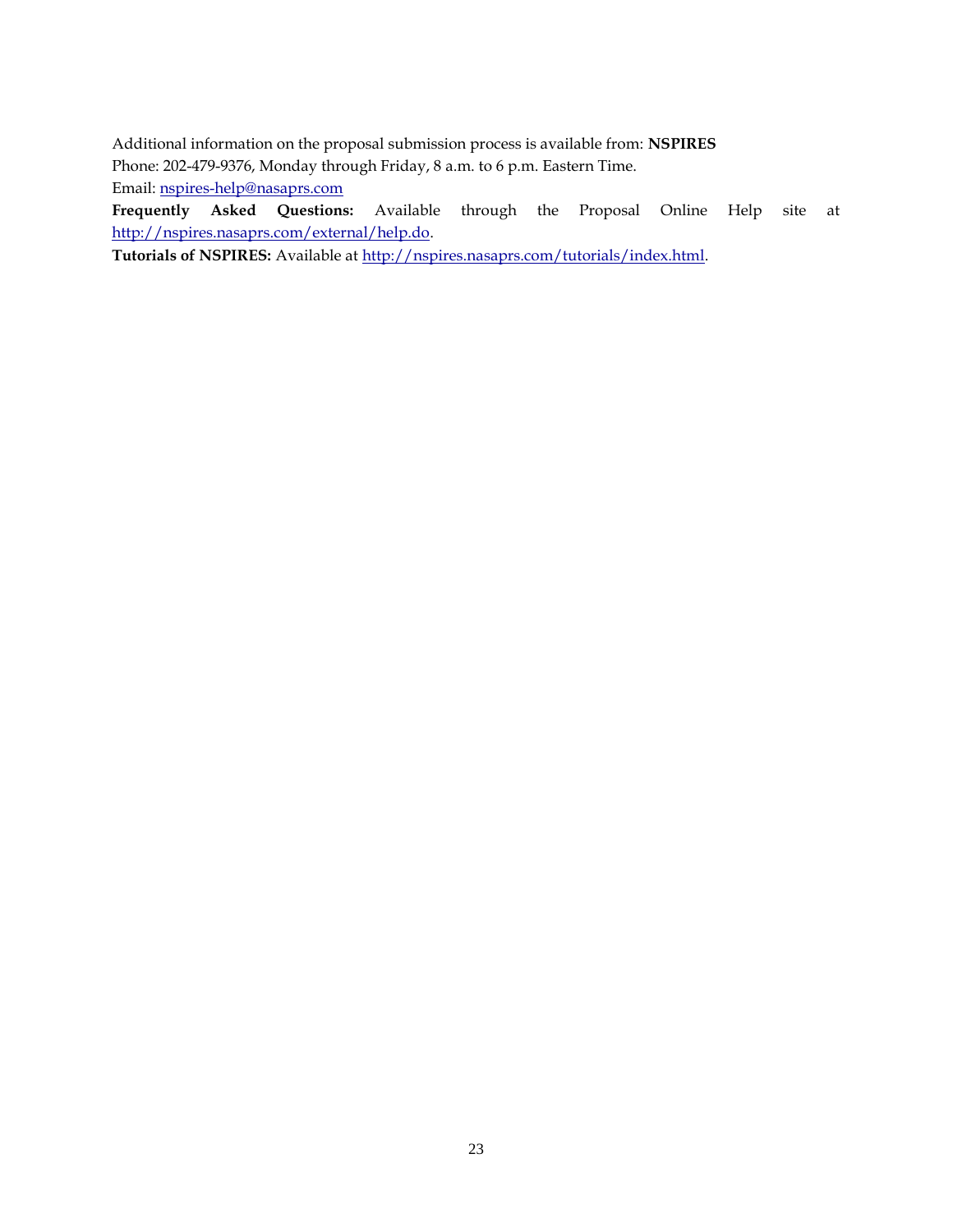## **Appendices**

## **Appendix A: NSBRI: Organization & Operating Mechanisms**

### **NSBRI Strategic Plan**

The NSBRI strategic plan lays out the following aspirational, high-level goals:

- Lead a national biomedical research effort to support human space exploration.
- Enhance life on Earth through advances made in space biomedical science and technology.
- Provide a comprehensive education program in space biomedical science and technology.
- Expand partnerships in space biomedical science, technology and education.
- Broaden capabilities as a national science and education resource.

For more information on NSBRI's strategic plan, please visit: [http://www.nsbri.org/default/About/NSBRI\\_strategic\\_plan.pdf](http://www.nsbri.org/default/About/NSBRI_strategic_plan.pdf)

### **NSBRI's Science and Technology Teams**

The seven NSBRI scientific research teams are focused and tasked as follows:

- 1. *Cardiovascular Alterations*  Determining the effect of long-duration spaceflight on the heart and blood vessels and researching ways to reduce the risks and to improve pre-flight detection and management of cardiovascular diseases. Team information, including research goals and priorities can be accessed at: [http://www.nsbri.org/SCIENCE-and-](http://www.nsbri.org/SCIENCE-and-TECHNOLOGY/Cardiovascular-Alterations/)[TECHNOLOGY/Cardiovascular-Alterations/](http://www.nsbri.org/SCIENCE-and-TECHNOLOGY/Cardiovascular-Alterations/)
- 2. *Human Factors and Performance*  Reducing performance errors and mitigating habitability, environmental and behavioral factors that pose significant risks to mission success. Team information, including research goals and priorities can be accessed at: <http://www.nsbri.org/SCIENCE-and-TECHNOLOGY/Human-Factors-and-Performance/>
- 3. *Musculoskeletal Alterations*  Understanding and mitigating bone and muscle loss during spaceflight. Team information, including research goals and priorities can be accessed at: <http://www.nsbri.org/SCIENCE-and-TECHNOLOGY/Musculoskeletal-Alterations/>
- 4. *Neurobehavioral and Psychosocial Factors*  Investigating methods and tools to predict, prevent, detect and mitigate neurocognitive and psychosocial decrements in the space environment. Team information, including research goals and priorities can be accessed at: [http://www.nsbri.org/SCIENCE-and-TECHNOLOGY/Neurobehavioral-and-Psychosocial-](http://www.nsbri.org/SCIENCE-and-TECHNOLOGY/Neurobehavioral-and-Psychosocial-Factors/)[Factors/](http://www.nsbri.org/SCIENCE-and-TECHNOLOGY/Neurobehavioral-and-Psychosocial-Factors/)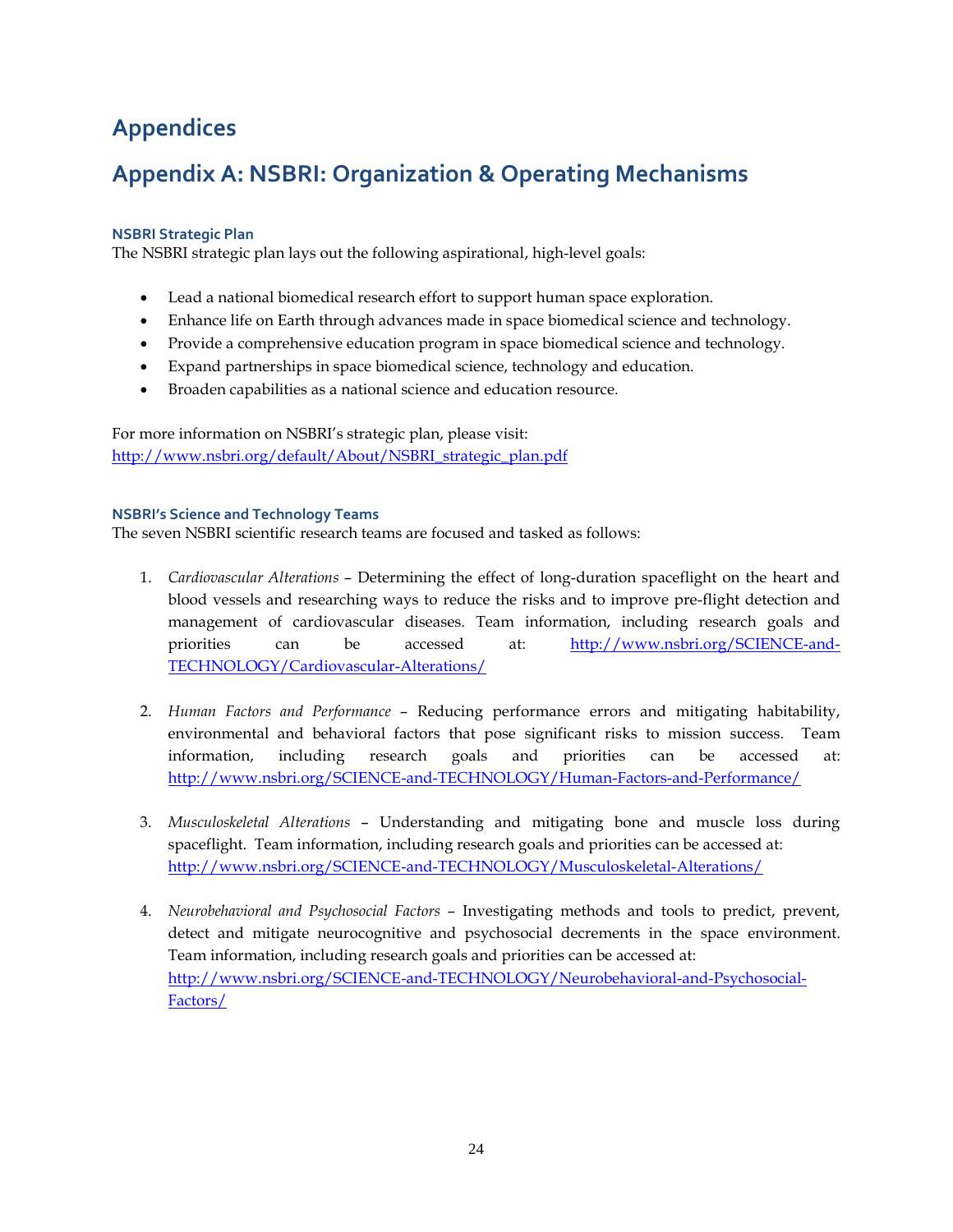- 5. *Radiation Effects*  Determining the risks of space radiation with an emphasis on acute effects, and mitigating these effects through countermeasure testing. Team information, including research goals and priorities can be accessed at: [http://www.nsbri.org/SCIENCE-and-](http://www.nsbri.org/SCIENCE-and-TECHNOLOGY/Radiation-Effects/)[TECHNOLOGY/Radiation-Effects/](http://www.nsbri.org/SCIENCE-and-TECHNOLOGY/Radiation-Effects/)
- 6. *Sensorimotor Adaptation*  Addressing the problems of disorientation, vestibular-autonomic responses, and changes in vision, proprioception, cognition, balance and motor control that may lead to impaired performance and compromised mission success. Team information, including research goals and priorities can be accessed at: <http://www.nsbri.org/SCIENCE-and-TECHNOLOGY/Sensorimotor-Adaptation-Team/>
- 7. *Smart Medical Systems and Technology*  Developing new methods of noninvasive medical monitoring, diagnosis and therapy using small, low-power instrumentation for use on space missions. Of particular interest to the team at present are approaches and technologies that can non-invasively assess intracranial pressure. Team information, including research goals and priorities can be accessed at: [http://www.nsbri.org/SCIENCE-and-TECHNOLOGY/Smart-](http://www.nsbri.org/SCIENCE-and-TECHNOLOGY/Smart-Medical-Systems-and-Technology/)[Medical-Systems-and-Technology/](http://www.nsbri.org/SCIENCE-and-TECHNOLOGY/Smart-Medical-Systems-and-Technology/)

Each of the seven research teams has a portfolio of complementary projects focused on the NASA HRP Risks and Gaps. Team management and integration amongst members and other NSBRI teams is the responsibility of team leadership. A Team Leader, assisted by an Associate Team Leader, heads each research team. Team Leaders play a pivotal role in guiding the Institute's science and technology program and in the ultimate success of the Institute. Their expertise and "hands-on" approach to research management adds considerable value across both projects and NSBRI teams. The seven Team Leaders are guided by the IRP [\(http://humanresearchroadmap.nasa.gov\)](http://humanresearchroadmap.nasa.gov/) which is the cornerstone for developing each team's integrated strategic research plan. Strong, effective and knowledgeable team leadership, in close partnership with senior management at NSBRI headquarters, collectively constitutes the keys to accomplishing the Institute's mission.

### **NSBRI Leadership, Governance and Oversight**

NSBRI is governed by the following consortium of twelve prestigious institutions: Baylor College of Medicine, Brookhaven National Laboratory, Harvard Medical School, The Johns Hopkins University, Massachusetts Institute of Technology, Morehouse School of Medicine, Mount Sinai School of Medicine, Rice University, Texas A&M University, the University of Arkansas for Medical Sciences, the University of Pennsylvania Health System, and the University of Washington.

An External Advisory Council (EAC) is responsible for advising Institute management. A Board of Directors (comprised of, but not limited to, representatives from the senior management of the 12 NSBRI Consortium member institutions) advises the Institute concerning program strategy, tactical implementation, and effectiveness.

NSBRI also has a User Panel of former and current astronauts and flight surgeons responsible for ensuring that the research program is focused squarely on astronaut health, safety, and performance. The User Panel advises the EAC and NSBRI senior management on the operational relevance of science and technology projects.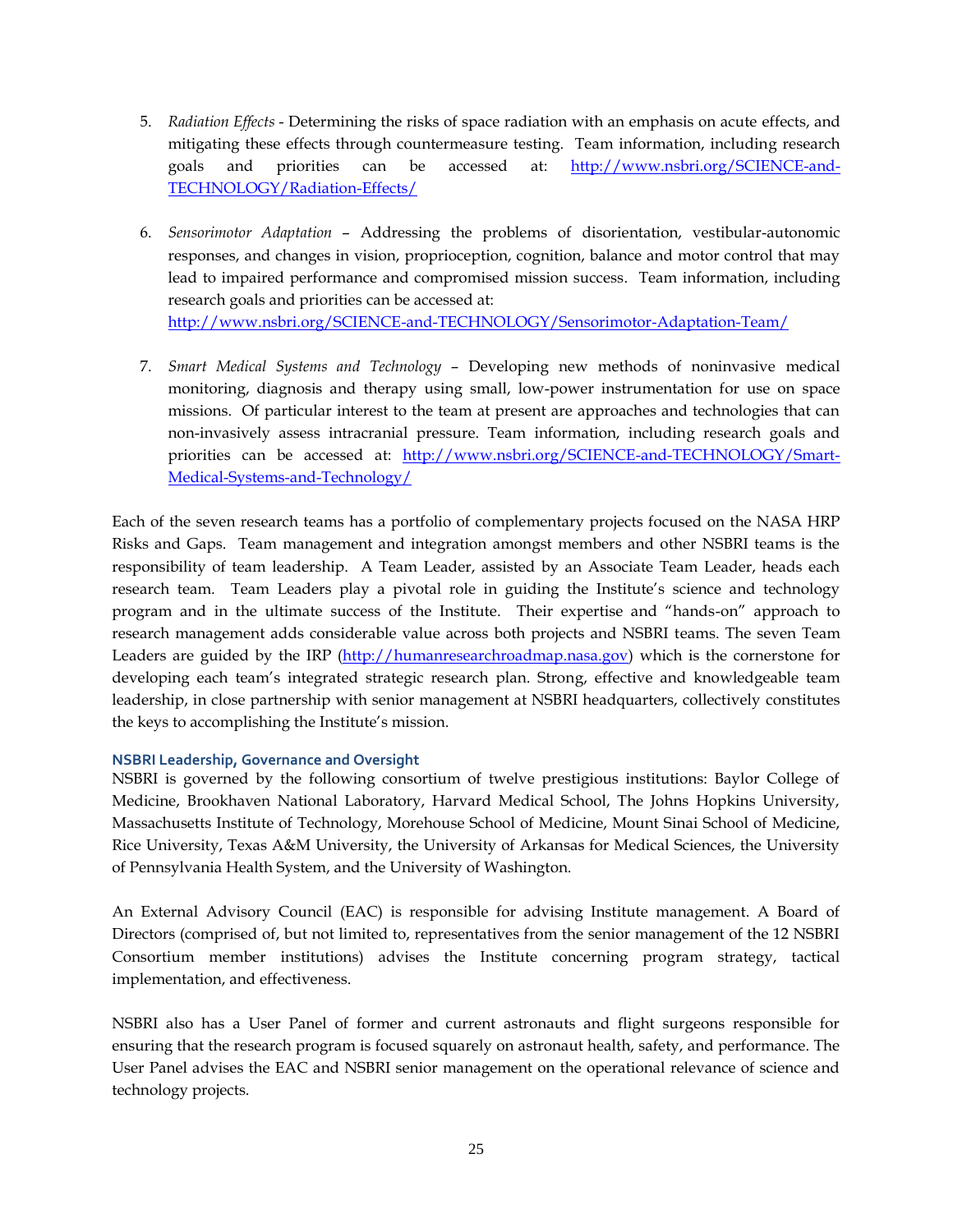An Industry Forum of representatives drawn from space and biomedical-related industries advises and assists NSBRI concerning Earth based applications for Institute research.

The Institute coordinates research activities with NASA through several committees and working groups including a joint NASA/NSBRI Steering Committee.

In addition to its research program, NSBRI has developed a robust career development and outreach program that takes advantage of the Institute's core research activities.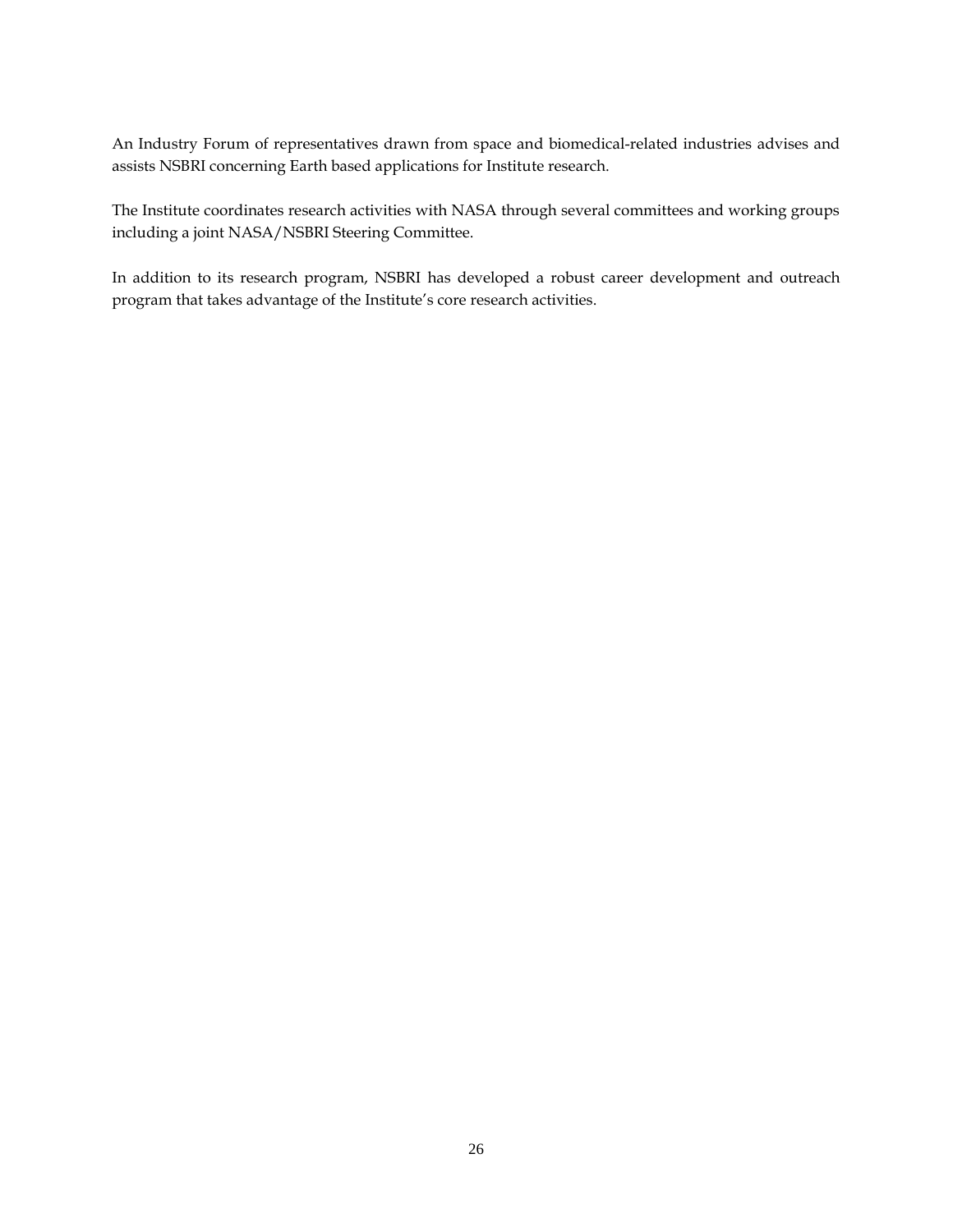### **Appendix B: Background on the Scientific Problem**

In 2006, the NRCP issued Report 153, entitled "Information Needed to Make Radiation Protection Recommendations for Space Missions Beyond Low-Earth Orbit." The report contains a comprehensive summary of the current evidence for radiation-induced health risks and makes recommendations on areas requiring future experimentation. Specifically, NCRP Report 153 mentions, "Current space radiation guidelines pertain only to missions in LEO and are not considered relevant for missions beyond LEO. The acceptable levels of risk for space exploration beyond LEO have not been defined at this time and need to be dealt with before sending manned missions to colonize the moon or to deep space, such as a mission to Mars." The Council's report also emphasizes the need for identifying and validating biomarkers that can reliably detect adverse effects, improving radiation biodosimetry by providing accurate estimates of cumulative radiation doses, and identifying increased personal risks for individual astronauts due to genetic predisposition to the effects of space radiation.

Subsequently in 2008, the National Research Council released a report entitled "Managing Space Radiation Risk in the New Era of Space Exploration." The committee that authored this report found that the "lack of knowledge about the biological effects of, and responses to, space radiation is the single most important factor limiting the prediction of radiation risk associated with human space exploration."

The environment outside of LEO contains several types of radiation. Most of the ionizing particles found in interplanetary space are from the solar wind, which produces a constant flux of low-LET radiation. Unpredictable and intermittent SPEs can produce large plasma clouds containing highly energetic protons and (relatively few) heavy ions. GCR ions originate from outside our solar system and contain mostly highly energetic protons and alpha particles with a small component of HZE nuclei moving at relativistic speeds and energies. Astronauts traveling on a protracted voyage to Mars, or some other destination outside of LEO, may be exposed to SPE radiation events, overlaid on a more predictable flux of GCR exposure. Accordingly, and importantly, ground-based research on model organisms seeking to accurately mimic the space radiation environment should appropriately concatenate or combine exposures to both proton and HZE sources.

For current space missions in LEO, the shielding provided by the Earth's magnetic field attenuates the major effects of SPE and GCR exposures. However, the risks of space radiation will become much more onerous as future spaceflight missions to a NEO or Mars requires extended transit beyond the protection of the Earth's magnetosphere. The unpredictable nature of SPEs has the potential of causing a rapid deterioration of the intravehicular and extravehicular radiation environments. Exposure to charged particles representing a wide array of atomic numbers, energies, dose rates, and resulting secondary radiation cascades can induce health effects that are associated with both SPE and GCR exposures.

#### **Solar Particle Event Radiation**

SPEs largely consist of low-LET protons with energies ranging up to  $1 \text{ GeV}/n$ . SPE dose-rates are variable over the course of an event and range from 0-100 mGy/hr inside a space vehicle and 0-500 mGy/hr for an astronaut exposed during EVA on missions outside of LEO. SPE dose rates can also vary several-fold between tissue sites because of the variable energy spectra of the protons and nuclei. SPE radiation and the synergistic effects of spaceflight can place the crew at significant risk for prodromal effects, skin injury, hematological changes, and immune system dysfunction. A very low risk of mortality exists as a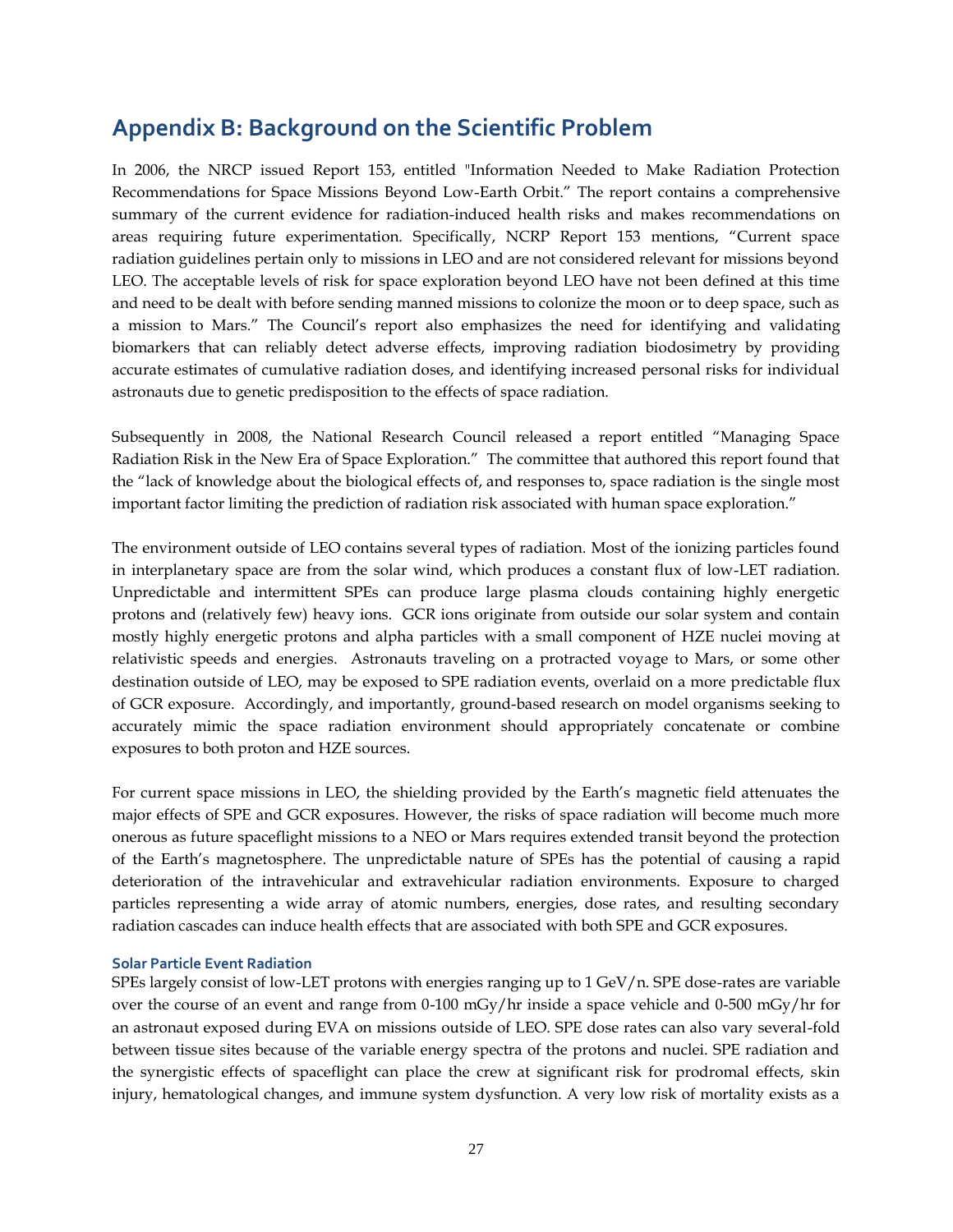result of a major solar event or the combined effect of multiple SPEs and accumulated GCR exposure over the course of exploration class missions to Mars, the Moon or an asteroid.

Exploration missions outside of LEO will include interplanetary transits and reduced shielding protection may leave astronaut crews more vulnerable to the effects of a SPE. It remains unclear how a moderate to large magnitude SPE, when combined with relentless GCR exposure as well as multiple prior or subsequent SPEs, will affect the health and performance of intravehicular activity (IVA) astronaut crews during interplanetary transits. To underscore the stochastic nature of SPEs, a recent paper, (Zeitlin *et al*., *Science*, 340, 1080-1084, 2013) reported that five SPE events were recorded during the 2011–2012 transit of the Mars Science Laboratory spacecraft (containing the Curiosity rover) from Earth to Mars. These recent data clearly illustrates that crewmembers may well be exposed to multiple SPEs during long duration space exploration missions outside of LEO.

### **Galactic Cosmic Ray Radiation**

GCR nuclei originate from outside our solar system and are high-LET relativistic particles, possessing sufficient energies to penetrate any shielding technology used on current mission vehicles. The GCR spectrum consists of about 87% hydrogen ions (protons) and 12% helium ions (alpha particles), with the remaining 1-2% being heavier HZE nuclei with charges ranging from  $Z=3$  (lithium) to  $\sim$  Z=28 (nickel). Ions heavier than nickel, such as iron, are also present, and are biologically harmful as no reasonable amount of spacecraft material can shield them. The fluence of the ionized nuclei that make up the GCR is inversely proportional to the solar cycle and decreases by a factor of two during solar maximum.

HZE particles have very high energies, sufficient to penetrate many centimeters of biological tissue or other organic or inorganic materials. In addition, the HZE nuclei are highly-charged, and therefore, very densely ionizing. As a consequence, even though the flux of HZE particles is relatively low, these particles have significant deleterious biological effects. The large ionization power of HZE ions makes them a major health threat contribution to astronauts during interplanetary missions and constitutes one of the most important barriers impeding plans for interplanetary travel by crewed spacecraft.

Further details describing the health risk from space radiation can be found within the NCRP report number 153 entitled "Information Need to Make Radiation Protection Recommendations for Space Missions Beyond Low Earth Orbit", and the 2008 National Research Council (NRC) report entitled "Managing Space Radiation Risk in the New Era of Space Exploration." In addition, a 2012 report published by the European Community's THESEUS Consortium entitled "Toward Human Exploration of Space: a European Strategy – Cluster 3: Space Radiation - Report," provides additional information regarding the effects of space radiation on humans and radiation dosimetry,

[\(http://www.esf.org/fileadmin/Public\\_documents/Publications/Cluster3\\_web.pdf\)](http://www.esf.org/fileadmin/Public_documents/Publications/Cluster3_web.pdf).

### **Space Radiation Dosimetry and Modeling**

The GCR fluence rate and spectrum outside of LEO have been generally characterized due to measurements made by unmanned space craft such as the Mars Science Laboratory spacecraft, and will vary slowly over the course of the solar cycle. Recent evidence has demonstrated that the absorbed dose and dose equivalent from incident particles can be predicted in advance of an exploration class space mission.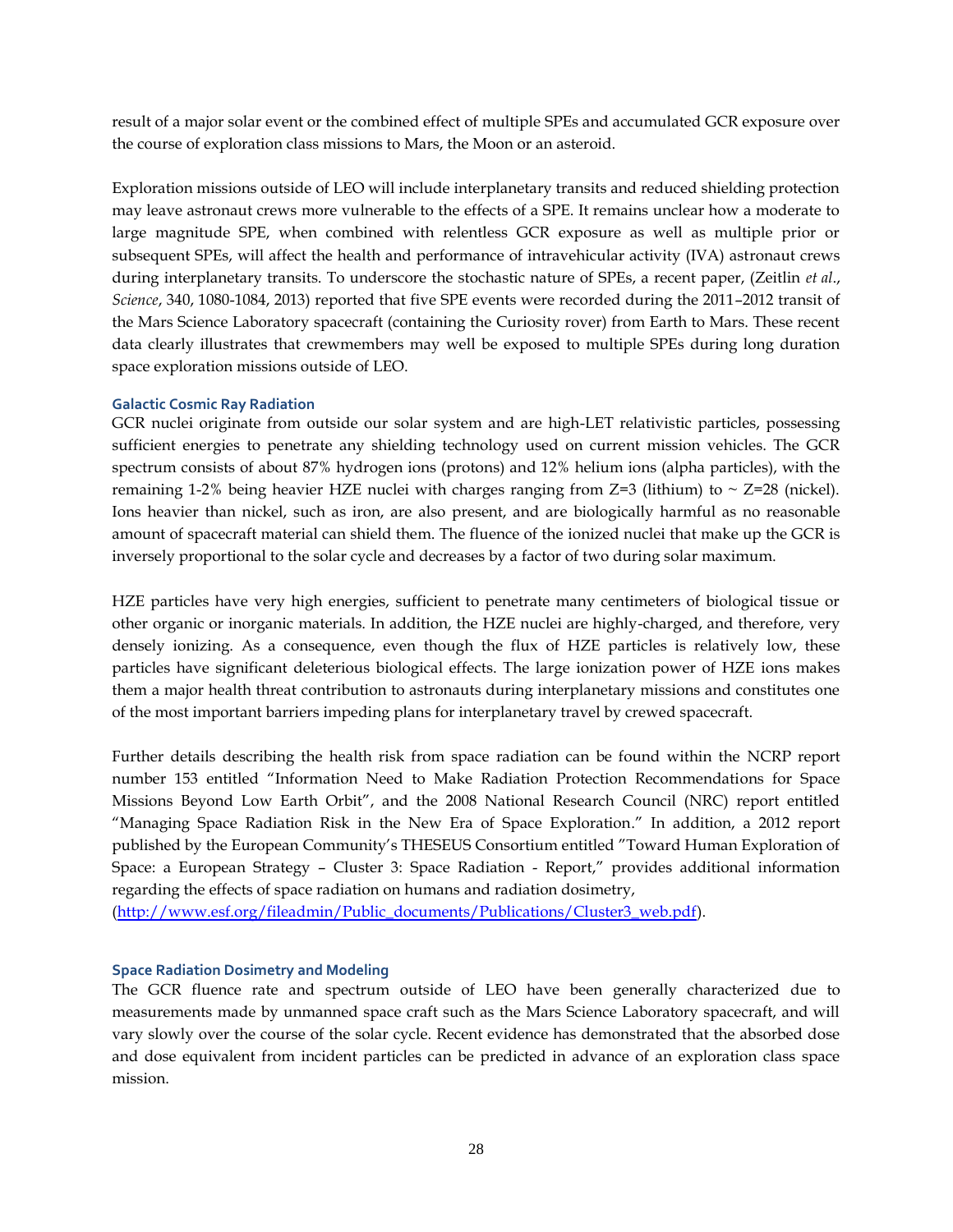When compared to GCR exposures, SPE radiation has a unique dose distribution with respect to whole body irradiation, resulting in skin doses 5-10 times higher than seen in the internal organs. The potential toxicity profiles from SPE-like dose distributions still remain poorly understood. This is despite the existence of a large body of literature describing the effects from the anticipated absorbed dose range to the BFOs. Calculation of the radiation exposures to astronauts in a detailed and realistic way is challenging because of complexity of the radiation environment, the shielding effects of the vehicle and/or space suit, and human anatomy. In some cases, approximations have allowed simpler and faster calculations to be performed, but such approximations typically come at the cost of reduced accuracy and increased uncertainty in predicted doses. Approximations may include a simplified treatment of the particle trajectories such as assuming charged particles travel only in straight lines by neglecting lateral deflections caused by elastic Coulomb scattering, using simplified computational human models (i.e. socalled "phantoms"), and estimating organ and tissue doses based on depth-dose curves in homogeneous human phantoms.

The uncertainty with dose toxicity and the complex variation in SPE spectra likely to be encountered in future exploration missions emphasizes the need for models that are capable of identifying particle energy and species on an event-by-event basis. This knowledge will provide a more complete characterization of SPE radiation fields, and further reduce uncertainties in dose determination. Additionally, integrating microdosimetry measurements with radiobiology studies will prove essential to reducing the uncertainties in dose projections during mission planning, spaceflights, and post-flight research on astronaut health.

### **Degenerative Tissue Effects of Radiation**

To address the non-cancerous, late effects of radiation, the authors of NCRP Report 153 recommended that experiments be conducted using protracted or extended exposure times and low dose-rates of protons, heavy ions, and neutrons in energy ranges that are relevant to the space radiation environment outside of LEO. Specifically, the authors of the report recommended that analyses be conducted to study the effects of protracted radiation exposures on the lens, whole-body vasculature, gastrointestinal tract, gonadal cell populations, hematopoietic and immune systems, and fertility.

With respect to the different qualities of space radiation that may be encountered, the high LET radiation found in the GCR spectrum can directly or indirectly damage biomolecules (e.g., proteins, DNA, lipids), as well as organelles and cellular structures. The resultant radiation-induced increase in oxidative stress levels has been shown to exacerbate some degenerative tissue changes that are normally associated with aging (e.g., cardiovascular disease and cataract formation). In addition, it is thought that certain aspects of spaceflight (e.g., microgravity) as well as the artificial and confined environment etc., may also accentuate such degenerative tissue responses. No studies to date have properly assessed the possibility of synergism between high LET radiation and the space environment,

[\(http://humanresearchroadmap.nasa.gov/Evidence/reports/Degen.pdf\)](http://humanresearchroadmap.nasa.gov/Evidence/reports/Degen.pdf)

Epidemiological studies on the atomic-bomb survivors in Japan, radiotherapy patients, and occupationally exposed workers have characterized the association between moderate to high doses of low-LET radiation and the long-term development of degenerative tissue effects, such as heart disease, cataracts, immunological changes, and premature aging. These findings are supported by laboratory studies using animal models. However, the risks for these same effects occurring after low dose-rate or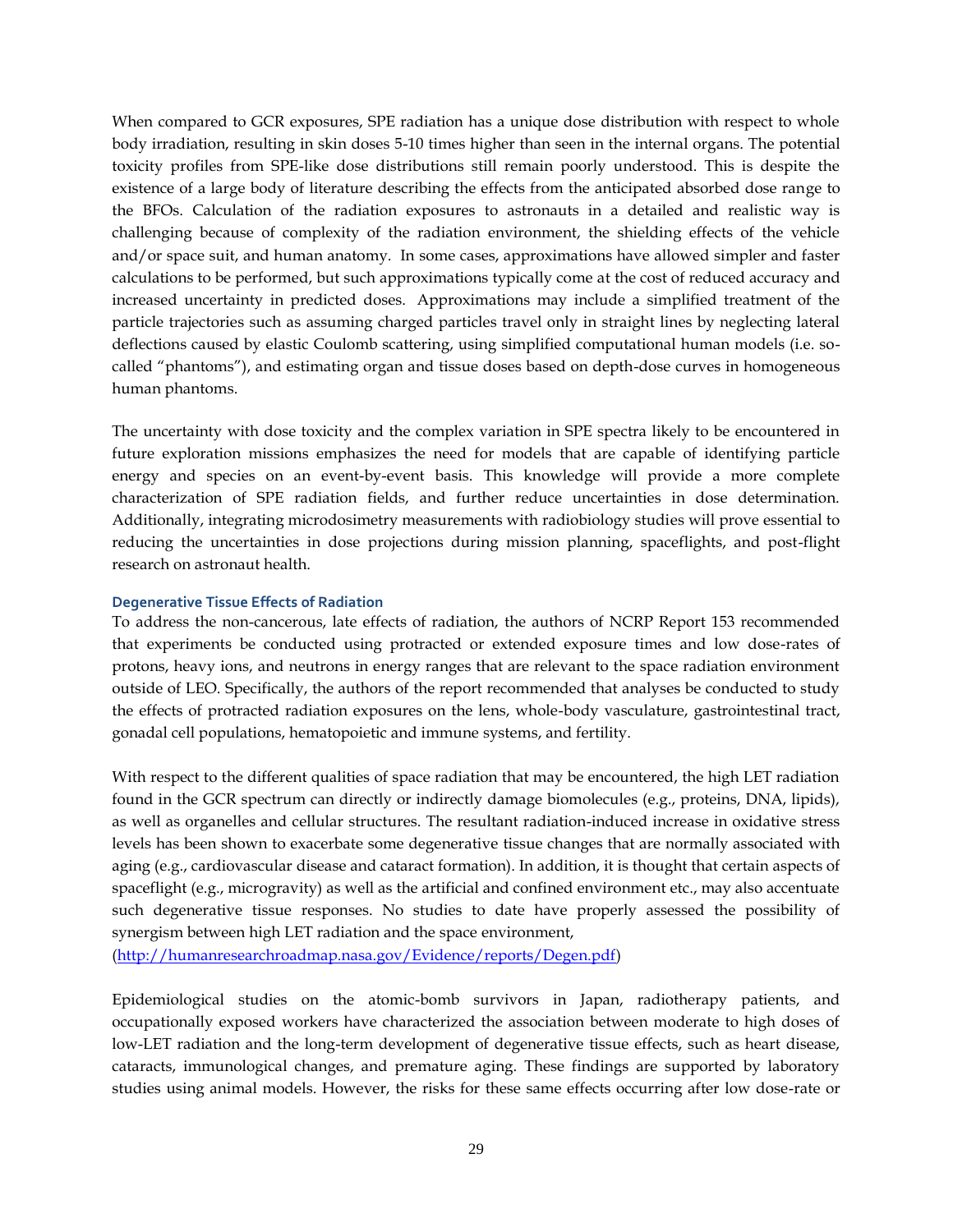HZE nuclei exposures are much more difficult to assess due to the multifactorial nature of the diseases and their long latency periods. Furthermore, there is only a small probability that low-LET radiation from SPEs will reach high enough doses to cause degenerative tissue effects if proper operational procedures and radiation shielding are in place. However, it remains unclear whether low-dose (< 0.5 Gy) exposures influence the same biological mechanisms that have been shown to be involved in disease progression following moderate to high-dose SPE radiation exposures. Likewise, as with high-LET radiation, very little information is available regarding the role of individual susceptibilities and the possible synergistic effects with other space flight factors. It will be essential to obtain this knowledge to successfully mitigate degenerative tissue risks for astronauts during missions outside of LEO.

Currently, there are no biophysical models that can forecast the degenerative tissue risks for the range of particles and energies of ionizing radiation found in space. The dose response and dose-rate modifiers for specific effects are still unknown and there is a significant lack of appropriate epidemiological data. Although some of the modifiers have been elucidated with respect to cancer models, the response for degenerative diseases may be different due to their non-stochastic nature. As a result, computer models for degenerative tissue risks have not been developed since relevant biological data and observations are needed to inform a computer model in order to assess risk.

NCRP Report 153 also directly addressed the utility of genomic and proteomic studies to elucidate the effects of space radiation on living systems. Specifically, the authors of this report stated, "It has been suggested that genetic screening of individuals for evidence of radiosensitive genes may become an important future criteria for selection of candidates for missions beyond LEO." This report went on to explain, "The study of space radiation effects on various tissues of the body has revealed a previously unappreciated role for low-dose tissue remodeling involving stromal cell populations as well as cytoskeletal rearrangements in individual cells. These epigenetic effects involve changes in protein expression independent of the rapidly expanding work on direct radiation effects on gene expression. What is clear is that a different complement of genes and phosphorylated proteins is activated by exposure to low doses of conventional radiations, compared to the complement activated by higher doses of radiation. The ultimate medical consequences of perturbations in both genetic and epigenetic endpoints is however completely unknown. The radiosensitivity of tissue-specific stem cells and endothelial cells remains a concern."

Much of the genetic evidence referenced in NRCP Report 153 is highly germane to the acute and degenerative tissue effects of space radiation. The linkage between DNA lesions, including point mutations, insertions and deletions, as well intra- and inter-chromosomal rearrangements and carcinogenesis is well established. What is far less clear is if genetic mutations are also implicated in early (acute) or late (degenerative) radiation effects such as cardiovascular and circulatory system decrements. To date there has been little research relating DNA genetic and epigenetic damage to degenerative radiation-induced tissue effects at the relatively low doses associated with the space environment found outside of LEO.

Cytogenetic data unequivocally reveals that space radiation exposure produces significant damage to cells. Indeed, post-flight chromosomal breaks were first observed using the Giemsa staining technique in the Gemini and Apollo Astronauts during the 1960s and early 1970s. This work showed that chromosome break yields were two-fold higher in the Apollo Astronauts compared to the Gemini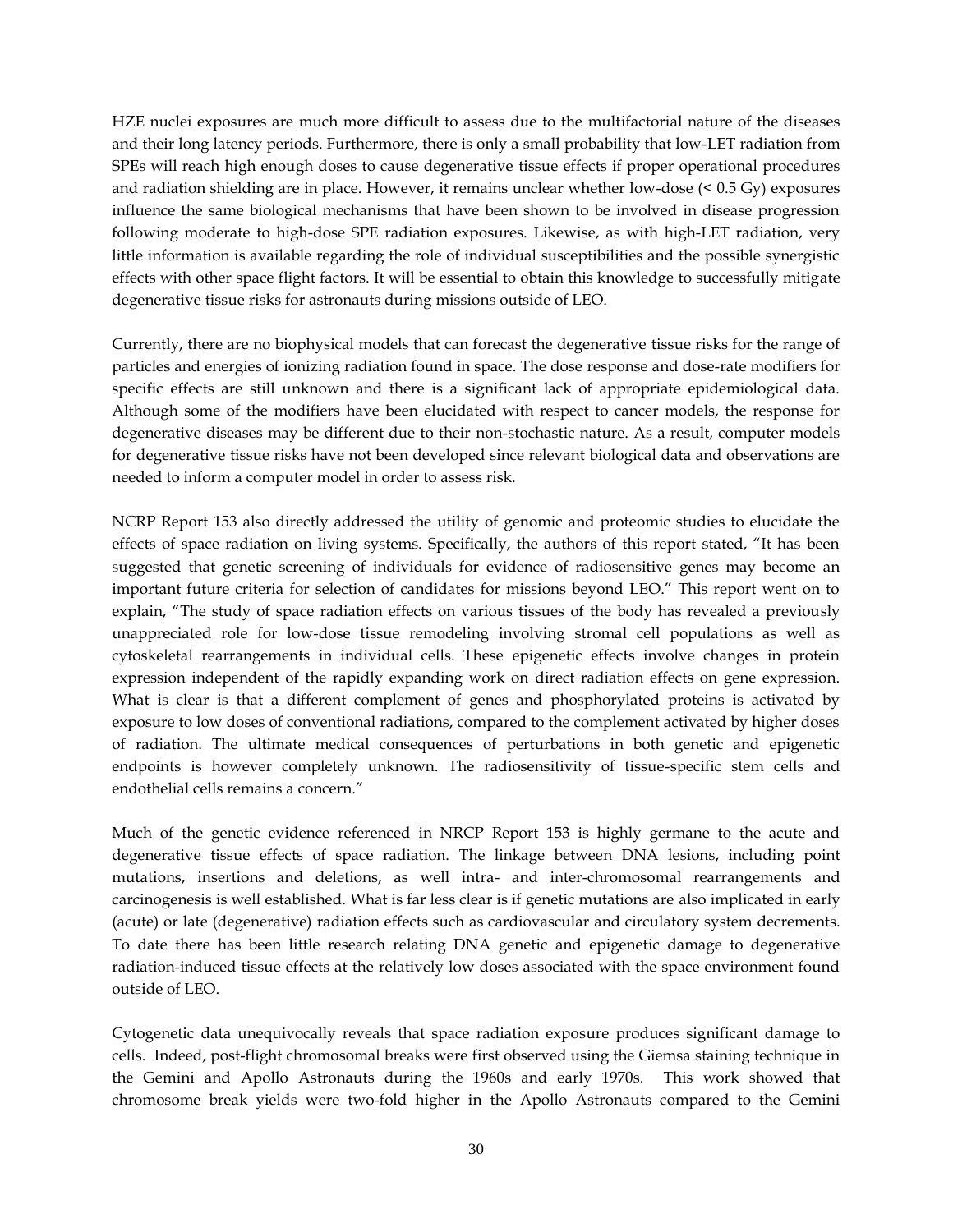Astronauts, suggesting for the first time a link between dose and flight duration. Interestingly, the Apollo and Gemini data also showed some inter-individual differences. In hindsight these findings are not surprising given the known heterogeneous responses to radiation following even standardized irradiation protocols. Age, gender, immune status, and ethnicity are all factors that affect responses to ionizing radiation, but there are also many others that are especially germane to the space environment such as microgravity and stress.

The ISS was launched in 1998, allowing the collection of additional biomolecular data that further informed the response of the human body to space radiation. Additional conclusions were able to be drawn about the fate of the chromosomal aberrations at time-points long after flight and between two flights; this included the very intriguing observation that the yield of chromosomal aberrations decreases some years after a first flight but without reaching the unirradiated values. Moreover, a second flight apparently does not proportionately increase the yield of aberrations, suggesting a non-additive or even an infra-additive effect – again raising the possibility of a radio-adaptive response in crewmembers (i.e. so called "radiation hormesis").

In 2008, using multicolor fluorescence in-situ hybridization, (FISH), Cucinotta *et al.* vividly showed complex chromosomal aberrations in lymphocyte cells involving three or more chromosomes, observed post mission in ISS astronauts. This work was highly significant as it tangibly and dramatically demonstrated that gross biomolecular damage at the fundamental DNA level is definitely occurring within ISS crewmembers as a result of exposure to space radiation.

Notwithstanding this impressive body of scientific endeavor, our knowledge of the basic mechanisms specific to low-dose radiation, to sequential doses of low does radiation, and any adaptive response is still lacking. Experiments utilizing new and more powerful –omics technologies (e.g., genomics, transcriptomics, proteomics) that probe genomic instability and delayed mutagenesis, when coupled with careful phenotypic observations, may help in quantifying the risks of potential space radiation induced diseases and progressing this field.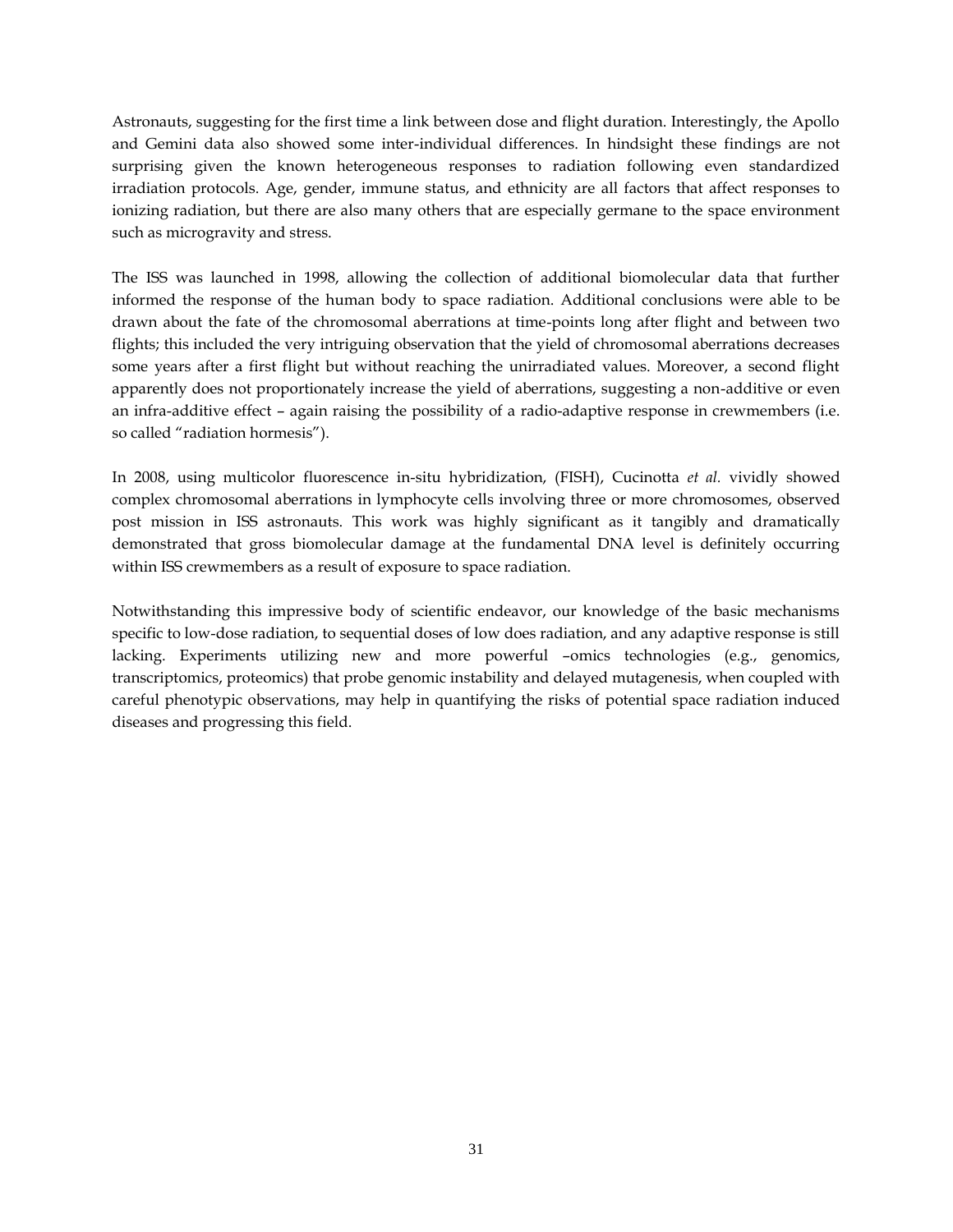## **Appendix C: Acute and Degenerative Tissue Radiation Specific Gaps**

The following Acute and Degenerative Tissue Gaps have been developed and are maintained by NASA's HRP, and may be reviewed on-line by navigating to:<http://humanresearchroadmap.nasa.gov/>

Acute - 1: Determine the dose response for acute effects induced by SPE-like radiation, including synergistic effects arising from other spaceflight factors (microgravity, stress, immune status, bone loss, etc.) that modify and/or enhance the biological response.

Acute - [2: What quantitative procedures or theoretical models are needed to extrapolate molecular,](http://humanresearchroadmap.nasa.gov/Gaps/?i=356)  [cellular, or animal results to predict acute radiation risks in astronauts? How can human epidemiology](http://humanresearchroadmap.nasa.gov/Gaps/?i=356)  [data best support these procedures or models?](http://humanresearchroadmap.nasa.gov/Gaps/?i=356)

Acute - [4: What are the probabilities of hereditary, fertility, and sterility effects from space radiation?](http://humanresearchroadmap.nasa.gov/Gaps/?i=358)

Acute - [5: What are the optimal SPE alert and dosimetry technologies? \(Closed. Technology maturation](http://humanresearchroadmap.nasa.gov/Gaps/?i=359)  [transferred to Advanced Exploration Systems\).](http://humanresearchroadmap.nasa.gov/Gaps/?i=359)

Acute - [6: What are the most effective shielding approaches to mitigate acute radiation risks, how do we](http://humanresearchroadmap.nasa.gov/Gaps/?i=360)  [know, and implement? \(Closed. Transferred to Operations\)](http://humanresearchroadmap.nasa.gov/Gaps/?i=360)

Acute - [7: What are the most effective biomedical or dietary countermeasures to mitigate acute radiation](http://humanresearchroadmap.nasa.gov/Gaps/?i=361)  [risks?](http://humanresearchroadmap.nasa.gov/Gaps/?i=361)

Acute - [8: How can probabilistic risk assessment be applied to SPE risk evaluations for EVA, and](http://humanresearchroadmap.nasa.gov/Gaps/?i=362)  [combined EVA+IVA exposures?](http://humanresearchroadmap.nasa.gov/Gaps/?i=362)

Degen – [1: How can tissue specific risk models be developed for the major degenerative tissue risks,](http://humanresearchroadmap.nasa.gov/Gaps/?i=373)  [including heart, circulatory, endocrine, digestive, lens and other tissue systems in order to estimate GCR](http://humanresearchroadmap.nasa.gov/Gaps/?i=373)  [and SPE risks for degenerative diseases?](http://humanresearchroadmap.nasa.gov/Gaps/?i=373)

Degen – [2: What are the mechanisms of degenerative tissues risks in the heart, circulatory, endocrine,](http://humanresearchroadmap.nasa.gov/Gaps/?i=374)  [digestive, lens and other tissue systems? What surrogate endpoints do they suggest?](http://humanresearchroadmap.nasa.gov/Gaps/?i=374)

Degen – [3: What are the progression rates and latency periods for degenerative risks, and how do](http://humanresearchroadmap.nasa.gov/Gaps/?i=377)  [progression rates depend on age, gender, radiation type, or other physiological or environmental factors?](http://humanresearchroadmap.nasa.gov/Gaps/?i=377)

Degen – [4: How does individual susceptibility including hereditary pre-disposition alter degenerative](http://humanresearchroadmap.nasa.gov/Gaps/?i=379)  [tissue risks? Does individual susceptibility modify possible threshold doses for these risks in a significant](http://humanresearchroadmap.nasa.gov/Gaps/?i=379)  [way?](http://humanresearchroadmap.nasa.gov/Gaps/?i=379)

Degen – [5: What quantitative procedures or theoretical models are needed to extrapolate molecular,](http://humanresearchroadmap.nasa.gov/Gaps/?i=381)  [cellular, or animal results to predict degenerative tissue risks in astronauts? How can human](http://humanresearchroadmap.nasa.gov/Gaps/?i=381)  [epidemiology data best support these procedures or models?](http://humanresearchroadmap.nasa.gov/Gaps/?i=381)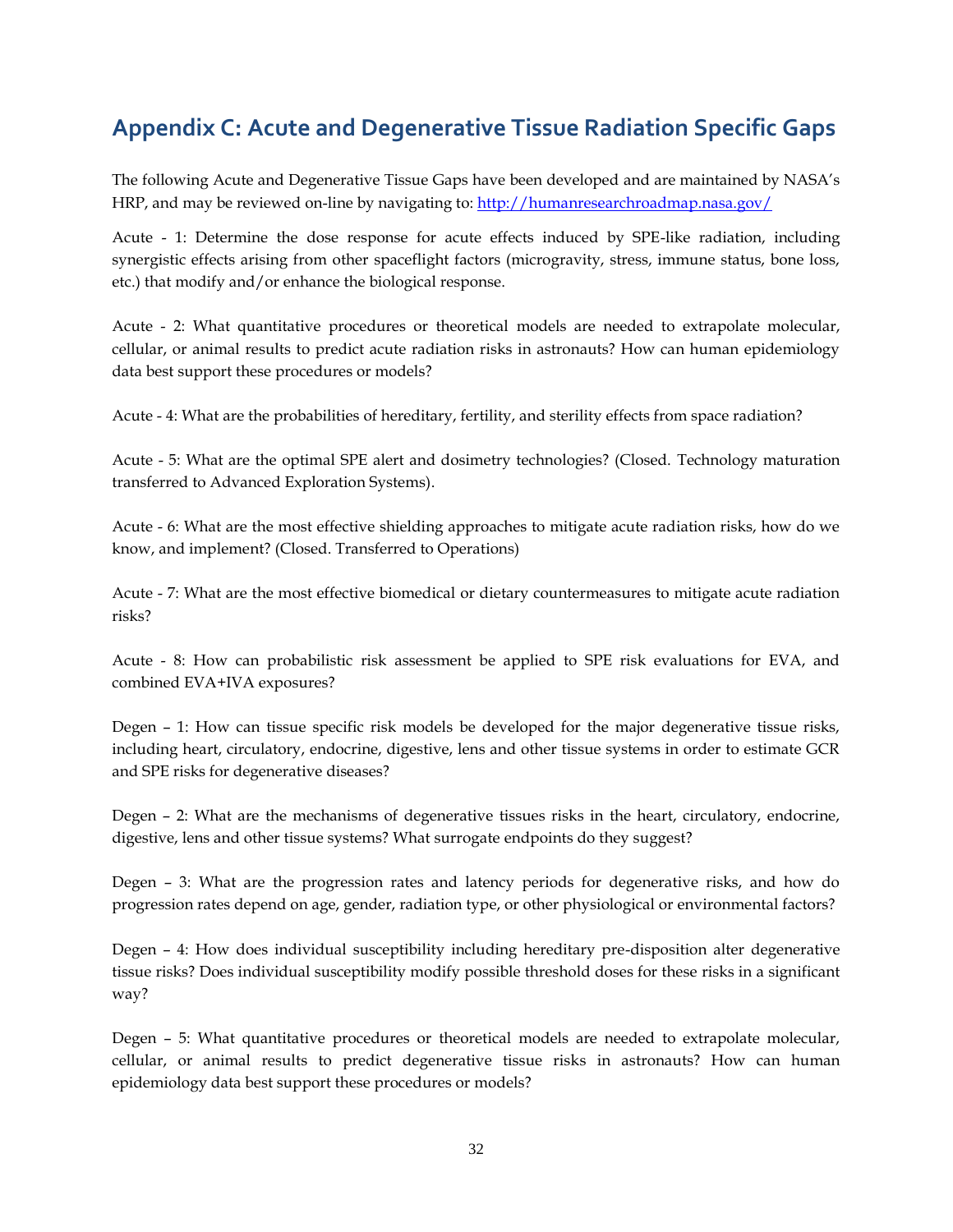Degen – [6: What are the most effective biomedical or dietary countermeasures to degenerative tissue](http://humanresearchroadmap.nasa.gov/Gaps/?i=382)  [risks? By what mechanisms are the countermeasures likely to work? Are these CMs additive, synergistic,](http://humanresearchroadmap.nasa.gov/Gaps/?i=382)  [or antagonistic to other Risks?](http://humanresearchroadmap.nasa.gov/Gaps/?i=382)

Degen – [7: Are their significant synergistic effects from other spaceflight factors \(microgravity, stress,](http://humanresearchroadmap.nasa.gov/Gaps/?i=383)  [altered circadian rhythms, changes in immune responses, etc.\) that modify the degenerative risk from](http://humanresearchroadmap.nasa.gov/Gaps/?i=383)  [space radiation?](http://humanresearchroadmap.nasa.gov/Gaps/?i=383)

Degen - 8: Are there [research approaches using simulated space radiation that can elucidate the potential](http://humanresearchroadmap.nasa.gov/Gaps/?i=535)  [confounding effects of tobacco use on space radiation circulatory disease risk estimates?](http://humanresearchroadmap.nasa.gov/Gaps/?i=535)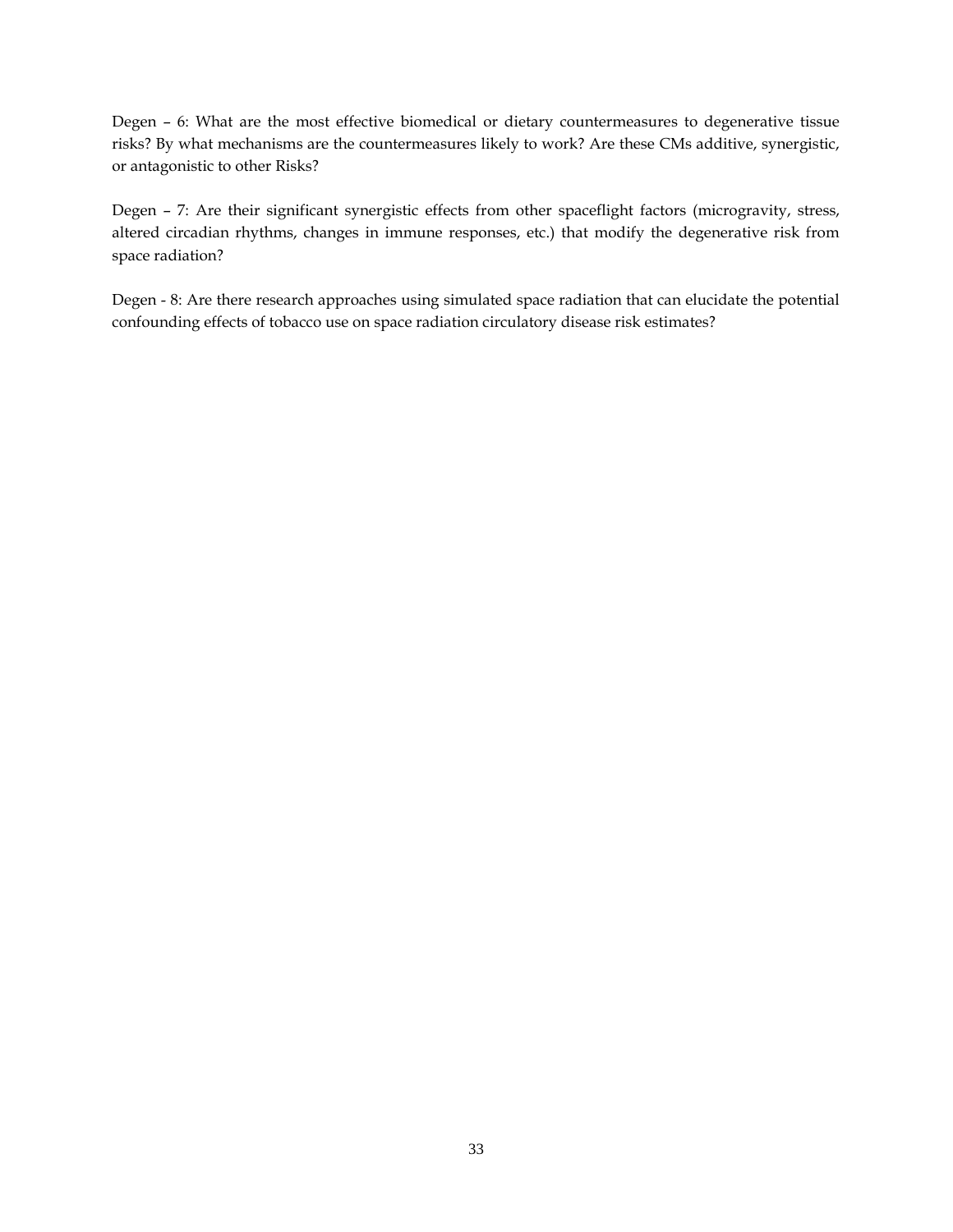## **Appendix D: Eligibility Information**

### **Eligibility of Applicants**

All categories of U.S. entities, including private, public and nonprofit organizations, are eligible to submit proposals in response to this RFA. Principal Investigators may collaborate with universities, Federal Government laboratories, the private sector, and state and local government laboratories. In all such arrangements, the applying entity is expected to be responsible for administering the project according to the management approach presented in the proposal.

### **Guidelines for International Participation**

NASA's policy is to conduct research with non-U.S. organizations on a cooperative, no exchange-of-funds basis. Although Co-Investigators or collaborators employed by non-U.S. organizations may be identified as part of a proposal submitted by a U.S. organization, NSBRI funding through this RFA may not be used to support research efforts by non-U.S. organizations at any level. The direct purchase of supplies and/or services that do not constitute research from non-U.S. sources by U.S. award recipients is, however, permitted.

Please see NASA FAR Supplement Part 1835.016-70 for additional information on international participation, which can be referenced at: http://www.hq.nasa.gov/office/procurement/regs/1835.htm#35\_016-70.

Also please see NASA Policy Directive 1360.2B, Initiation and Development of International Cooperation in Space and Aeronautics Programs, which is located at: http://nodis3.gsfc.nasa.gov/displayDir.cfm?Internal\_ID=N\_PD\_1360\_002B\_&page\_name=main

### **Export Control Guidelines Applicable to Proposals Including Foreign Participation**

Proposals including foreign participation must include a section discussing compliance with U.S. export laws and regulations, e.g., 22 CFR Parts 120-130 and 15 CFR Parts 730-774, as applicable to the circumstances surrounding the particular foreign participation. The discussion must describe in detail the proposed foreign participation and is to include, but not be limited to, whether or not the foreign participation may require the prospective investigator to obtain the prior approval of the Department of State or the Department of Commerce via a technical assistance agreement or an export license, or whether a license exemption/exception may apply. If prior approvals via licenses are necessary, Principal Investigators should discuss whether the license has been applied for or, if not, the projected timing of the application and any implications for the schedule. Information regarding U.S. export regulations is available by navigating to the following website: [http://www.bis.doc.gov/.](http://www.bis.doc.gov/)

### **Cost Sharing or Matching**

NSBRI awards require a cost-sharing arrangement with all non-government entities consisting of an augmentation of at least 10% of the total annual NSBRI award. This contribution should not be identified in the submitted project budget but will be requested at the time the institutional award is made.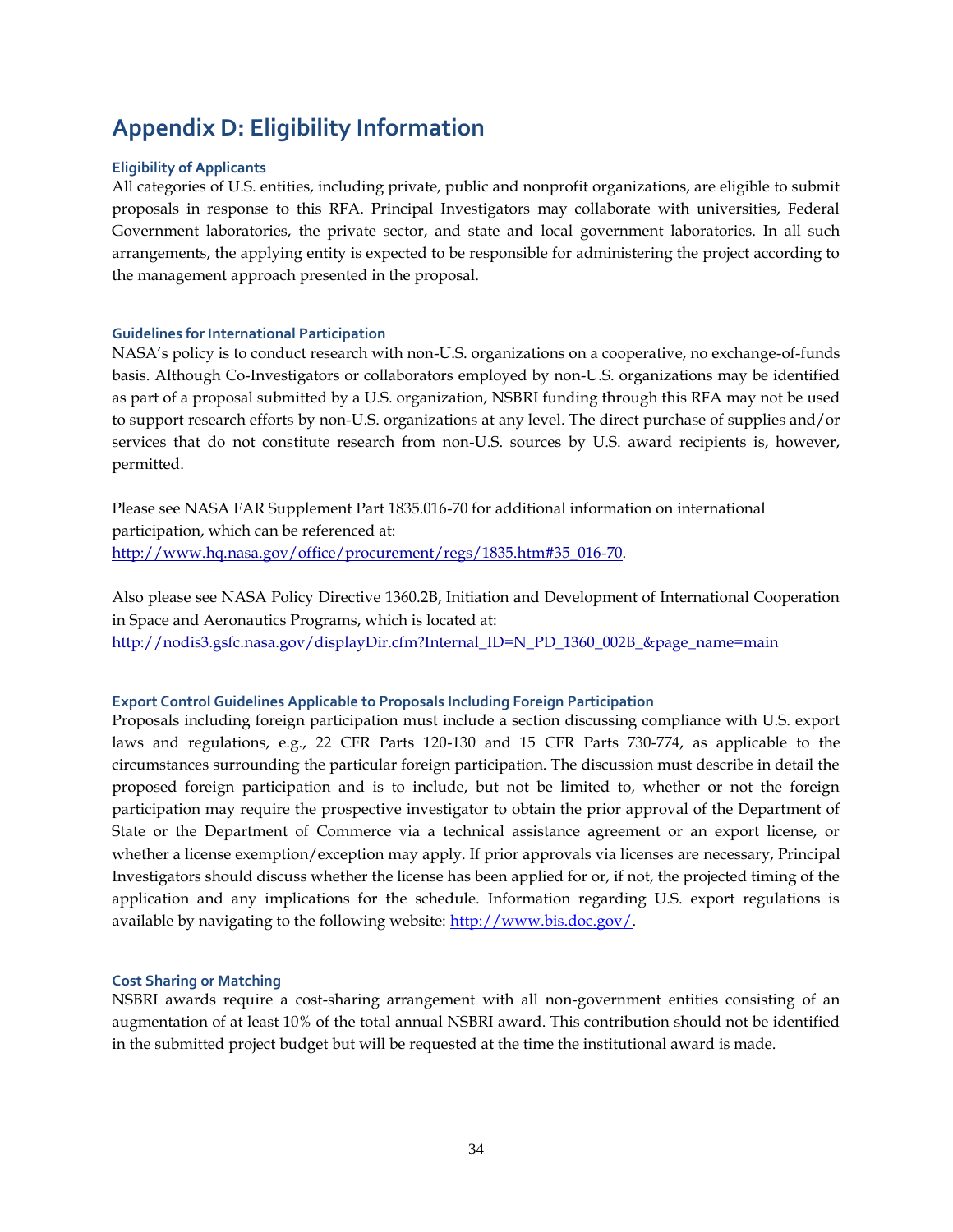### **Appendix E: Proposal and Submission Information**

Principal Investigators and their organizations must be registered with NSPIRES. An authorized representative of the applicant's organization must submit each proposal. All team members listed on the proposal must be registered with NSPIRES.

### **Source of Application Materials**

Except where specifically stated otherwise in this RFA, applicants must prepare proposals in accordance with the "Instructions for Responding to NASA Research Announcements," NASA Federal Acquisition Regulations (FAR) Supplement (NFS), Part 1852.235-72. These instructions hereafter referred to as the *NASA FAR Supplement Provision*, can be referenced here:

[http://www.hq.nasa.gov/office/procurement/regs/5228-41.htm#52\\_235-72](http://www.hq.nasa.gov/office/procurement/regs/5228-41.htm#52_235-72)

All information needed to submit an electronic proposal in response to this solicitation is contained in this RFA and in the companion document entitled "Guidebook for Proposers Responding to a NASA Research Announcement (NRA)" (hereafter referred to as the *Guidebook for Proposers*) that is located at: http://www.hq.nasa.gov/office/procurement/nraguidebook/.

Proposals that do not conform to these standards will be declared noncompliant and declined without review.

Proposal submission questions received will be answered and published in a Frequently Asked Questions (FAQ) document. This FAQ will be posted on the NSPIRES solicitation download site alongside this RFA, and will be updated periodically between submission release and the proposal due date.

### **Content and Form of Proposal Submission**

1. NSPRIRES Proposal Data System

### **a. NSPIRES Registration**

This RFA requires that the proposer register key data concerning their intended submission with the NASA Solicitation and Proposal Integrated Review and Evaluation System (NSPIRES) located at http://nspires.nasaprs.com. Potential Applicants are urged to access this site well in advance of the proposal due date(s) of interest to familiarize themselves with its structure and enter the requested identifier information. It is especially important to note that every individual named on the proposal's Cover Page (see further below) must be registered in NSPIRES and that such individuals must perform this registration themselves; that is, no one may register a second party, even the Principal Investigator of a proposal in which that person is committed to participate. This data site is secure, and all information entered is strictly for NSBRI use only.

Before beginning an online application, the Principal Investigator must ensure that the Organization to which the Principal Investigator belongs is registered with NSPIRES through an Authorized Organizational Representative (AOR). Every organization that intends to submit a proposal in response to this RFA, including educational institutions, industry, nonprofit institutions, NASA Centers, and other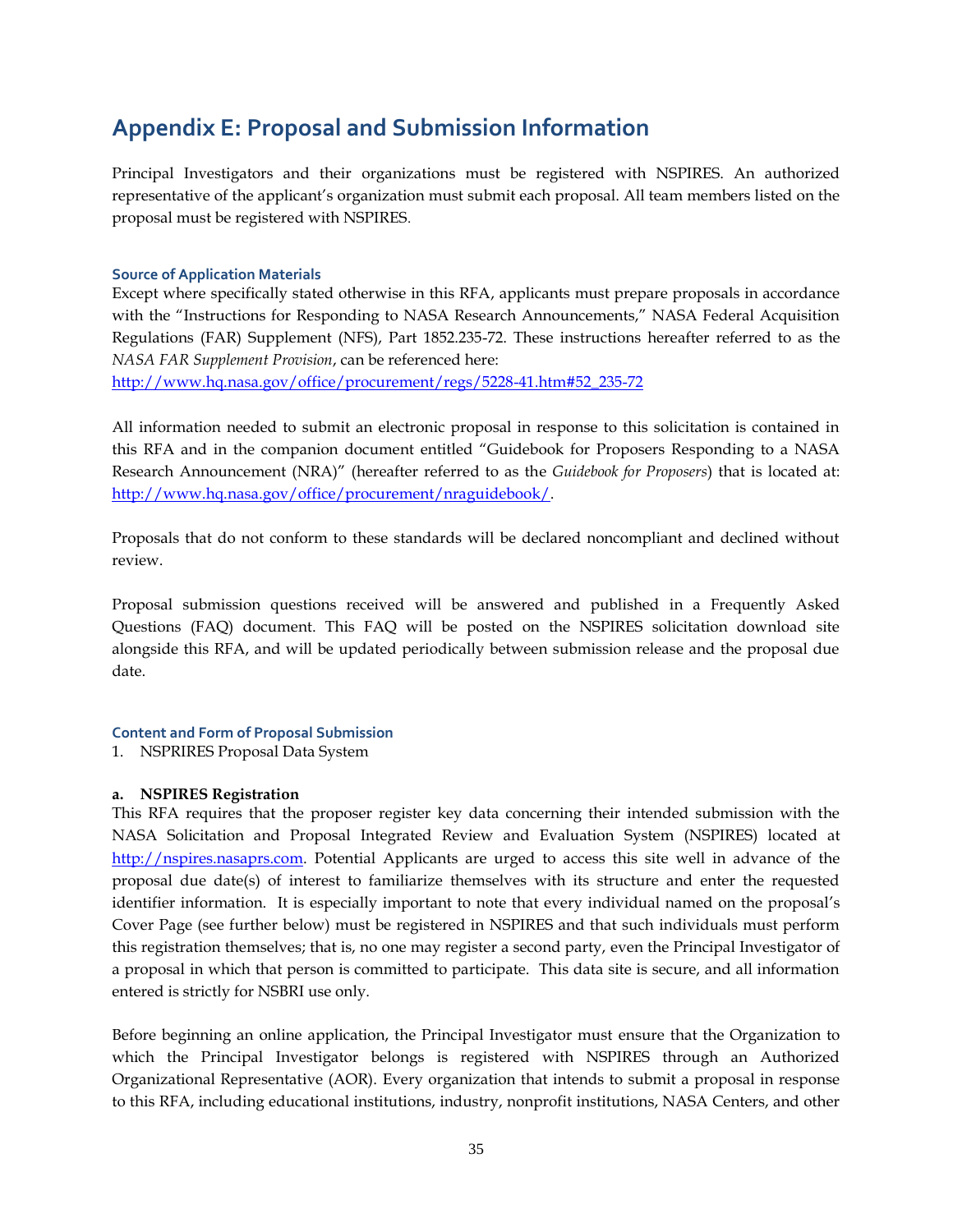U.S. Government agencies, must be registered in NSPIRES prior to submitting a proposal. Such registration must be performed by an organization's electronic business point-of-contact (EBPOC) in the Central Contractor Registry (CCR).

NSPIRES help topics may be accessed through the NSPIRES on-line help site at http://nspires.nasaprs.com/external/help.do. For any questions that cannot be resolved with the available on-line help menus, requests for assistance may be directed by email to nspireshelp@nasaprs.com or by telephone to 202-479-9376, Monday through Friday, 8 a.m. to 6 p.m. Eastern Time.

### **1. Electronic Submission**

Proposals must be submitted electronically, and all proposers are required to use NSPIRES. NSBRI proposals must be submitted electronically by one of the officials at the Principal Investigator's organization who is authorized to make such a submission. It is strongly recommended that the PI work closely with his/her Organization to ensure the proposal is submitted by the due date and time listed in this solicitation. Proposals will not be accepted after the listed due date and time.

NSPIRES accepts fully electronic proposals through a combination of data-based information (e.g., the electronic Cover Page and its associated forms) and an uploaded PDF file that contains the body of the proposal. The NSPIRES system will provide a list of all elements that make up an electronic proposal, and the system will conduct an element check to identify any item(s) that is (are) apparently missing or incomplete. Note that a failed element check will not preclude submission, but rather it will serve as a warning that a proposal may be incomplete. Proposers are particularly encouraged to begin their submission process early.

Requests for assistance in accessing and/or using NSPIRES may be directed by email to nspireshelp@nasaprs.com or by telephone to 202-479-9376, Monday through Friday, 8 a.m. to 6 p.m. Eastern Time. Frequently Asked Questions (FAQs) may be accessed through the Proposal Online Help site at: [http://nspires.nasaprs.com/external/help.do.](http://nspires.nasaprs.com/external/help.do)

Tutorials of NSPIRES are available at: http://nspires.nasaprs.com/tutorials/index.html.

### **2. Notice of Intent to Propose**

To facilitate planning for the review process, Applicants are requested to submit a Notice of Intent, (NOI) through NSPIRES by following the online instructions. Notices of Intent must be electronically submitted by September 13, 5:00 p.m. Central Time, through the NSPIRES website (http://nspires.nasaprs.com).

To create an NOI:

- 1. Log in to NSPIRES;
- 2. Select the "Proposals/NOIs" link;
- 3. Select the "Create NOI" link; Select Research Solicitation for a NSBRI Center For Space Radiation Research (CSRR).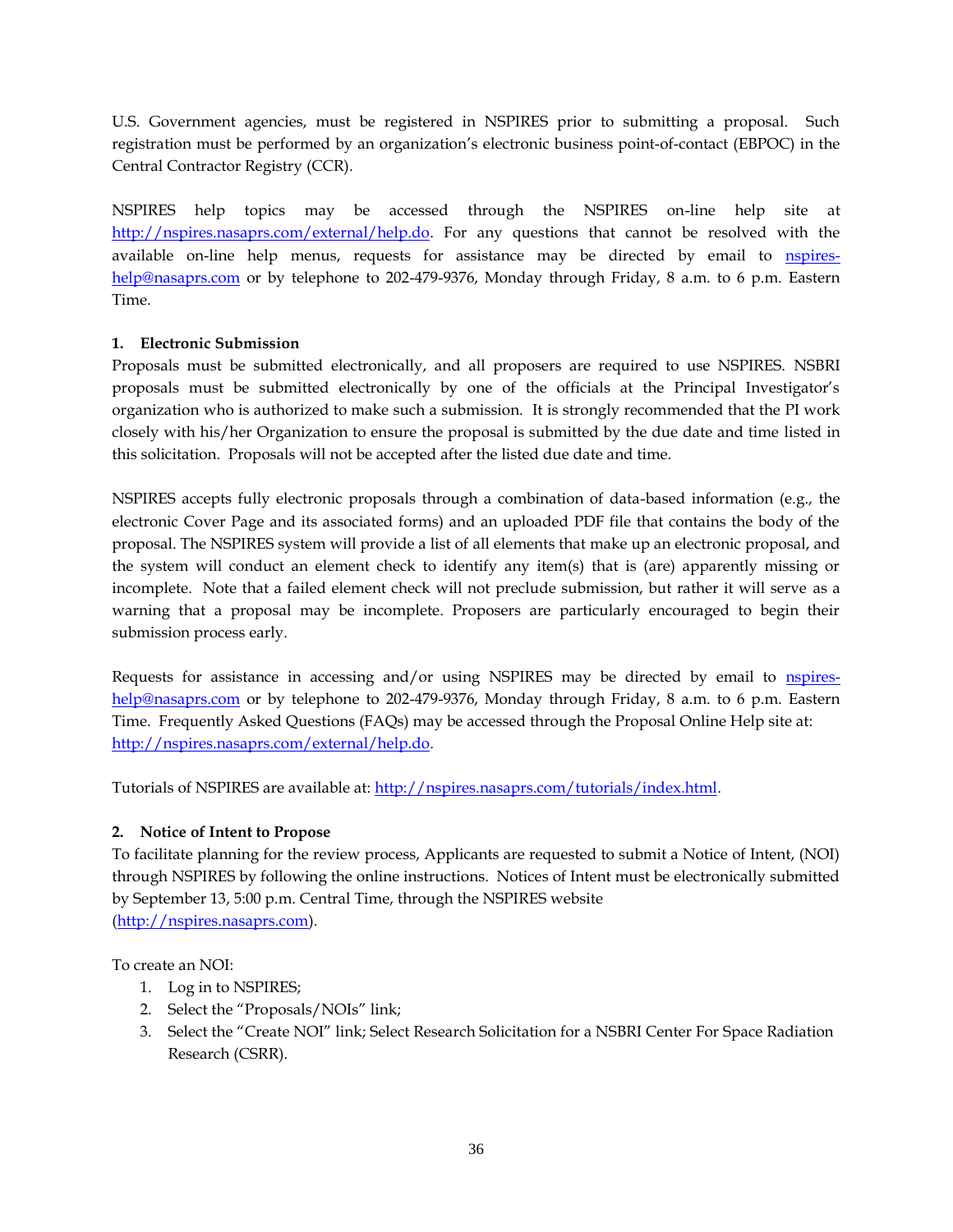Please refer to the NSPIRES tutorial at http://nspires.nasaprs.com/tutorials/index.html for on-line help. All information entered will remain private until the electronic submission is completed. Please note that Notices of Intent are requested, and required, for submission.

### **3. Proposal Format and Submission Process**

Proposals must be completed and electronically submitted by December 20, 2013, 5:00 pm Central Time to be considered for funding. The same web address used for NOIs will serve as the entry point for proposal development. All proposals must meet the requirements for responding to an RFA.

The NSPIRES system will guide proposers through submission of all required proposal information. To create a proposal:

- 1. Log in to NSPIRES;
- 2. Select the "Proposals/NOIs" link;
- 3. Select the "Create Proposal" link
- 4. Select "Create a proposal from your list of submitted NOIs".

Please note that the Proposal Summary, Business Data, Budget, and Proposal Team are required Cover Page Elements for a proposal. The proposal summary should be between 200-300 words and understandable by the layman reader.

To ensure proper proposal transmission, please provide only one PDF attachment upload ordered as follows:

- Research Certifications (3.a. below);
- Scientific/Technical/Management Section (3.b. below);
- References and Citations *(see Guidebook for Proposers and NASA FAR Supplement Provision);*
- Personnel Biographical Sketches, (3.c. below)
- Facilities and Equipment *(see Guidebook for Proposers and NASA FAR Supplement Provision)*; Budget Justification of Proposed Costs *(see Guidebook for Proposers and NASA FAR Supplement Provision)*; Letters of Collaboration/Support *(see Guidebook for Proposers and NASA FAR Supplement Provision)*; and
- Appendices/Reprints (3.d below)

The PDF upload must not be password protected or locked in any way. As a courtesy, the NSPIRES system performs a "check" of the proposal components upon submission. Multiple programs for proposal submission use NSPIRES and only the components outlined in this solicitation are required for compliance. Warnings referring to proposal components not mentioned above or requesting proposal components be uploaded separately (such as budget justification) can be ignored.

The following supersedes the information provided in the Guidebook for Proposers and is required in addition to the NASA FAR Supplement Provision:

### **a) Research Certifications**

For proposals employing human subjects and/or animals, NSBRI requires assurance of compliance with human subjects and/or animal care and use provisions within 90 days of notice of award.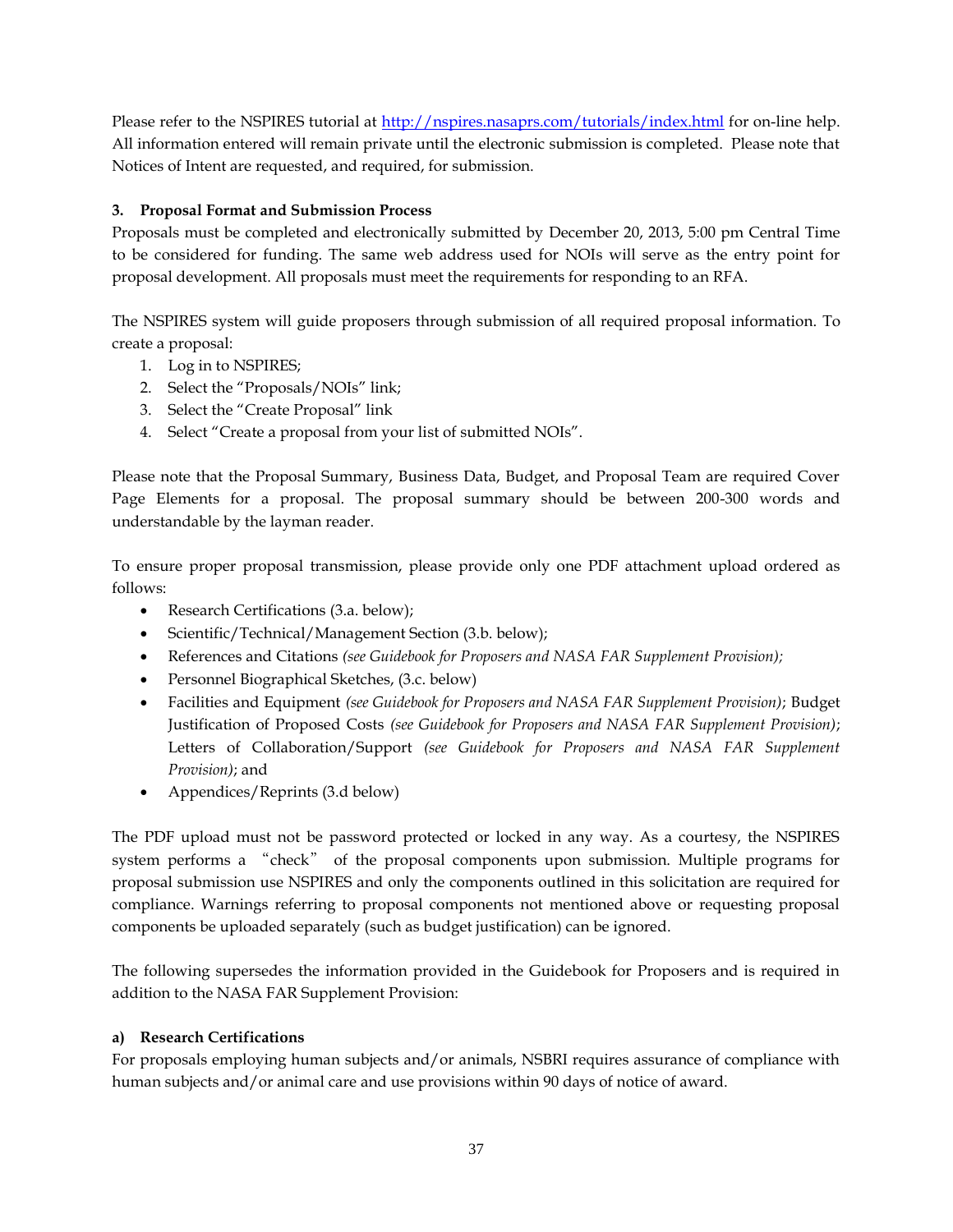Policies for the protection of human subjects in NASA-sponsored research projects are described in the NASA Policy Directive (NPD) 7100.8E "Protection of Human Research Subjects" (http://nodis.hq.nasa.gov/displayDir.cfm?Internal\_ID=N\_PD\_7100\_008E\_&page\_name=main).

Animal use and care requirements are described in Title 14 of the NASA Code of Federal Regulations (CFR) 1232 (14 C.F.R. part 1232) (http://ecfr.gpoaccess.gov/cgi/t/text/textidx?c=ecfr&tpl=/ecfrbrowse/Title14/14cfr1232\_main\_02.tpl).

NSBRI utilizes just-in-time practices for approval of the use of human subjects or animals. For proposals employing human subjects and/or animals, assurance of compliance with human subjects and/or animal care and use provisions is required within 90 days of notice of award. Please select "pending" or "approved" for the IRB/IACUC question on the Proposal Cover Page. If the IRB/IACUC certification is already approved at proposal submission, attach a copy of the certification as part of the proposal upload and select "approved." Otherwise, select "pending."

After award, a statement must be provided to NSBRI from the Applicant institution which identifies the selected proposal by name and which certifies that the proposed work will meet all Federal and local requirements for human subjects and/or animal care and use. This includes relevant documentation of Institutional Review Board (IRB) approval and/or approval by the Institutional Animal Care and Use Committee (IACUC). NSBRI will require current IRB and IACUC certification prior to each year's award.

### **b) Scientific/Technical/Management Section (Project Description)**

The length of the project description of the proposal cannot exceed 40 pages using standard 12-point font and one inch margins. Referenced figures and tables must be included in the 40 pages of the project description; however figure captions can use a 10-point font. The proposal should contain sufficient detail to enable reviewers to make informed judgments about the overall merit of the proposed research and about the probability that the investigators will be able to accomplish their stated objectives with current resources and the resources requested. The hypotheses and specific aims of the proposed research must be clearly stated. Proposals that exceed the 40-page limit for the project description will be declined without review.

Each proposal must specify a single Principal Investigator (who if the proposal is selected will become the CSRR Director) who is responsible for carrying out the proposed project and coordinating the work of other personnel involved in the project. The roles and responsibilities of the proposed CSRR Associate Director (if applicable), Research leads, and other key personnel in the CSRR - and the proportion of each individual's time to be devoted to the proposed research activity must be clearly defined. The proposal must clearly and unambiguously state whether these key personnel have reviewed the proposal and endorsed their participation. The CSRR Director is strongly encouraged to identify only the most critically important personnel to aid in the execution of their proposals.

**NOTE:** Cited literature and all other proposal sections are not considered part of the 40-page project description. Reviewers are not required to consider information presented as appendices or to view and/or consider Web links in their evaluation of the proposal.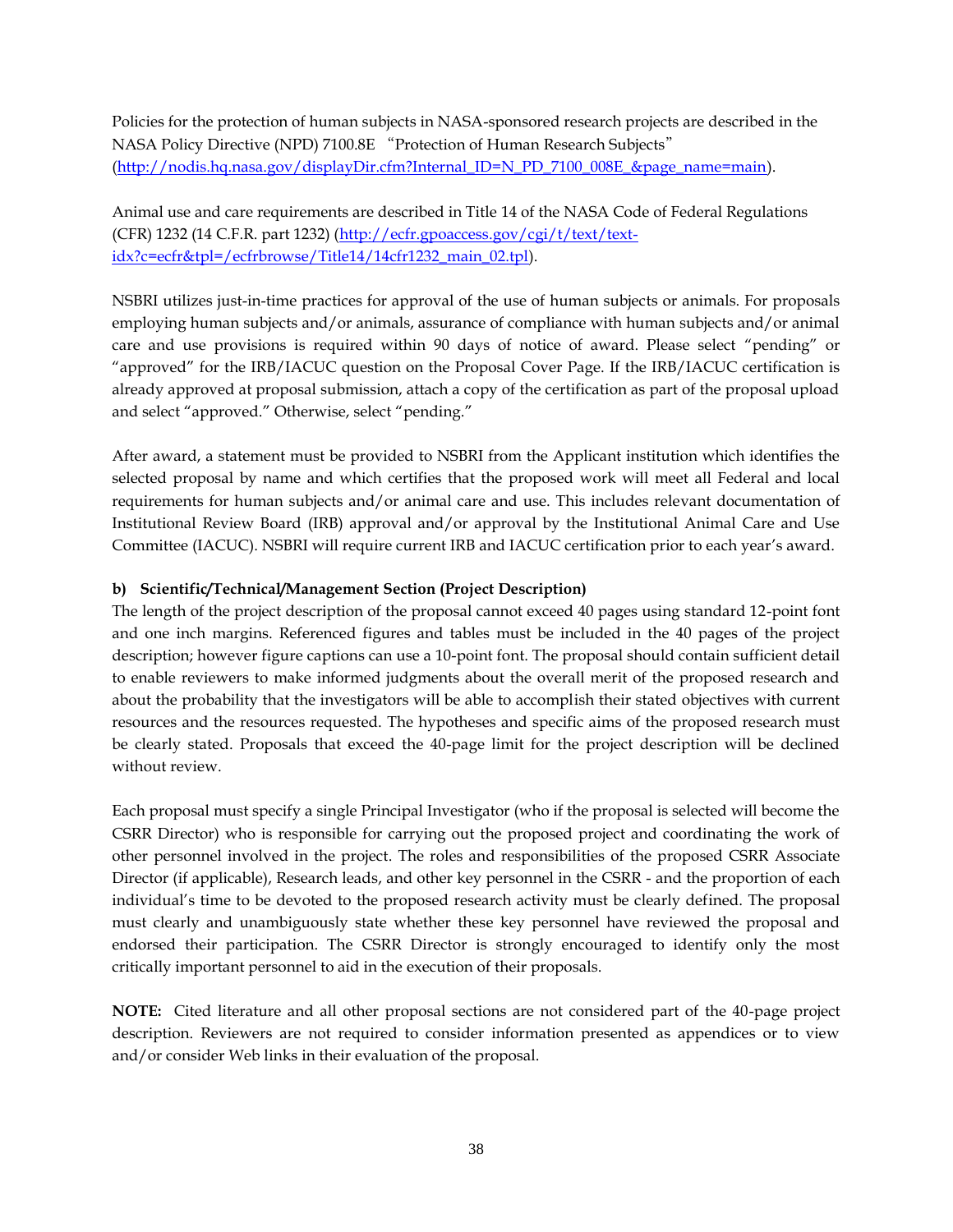### **c) Personnel Biographical Sketches**

The CSRR Director is responsible for direct supervision of the work and must participate in the conduct of the research regardless of whether or not compensation is received under the award. A short biographical sketch (similar to the NIH BioSketch format) of the Director that includes his or her current position, title, and educational background, a list of principal publications, and a description of any exceptional qualifications must be included. The research and professional experience of the Associate Director, (if applicable), Research Leads and other Key Personnel must also be described.

CVs should be organized to conclude with present position, and chronologically list previous employment, experience, and honors.

CVs should include present membership on any Federal Government public advisory committees. CVs should list, in chronological order, the titles, all authors, and complete references to all publications during the past three years. If the list of publications in the last three years exceeds two pages, select the most pertinent publications. Omit social security numbers and other personal items that do not merit consideration in evaluation of the proposal. Provide similar biographical information for other senior professional personnel who will be directly associated with the project.

Provide the names and titles of any other scientists and technical personnel associated substantially with the project in an advisory capacity. Universities should list the approximate number of students or other assistants, with information as to their level of academic attainment. Any special industry-university cooperative arrangements should be described. Other support over the last five years, including currently active support, should be stated and a brief explanation of potential overlap described.

### **d) Appendices / Reprints**

Appendices and Reprints, if any, do not count toward the project description page limit, and are to be included following all other sections of the proposal (reviewers are not required to consider information presented in appendices).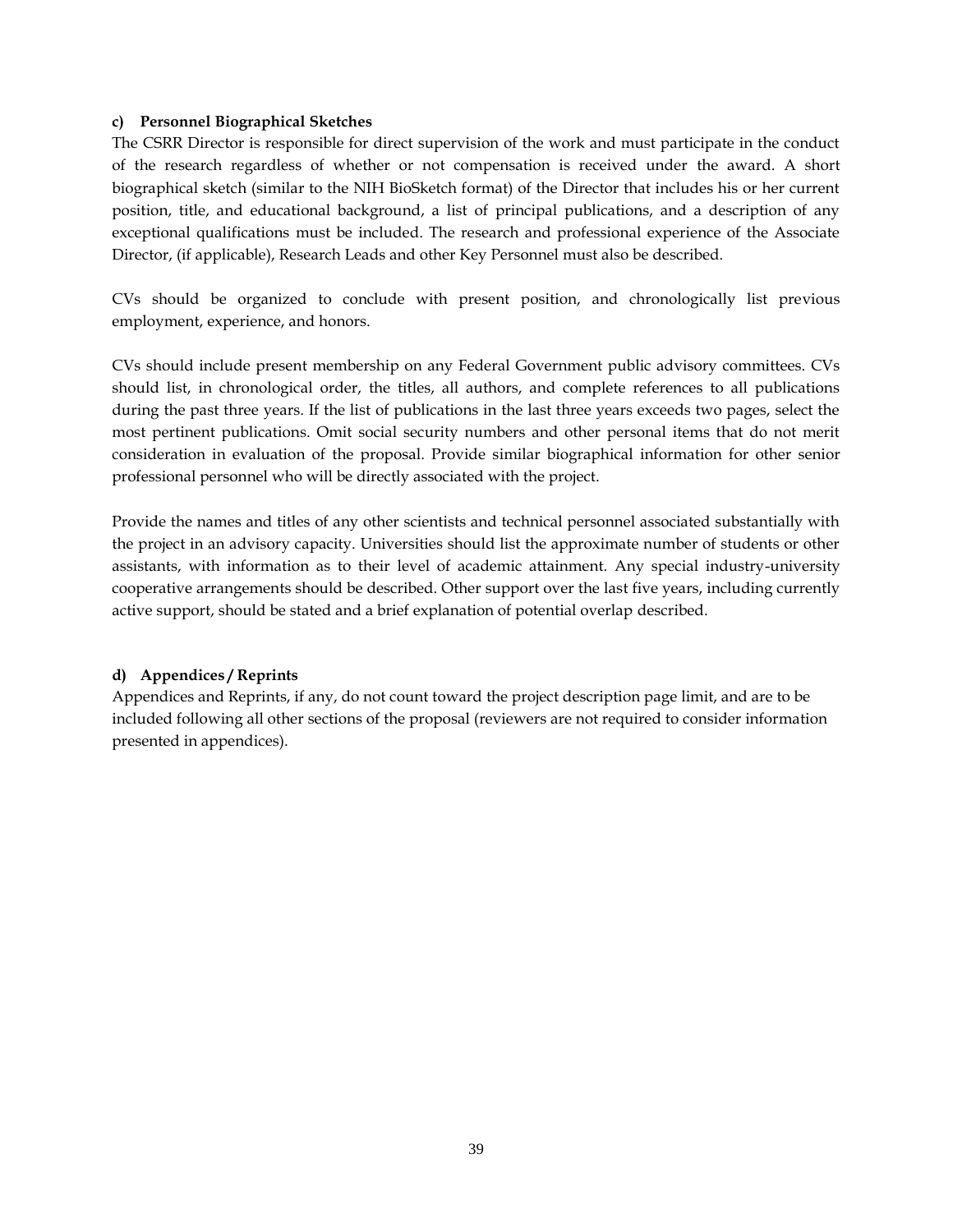### **Appendix F: Proposal Review Information**

The following supersedes the information provided in the Guidebook for Proposers and is in addition to the NASA FAR Supplement Provision.

### **Proposal Intrinsic Scientific and/or Technical Merit**

To be responsive to this research solicitation, proposed studies should be hypothesis-driven and lead to new knowledge within accepted scientific standards. Purely phenomenological approaches with no significant mechanistic basis or likely gain in scientific knowledge are not acceptable. Experimental studies not directly relevant to improved interpretation of experiments already conducted with radiation emulating SPEs and GCRs will not be funded.

Proposers are required to provide evidence for expertise in radiation and biomolecular research, either by reference to the CSRR members' work or by the inclusion of active collaborators who are expert in radiation research. Proposals should take into account the impact of gender, age, nutrition, stress, genetic predisposition, or sensitivity to other factors of importance in managing space radiation risks. For relevant and compliant proposals, the primary criterion for an award will be scientific merit.

All of the following criteria will be used in determining the merit of CSRR proposals (significance and approach are the most important and weigh more than innovation, investigators, and environment):

- **Significance:** Does this study address a research emphasis stated in this solicitation? Does the study test one or more significant hypothesis or produce data that would enable one or more significant hypothesis to be generated? If the study is non-hypothesis driven, are the data produced needed to understand or reduce the risk addressed by the research emphases? If the task will produce a software model or tool, how will it serve to better quantify or mitigate a radiation risk? If the aims of the application are achieved, how well will the product(s) address the research emphases? If the aims of the application are achieved, how will scientific knowledge or technology advance?
- **Approach**: Are the conceptual framework, design, methods, and analyses adequately developed, well integrated, and appropriate to the aims of the project? Is the proposed approach likely to yield the desired results? Does the applicant acknowledge potential problem areas and consider alternative tactics?
- **Innovation**: Does the project employ appropriate novel concepts, approaches, or methods? Are the aims original and innovative? Does the project challenge existing paradigms or develop new methodologies or technologies?
- **Risk Mitigation:** For aspects of a study quantifying risks to crew health or performance; does the research adequately improve the understanding of the adverse consequences, the probability of its occurrence, or the timeframe in which the risk must be addressed? For aspects of a study developing countermeasures, will the proposed countermeasure(s) reduce one or more risks to crew health or performance reduce the impact of one or more risks, or reduce the resources required to mitigate it? For aspects of a study developing technology, will the research product(s) reduce the risk to crew health or performance, reduce its impact or better define it, and is the technology feasible within the confines of the operational environment?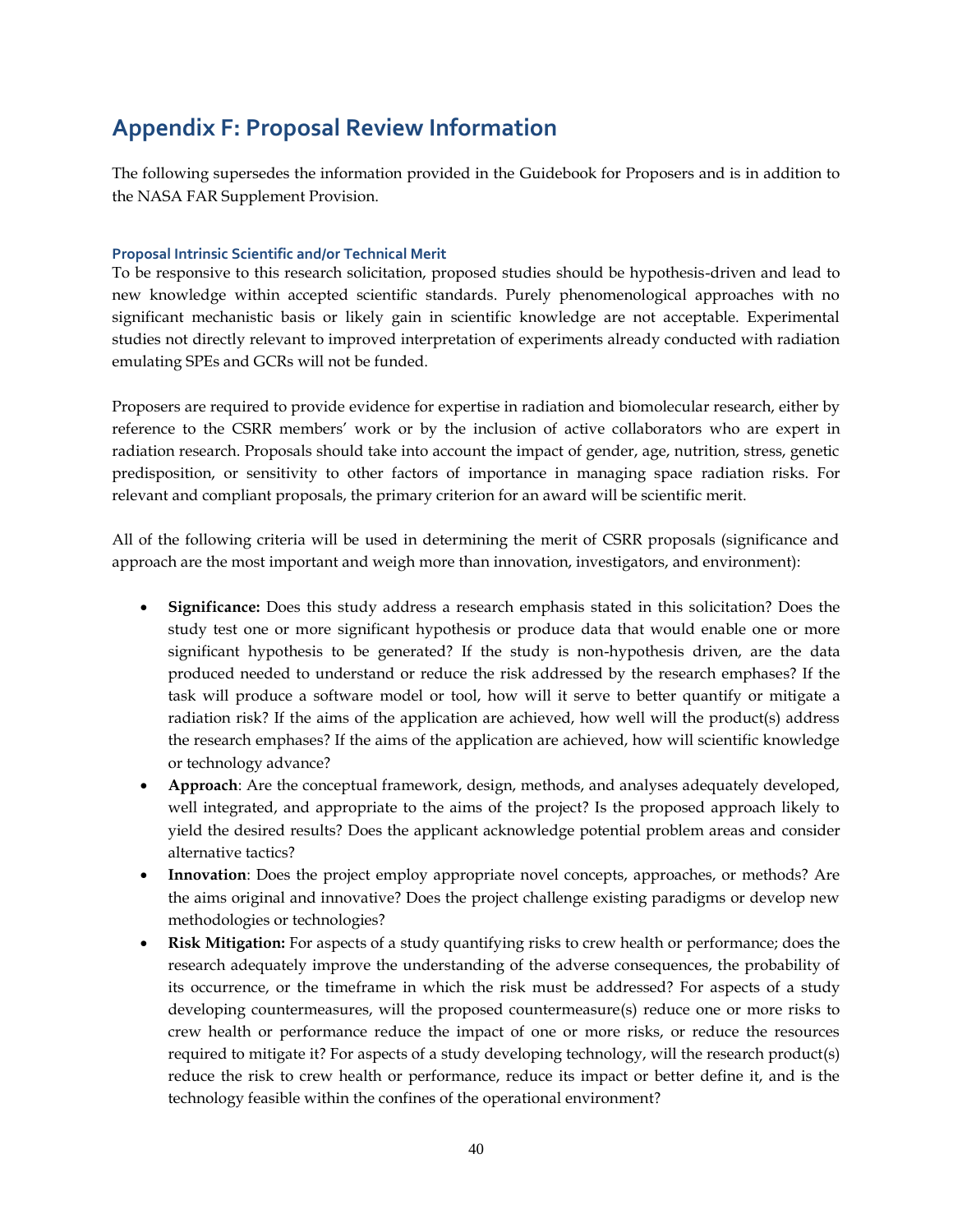- **Investigators:** Are the investigators appropriately trained and well suited to carry out this work? Is the work proposed appropriate to the experience level of the Principal Investigator and any coinvestigators? Is the evidence of the investigators' productivity satisfactory?
- **Environment**: Does the scientific environment in which the work will be performed contribute to the probability of success? Do the proposed experiments take advantage of unique features of the scientific environment or employ useful collaborative arrangements? Is there evidence of institutional support? Additionally, is there evidence of leveraging of complementary or closely related radiobiology research being funded by other U.S. Government agencies or funding entities.

### **Proposal Review and Selection Processes**

### **1. Compliance Review**

All proposals must comply with the general requirements of the RFA as described in this solicitation, the Guidebook for Proposers, and the NASA FAR Supplement Provision. Upon receipt, proposals will be reviewed for compliance with these requirements including:

- a) The proposal project description must be no more than 40 pages in length, and should be titled and numbered as its own section.
- b) Indication of appropriate Institutional Review Board (IRB) or Institutional Animal Care and Use Committee (IACUC) certification status for all proposals using human or animal test subjects.
- c) Submission of an appropriate and justified budget for a funding period not exceeding that described in the RFA.
- d) A description of how the research aims map to the identified IRP risks and gaps as described in Appendix C.
- e) Submission of all other appropriate information as required by this RFA.

Note: At NSBRI's discretion, non-compliant proposals will be withdrawn from the review process and declined without further review. Compliant proposals submitted in response to this RFA will undergo an intrinsic scientific or technical merit review. Only those proposals most highly rated in the merit review process will undergo additional reviews for program balance and cost.

### **2. Scientific and Programmatic Reviews**

Proposals passing compliance review will undergo peer-review for scientific merit. This will be performed by a panel of scientific or technical subject matter experts. The number and diversity of experts required will be determined by the response to this RFA and by the variety of disciplines represented in the proposals relevant to the research emphases described in this RFA. The merit review panel will assign a score from 0-100 based upon the intrinsic scientific or technical merit of the proposal. This score will reflect the consensus of the panel.

Following peer review, proposals are reviewed by the NSBRI EAC for programmatic balance, scientific merit, and cost. Programmatic balance includes an evaluation of how the proposed work may help achieve an appropriate balance of scientific and technical tasks in alignment with the HRP IRP and the NSBRI mission. Evaluation of the cost of a proposed effort includes consideration of the reasonableness of the proposed cost.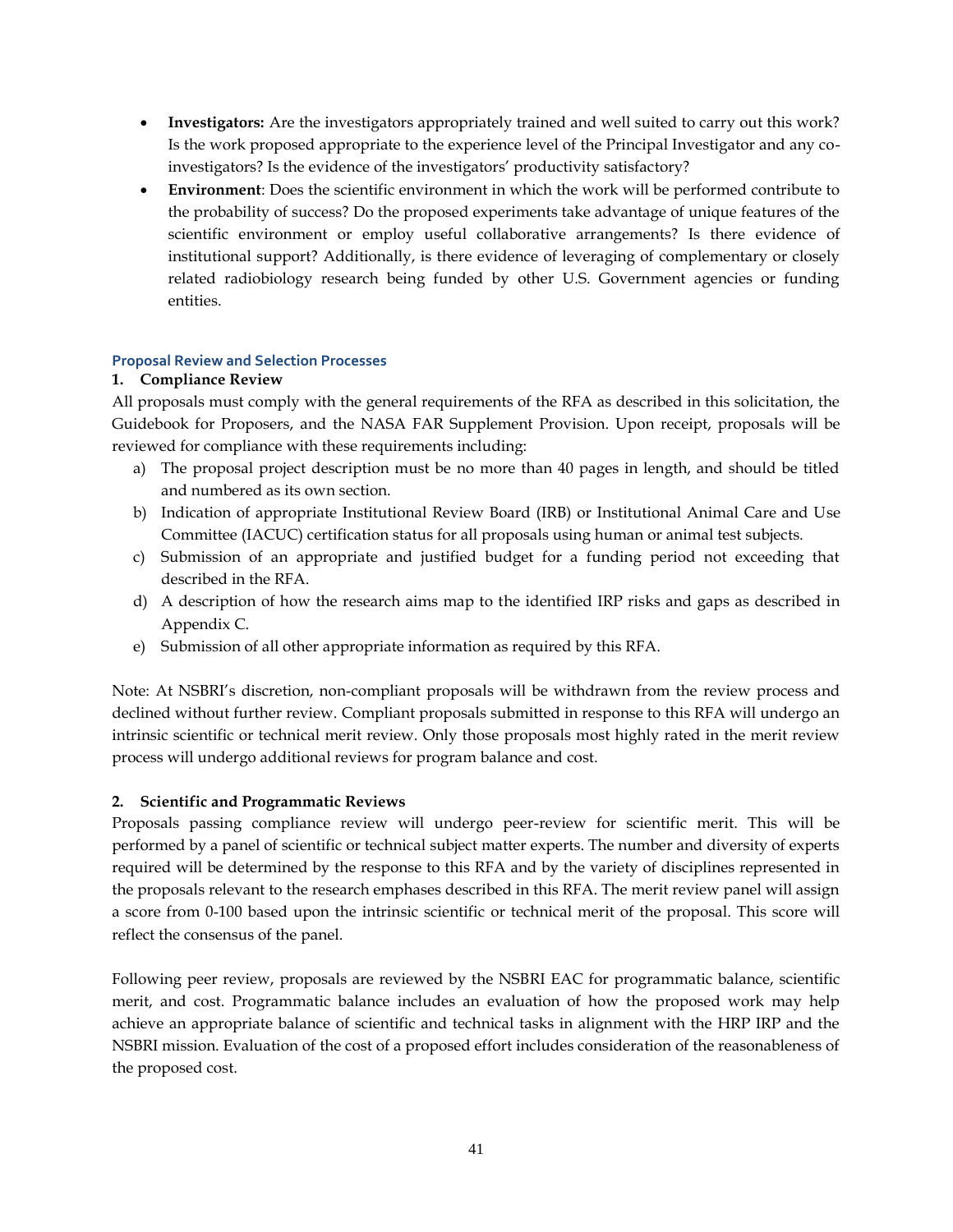In accordance with the NIH policy that NSBRI has adopted, all applications will also be assessed with respect to:

- Adequacy of plans to include males and females, members of minority groups, and their subgroups, as appropriate for the scientific goals of the research;
- Plans for the recruitment and retention of subjects;
- Reasonableness of the proposed budget and duration in relation to the proposed research; and
- Adequacy of the proposed protection for humans, animals or the environment to the extent they may be adversely affected by the project proposed in the application.

A set of selection recommendations will be developed by the NSBRI EAC based on merit, programmatic balance and costs.

### **3. Selection**

The NSBRI Director makes the final selection.

### 4. **Award Notices**

At the end of the selection process, each proposing organization and Principal Investigator will receive notification of selection or non-selection. The selection letters will include a statement indicating that the selected organization's business office will be contacted by NSBRI, and a reminder that any costs incurred by the investigator in anticipation of an award are at their own risk. Notification will be made by a letter signed by the selecting official. Selection notification will also include proposal reviews generated during the peer-review process. NSBRI reserves the right to offer selection of only a portion of a proposal. In these instances, the organization/investigator will be given the opportunity to accept or decline the offer. NSBRI provides debriefings to those investigators who request one.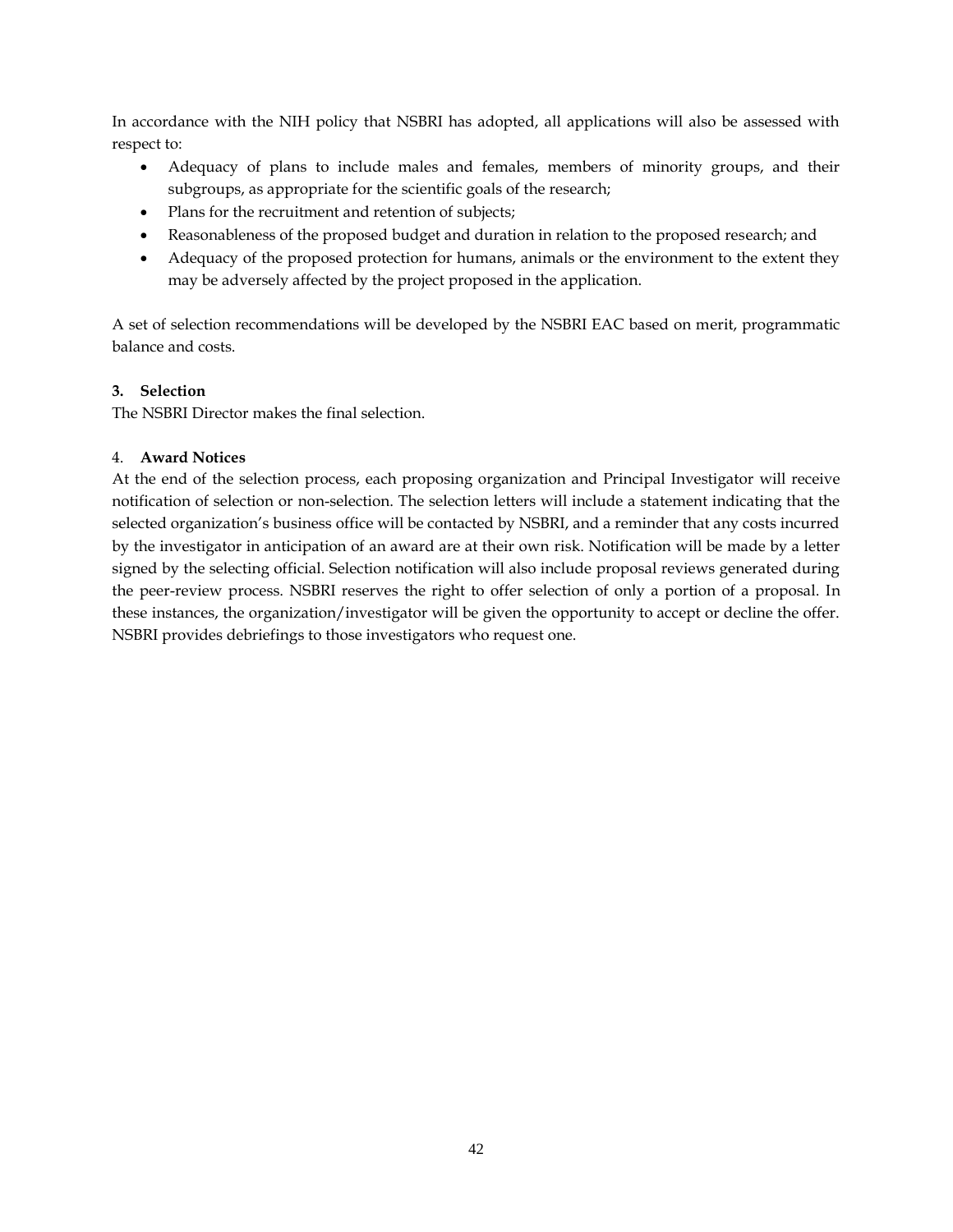## **Appendix G: Important Definitions**

### Acute Radiation Effects:

ARS is also known as radiation sickness or radiation toxicity. ARS effects initially manifest within 4 - 72 hours, and typically persist for two to eight weeks or longer following a high dose exposure to ionizing radiation that occurs over a short time period, such as a SPE.

There are three acute radiation syndromes, namely the bone marrow syndrome (or hematologic syndrome), the gastrointestinal (GI) syndrome, and the cardiovascular (CV)/central nervous system (CNS) syndrome.

- The bone marrow syndrome is characterized by [anorexia](http://www.medterms.com/script/main/art.asp?articlekey=276) (lack of appetite), [fever,](http://www.medterms.com/script/main/art.asp?articlekey=361) and malaise. There is a drop in all blood cell counts for several weeks. The primary cause of death is infection and hemorrhage. The chance of survival decreases with increasing dose of radiation.
- The GI syndrome is more severe. It includes severe diarrhea, fever, [dehydration,](http://www.medterms.com/script/main/art.asp?articlekey=339) and imbalance in the [electrolytes](http://www.medterms.com/script/main/art.asp?articlekey=16387) (sodium, potassium, etc.). Death is due to infection, dehydration and electrolyte imbalance and usually occurs within two weeks of exposure.
- The CV/CNS syndrome is the most severe. There is initially extreme nervousness; confusion; severe nausea, vomiting, and watery diarrhea; burning sensations of the skin; and loss of consciousness. After the latent period, five to six hours after exposure, there is return of watery diarrhea, convulsions, and [coma](http://www.medterms.com/script/main/art.asp?articlekey=85386) and death typically comes within three days of exposure.

### Degenerative Tissue Effects of Radiation:

A group of pathologies that can occur in several organ systems and tissues, typically manifesting within months or years following exposure to ionizing radiation. The mechanisms and the magnitude of influence of radiation leading to degenerative diseases are currently not well characterized. Moreover, degenerative disease risks are difficult to assess because multiple factors, including radiation, are believed to play a role in the etiology of the diseases.

The major degenerative conditions of concern to NASA and astronaut crewmembers that could potentially result from space radiation exposure are detailed below:

- Degenerative changes in the heart and vasculature (e.g., atherosclerosis and cardiomyopathy).
- Cataract formation.
- Other diseases that are related to aging, including digestive and respiratory disease.
- Other aging effects, including premature senescence and endocrine and immune system dysfunction.

### SPE like radiation:

Fluence/energy distributions and dose rates similar to both nominal and worst case historical SPEs (extraordinarily large SPEs were recorded in November 1960, August 1972, and October 1989). Deep, BFO dose should be no greater than 1.5 Gy. The NASA Radiation Health Office (RHO) has established a high dose rate of 50 cGy/min and a low dose rate of 50 cGy/hr for NSBRI CSRR research.

### Low-dose SPE-like exposure:

For the CSRR, a low dose, SPE-like exposure will be defined as a skin dose ranging from 0.2 Gy - 2.0 Gy with no more than a 1.0 Gy deep dose to the BFOs.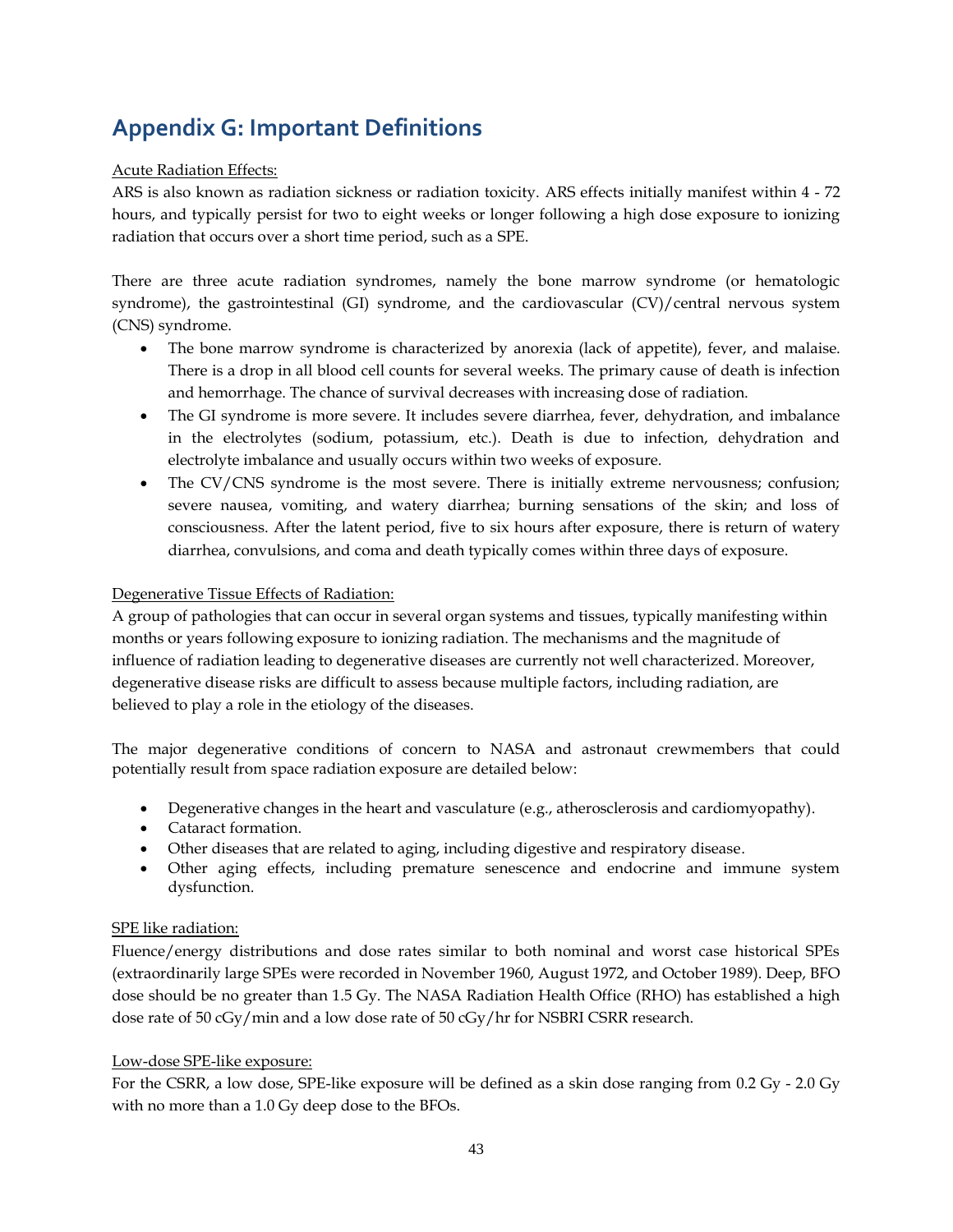### Spaceflight environment stressors:

These include, but are not limited to: stress/fatigue, immune system suppression, bone loss, environmental factors (artificial atmosphere, microgravity, etc.).

### Hard (versus Soft) SPE spectra:

SPEs where the flux distribution of proton energies is predominately >100 MeV. Sometimes referred to as an Energetic SPE.

### Appropriate models:

It is important to note that current research within NSBRI has identified outcomes unique to nonhomogeneous exposures, such as prolonged cytopenia, vascular injury and hemorrhage/disseminated intravascular coagulation. Since these observations were made through the use of pig and ferret models, i.e., non-rodent models - for *in vivo* investigations care should be taken to choose the most appropriate "higher" organism(s) that are as genetically and physiologically similar to humans, as possible.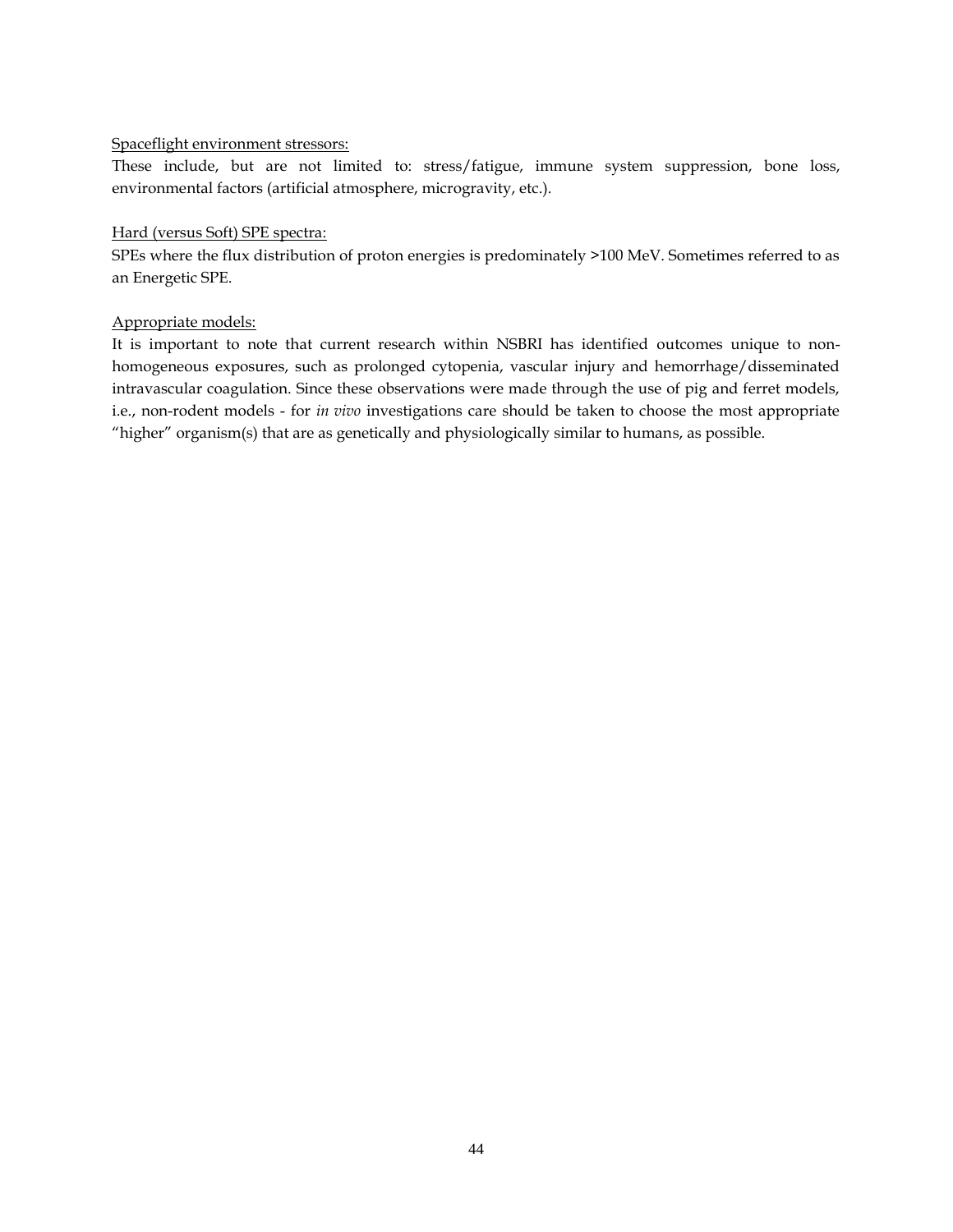## **Appendix H: Center of Acute Radiation Research Results and Selected Publications**

In 2008, the NSBRI CARR was established to expand the understanding of specific scientific and biological challenges associated with the high doses inherent in the radiation environment during SPEs, better define the risks, and develop and evaluate countermeasures to protect astronauts. The collaborative structure was designed to engage a broad spectrum of high caliber radiobiologists, physicists, research scientists, space life science students, in a concerted effort to understand the underlying mechanisms and develop effective mitigation strategies.

The CARR research provides a critical point of integration across NSBRI and NASA's HRP organization, providing a partnership focused on the overarching importance of radiation in mediating or contributing to practically all space-related health issues. The work of the CARR Team is an important evaluation of the acute effects that might affect mission success by compromising astronaut function - including nausea, vomiting, and fatigue.

The CARR Team is utilizing multiple animal model systems as surrogate endpoints that are representative of human radiation risks to study the multi-organ effects that can be instigated by a localized exposure and spread to multiple organ systems with debilitating consequences. Current CARR research into the acute effects following a SPE exposure, use the following biological endpoints:

- Vomiting (and/or retching) and white blood cell counts in ferrets;
- White blood cell counts, fatigue, and immune system parameters in mice; and
- Skin injury, white blood cell counts, and immune system changes in pigs.

In addition, the effects of combined exposure to simulated hypogravity and SPE-like radiation on blood cell counts and immune functions (with respect to both the innate immune system and the acquired immune system) are being evaluated in mice.

In the CARR studies, selected drugs are being evaluated in the animal model systems to determine their effectiveness in prevention and/or mitigation of the specific ARS symptoms. The dose response relationships measured for these endpoints will be compared mathematically with published results for human subjects to determine RBEs. The predictive value of these animal models for biodosimetry and for intervention studies to evaluate FDA-approved drugs that can be used for prevention and/or mitigation of the ARS symptoms is also being investigated.

The results from the CARR studies will provide critical quantitative biological data for the NASA Probabilistic Risk Assessment (PRA) tool to identify or categorize risks. Once the ARS specific risk has been identified as significant and requiring mitigation, a step-by-step approach will provide validated medical countermeasures for the management of potential ARS symptoms during a SPE.

Knowledge is a large part of the CARR contribution to the success of the NASA HRP. Some of the major CARR deliverables have been: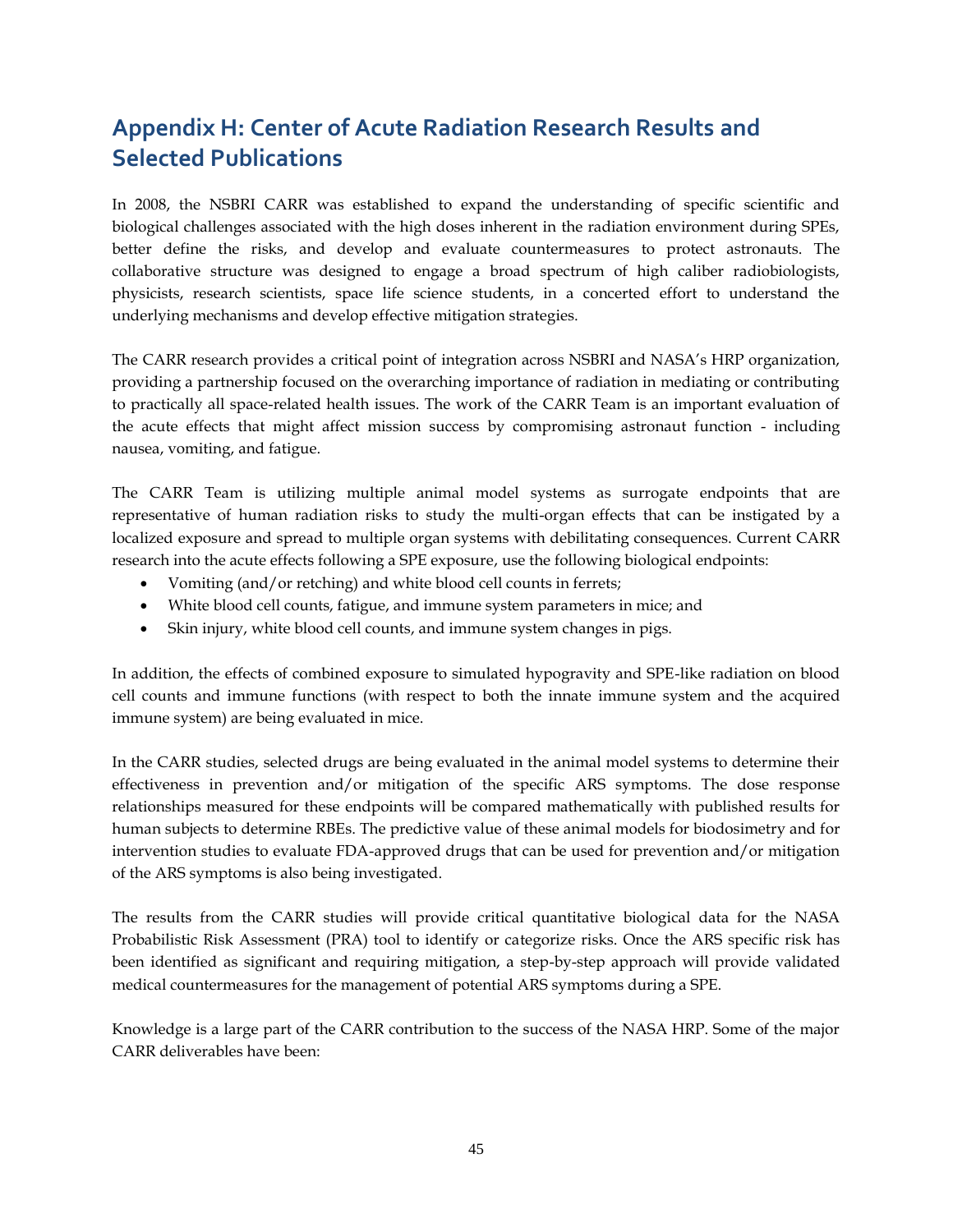- Significant decreases in white blood cell counts were observed in immune and hematopoietic cells in the mouse and ferret models following SPE irradiation at doses of 25 cGy to 50 cGy, up to 2 Gy, using both low and high dose rates.
- Wound-healing problems were observed in the pig models following full body exposures at SPElike skin doses. At increasing doses of radiation, skin becomes more sensitive to touch and researchers observed blistering, burns, and epithelial dysfunction.
- In the skin studies, it was observed that doses of radiation primarily to the skin have adverse effects that would not *a priori* have been expected in internal organs (e.g., heart, lungs, and white blood cells in the circulating blood, spleen, and bone marrow).
- Modern radiation oncology approaches utilizing computed tomography [CT] based Monte Carlo dosimetry have been incorporated and provide enhanced capabilities for the prediction of the biological effects of SPE radiation to the Human Space Program.
- Critical understanding about the adverse health effects of inhomogeneous doses of interventional and therapeutic radiation.
- Knowledge about the effects of countermeasures to prevent or treat the expected acute biological effects of exposure to SPE radiation.
- RBE values for the effects of SPE proton radiation compared to a standard reference radiation have been determined for multiple biological endpoints.

### **Selected Peer Reviewed Scientific Publications**

Wambi, C., Sanzari, J., Wan, X.S., Nuth, M., Davis, J., Ko, Y.-H., Sayers, Baron, M., Ware, J.H. and Kennedy, A.R. Dietary antioxidants protect hematopoietic cells and improve animal survival following total body irradiation. Radiation Res. 169(4): 384- 396, 2008. PMID: 18363433

Finnberg, N., Wambi, C., Ware, J.H., Kennedy, A.R. and El-Deiry, W.S. Gamma radiation (GR) triggers a unique gene expression profile associated with cell death compared to proton radiation (PR) in mice in vivo. Cancer Biol. Ther. Dec. 7(12): 1-11, 2008 PMID: 19106632

Wambi, J.S., Ware, J.H., El-Deiry, W.S. and A.R. Kennedy. Protective effects of dietary antioxidants on proton total body irradiation mediated hematopoietic cell and animal survival. Radiation Res. 172(2): 175-186, 2009. PMID: 19630522

Ware, J.H., Sanzari, J., Avery, S., Sayers, C., Krigsfeld, G., Nuth, M., Wan, X.S., Rusek, A. and Kennedy, A.R. Effects of proton radiation dose, dose rate and dose fractionation on hematopoietic cells in mice. Radiation Research 174: 325-330, 2010. PMID: 20726731

Davis, J.G., Wan, X.S., Ware, J.H. and Kennedy, A.R. Dietary supplements reduce the cataractogenic potential of proton and HZE particle radiation in CBA/J mice. Radiation Res. 173(3):353-61, 2010. PMID: 20199220

Sanzari, J.K., Wambi, C., Lewis-Wambi, J.S., and Kennedy, A.R. Antioxidant dietary supplementation in mice exposed to proton irradiation attenuates expression of programmed cell death associated genes. Radiation Res. 175(5): 650-6, 2011 PMID: 21443425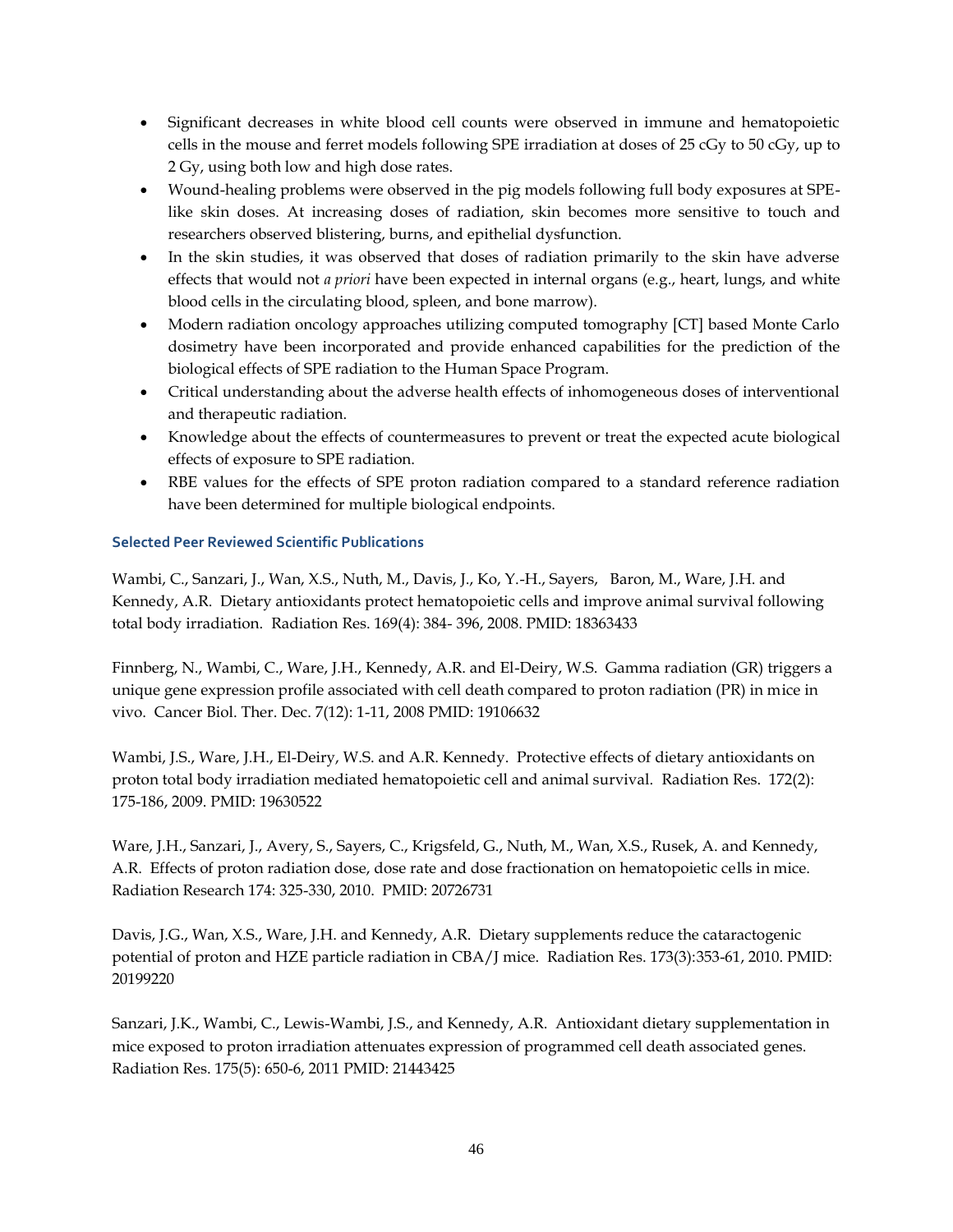Kennedy, A.R., Ware, J.H., Carlton, W. and Davis, J.G. Suppression of the Later Stages of Radiation Induced Carcinogenesis by Antioxidant Dietary Formulations. Radiation Research 176: 62-70, 2011. PMID: 21520997

Cengel, K.A., Diffenderfer, E. Avery, S., Kennedy, A.R., McDonough, J. Using Electron Beam Radiation To Simulate The Dose Distribution For Whole Body Solar Particle Event Proton Exposure. Radiat Environ Biophys. 49(4): 715-21, 2010. PMID: 20725839.

Ni, H., Balint, K., Zhou, Y, Gridley, D.S., Maks, C., Kennedy A.R., Weissman, D. Effect of solar particle event radiation on gastrointestinal tract bacterial translocation and immune activation. Radiation Res. 175 (4): 485-92, 2011. PMID: 21294608.

Maks, C.J., Wan, X.S., Ware, J.H., Romero-Weaver, A.L., Sanzari, J.K., Wilson, J.M., Rightnar, S., Wroe, A.J., Koss, P., Gridley, D.S., Slater, J. M., and Kennedy, A.R. Analysis of white blood cell counts in mice following gamma or proton radiation exposure. Radiation Research 176: 170-6, 2011. PMID: 21476859

Sanzari, J.K., Wilson, J.M., Wagner, E.B. and Kennedy, A.R. The combined effects of reduced weightbearing and ionizing radiation on splenic lymphocyte population and function. Int. J. Radiat. Bio. 87(10): 1033-8, 2011. PMID: 21770700

Mao, X.W., Mekonnen, T., Kennedy, A.R. and Gridley, D.S. Differential gene expression profile of oxidative stress-initiated extracellular matrix remodeling in low or high dose-rate photon irradiated skin. Radiation Research 176: 187-197, 2011. PMID: 21574862

Wilson, J.M., Diffenderfer, E.S., Sanzari, J.K., Yee, S.S., Seykora, J.T., Maks, C., Ware, J.H,, Litt, H.I., Reetz, J.A., McDonough, J., Weissman, D., Kennedy, A.R. and Cengel, K.A. Acute biological effects of simulating the whole body radiation dose distribution from a solar particle event in a porcine model. Radiation Res. 176(5): 649-59, 2011. PMID: 21859326

Gridley, D.S., Freeman, T.L., Makinde, A.Y., Wroe, A.J., Luo-Owen, X., Tian, J., Mao, X.W., Rightnar, S., Kennedy, A.R., Slater, J.M., and Pecaut, M.J. Comparison of proton and electron radiation effects on biological responses in liver, spleen and blood. Int. J. Radiat. Biol. 87(12): 1173-81, 2011. PMID: 22035456

Kennedy, A.R. and Wan, X.S. Countermeasures for space radiation induced adverse effects. Advances in Space Research 48: 1460-1479, 2011.

Wilson, J.M., Krigsfeld, G.S., Sanzari, J.K., Wagner, E.B., Mick, R. and Kennedy, A.R. Comparison of hindlimb unloading and partial weight suspension models for spaceflight-type condition induced effects on white blood cells. Advances in Space Research 49: 237-248, 2012.

York, J.M., Blevins, N.A., Meling, D.D., Peterline, M.B., Gridley, D.S., Cengel, K.A., Freund, G.G. The biobehavioral and neuroimmune impact of low-dose ionizing radiation. Brain, Behavior, and Immunity 26: 218-227, 2012. PMID: 21958477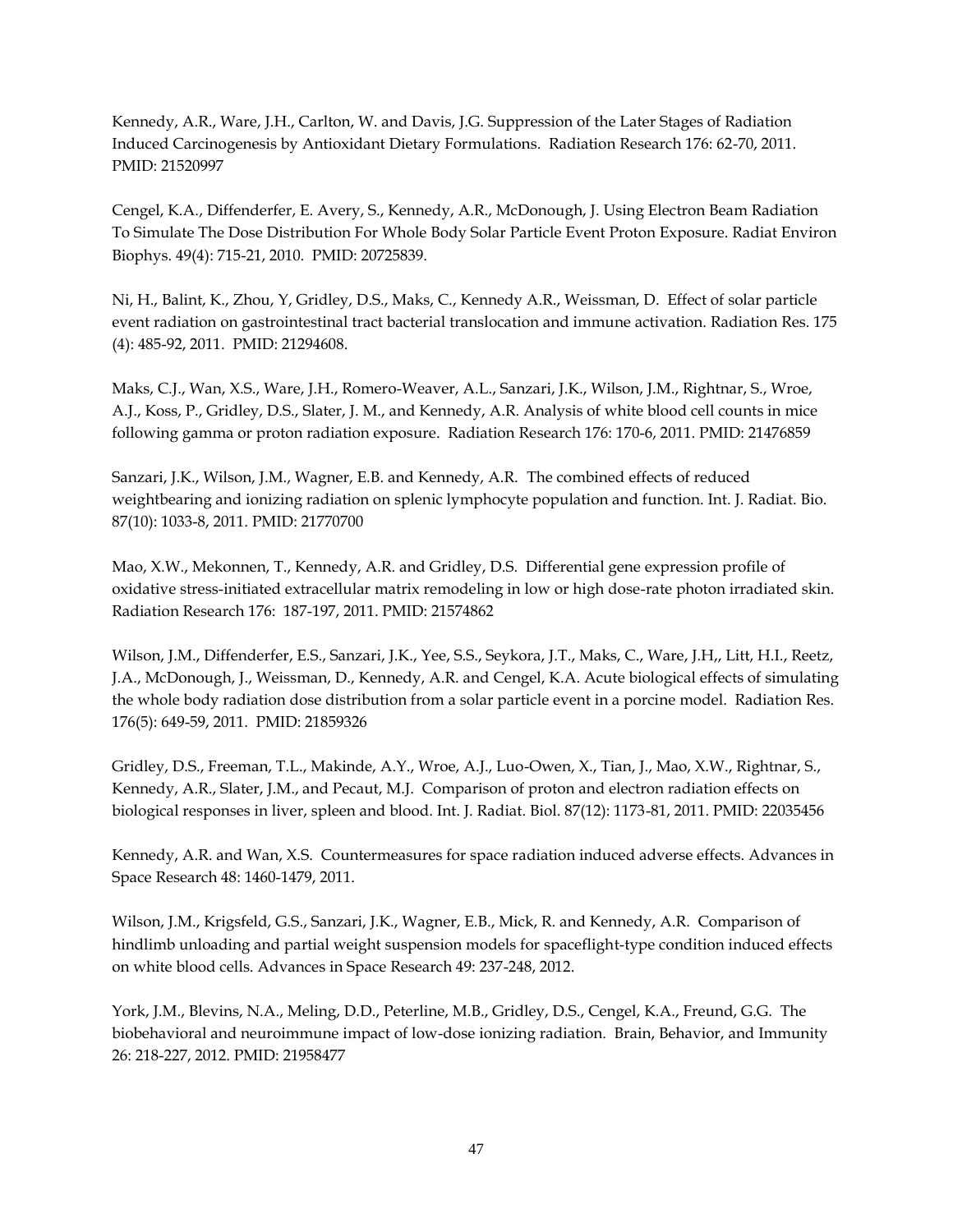A.L. Romero-Weaver and Kennedy, A.R. Comparison of two methods for the determination of the effects of ionizing radiation on blood cell counts in mice. Int J Biomed Sci. 2012; 8(1):7-15, 2012.

Krigsfeld, G., Sanzari, J. and Kennedy, A.R. The effects of proton radiation on the prothrombin and partial thromboplastin times of irradiated ferrets. Int J Radiat Biol. 88(4): 327-34, 2012 PMID: 22221163

York, J.M., Blevins, N.A., Meling, D.D., Peterline, M.B., Gridley, D.S., Cengel, K.A., Freund, G.G. The biobehavioral and neuroimmune impact of low-dose ionizing radiation. Brain, Behavior, and Immunity 26: 218-227, 2012. PMID: 21958477

York, J.M., McDaniel, A.W., Blevins, N.A., Guillet, R.R., Allison, S.O., Cengel, K.A., Freund, G.G. Individually ventilated cages cause chronic low-grade hypoxia impacting mice hematologically and behaviorally. Brain Behavior and Immunity 26(6):951-8, 2012.

Zhou, Y., Ni, H., Li, M., Sanzari, J.K., Diffenderfer, E.S., Lin, L., Kennedy, A.R. and Weissman, D. Effect of solar particle event radiation and hindlimb suspension on gastrointestinal tract bacterial translocation and immune activation. PLoS ONE 7(9): e44329 September 19, 2012.

Romero-Weaver A.L., Wan X.S., Diffenderfer E.S., Lin L. and Kennedy A.R. Kinetics of neutrophils in mice exposed to radiation and/or granulocyte colony-stimulating factor treatment. Radiat. Res. 2013 Jul 5 [Epub ahead of print] PMID 23797590

Sanzari, J.K., Wan, X.S., Wroe, A.J., Rightnar, S., Cengel, K.A., Diffenderfer, E.S., Krigsfeld, G.S., Gridley, D.S. and Kennedy, A.R. Acute Hematological Effects of Solar Particle Event Proton Radiation in the Porcine Model. Radiat. Res. 180(1): 7-16, 2013. PMID: 23672458

Sanzari, J.K., Wan, X.S., Krigsfeld, G.S., Mick, R., King, G. L., Miller, A., Gridley, D.S., Wroe, A.J., Dolney, D. and Kennedy, A.R. Effects of solar particle event proton radiation on parameters related to ferret emesis. Radiat. Res. 2013 July 24 [Epub ahead of print] PMID 23883319

Whaley, J.T., Kirk, J., Cengel, K., McDonough, J., Bekelman, J. and Christodouleas, J.P. Protective effect of transparent film dressing on proton therapy induced skin reactions. Radiat Oncol 2013 Jan 24; 8: 19. doi: 10.1186/1748-717X-8-19 PMID 23347394

Finnberg, N., Wambi, C., Kennedy, A.R. and El-Deiry, W.S. The effects of antioxidants on gene expression following gamma radiation (GR) and proton radiation (PR) in mice in vivo. Cell Cycle 2013 Jun 20; 12 (14). [Epub ahead of print]

Krigsfeld, G.S., Savage, A.R., Sanzari, J.K., Wroe, A.J., Gridley, D.S. and A. R. Kennedy. Mechanism of hypocoagulability in proton irradiated ferrets. Int.J.Radiat. Biol. 2013 May 7 [Epub ahead of print] PMID: 23651328 (in press)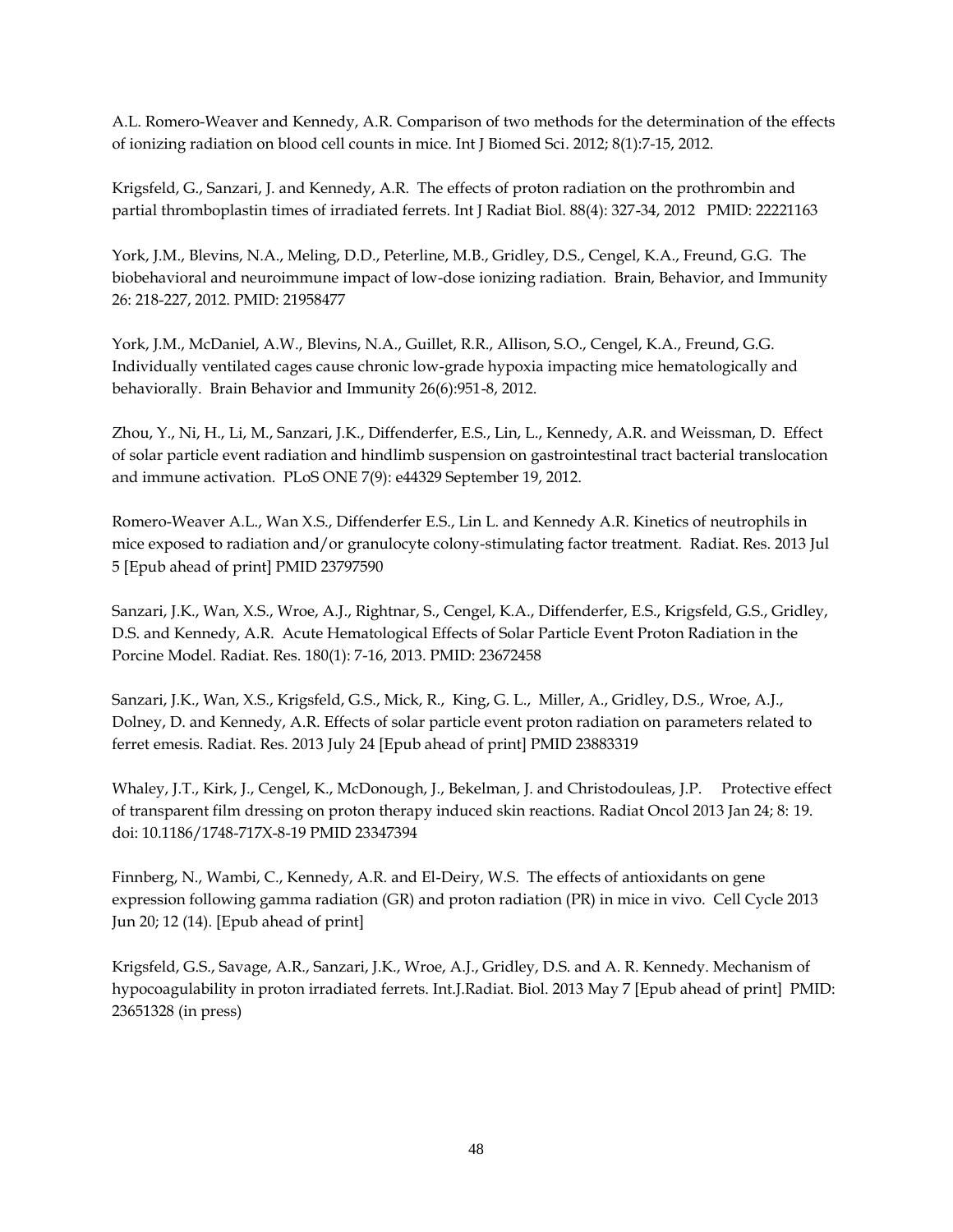### **Appendix I: Human Research Program Integrated Research Plan**

In order to identify and make publicly know the biomedical and health risks of spaceflight and the research and technology gaps that must be answered to reduce those risks, NASA, in partnership with the NSBRI, has developed the HRP IRP. The IRP documents what activities are necessary to fill identified knowledge gaps, when those activities will be accomplished, where they will be accomplished (e.g., utilizing ground analogs, research laboratories, or the International Space Station) who will accomplish them, and what the expected product will be. The IRP is based on a strategy that incorporates evidencebased standards to deliverables approach. Evidence drives the standards and risks, risks drive the gaps, and gaps drive the activities required to produce the products or deliverables.

The IRP is based in part on current or past recommendations from internal NASA experts, advisory committees representing the United States science community, task forces, and published reports in the area of radiation effects. This includes the National Research Council (NRC) Space Studies Board's "A Strategy for Research in Space Biology and Medicine in the New Century," the NCRP Report No. 153, and the National Academy of Sciences (NAS) Institute of Medicine (IOM) "Bioastronautics Roadmap: A Risk Reduction Strategy for Human Exploration of Space."

The ultimate goal of the IRP is to protect the health and safety of spaceflight crews by allowing NASA to better define and focus the research that is required for development and validation of operational health care "deliverables" for the assessment and mitigation of spaceflight changes and of appropriate habitation and medical care systems.

In the area of radiation effects, the current IRP identifies four risks:

- Carcinogenesis
- Acute and Late Effects in the Central Nervous System
- Degenerative Tissue Damage
- Acute Radiation Syndrome.